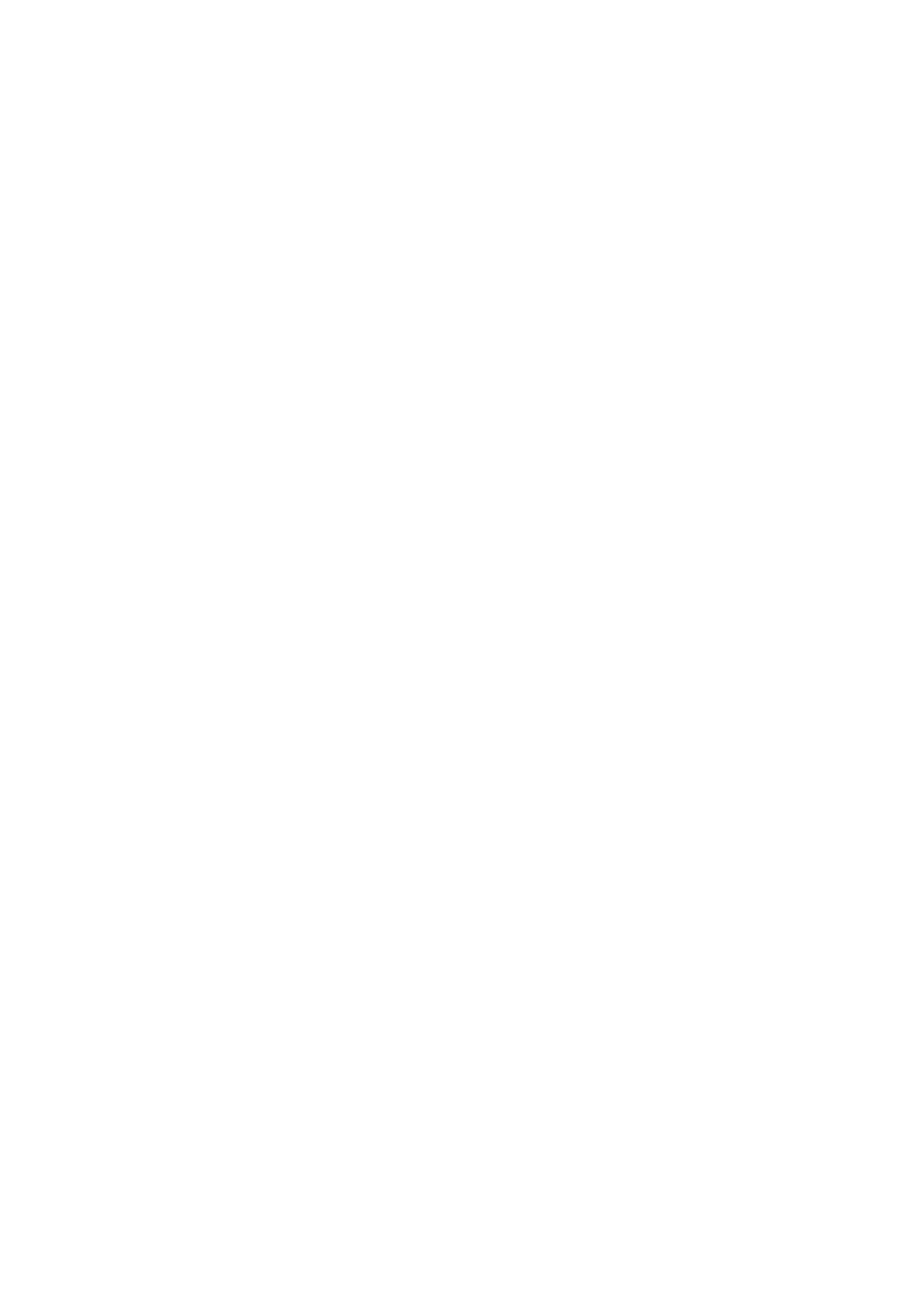

Occasional paper no 55

## GOOD COUPS AND BAD COUPS

The limits of the African Union's injunction on unconstitutional changes of power in Africa

Francis Nguendi Ikome

Series editor: Garth le Pere

Institute for Global Dialogue Johannesburg South Africa

February 2007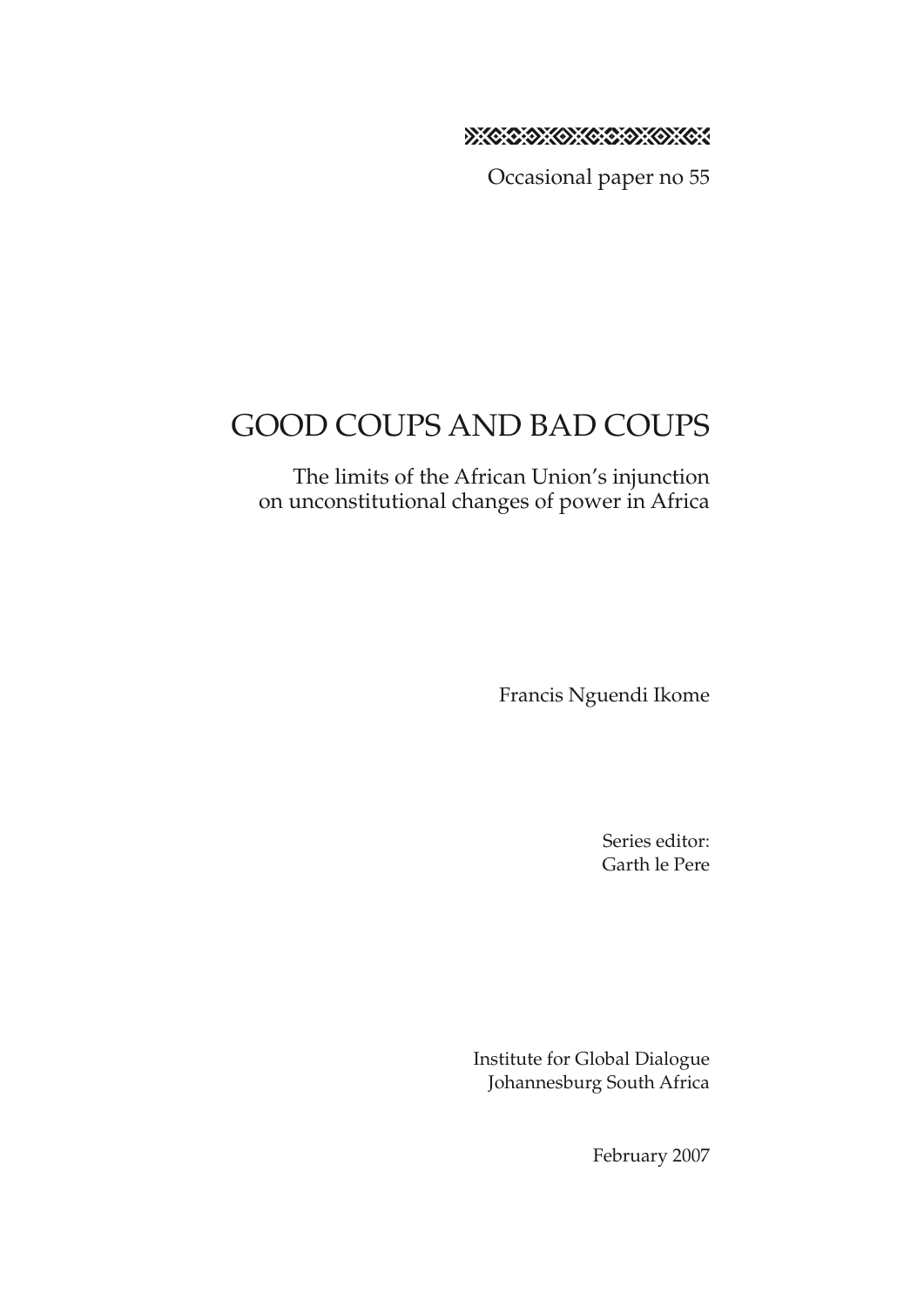## **ABOUT THE AUTHOR**

Dr Francis Nguendi Ikome is a senior researcher in the Africa and Southern Africa programme at the Institute for Global Dialogue (IGD).

Published in February 2007 by the:

Institute for Global Dialogue igd House, Thornhill Office Park Bekker Street, Vorna Valley Midrand, South Africa

PO Box 23571, Braamfontein 2017, South Africa

Tel +27 (0)11 315-1299 Fax +27 (0)11 315-2149 www.igd.org.za

All rights reserved. This publication may not be copied, stored, or transmitted without the prior permission of the publisher. Short extracts may be quoted, provided the source is fully acknowledged.

isbn 978-1-920-216-01-6

Produced by Acumen Publishing Solutions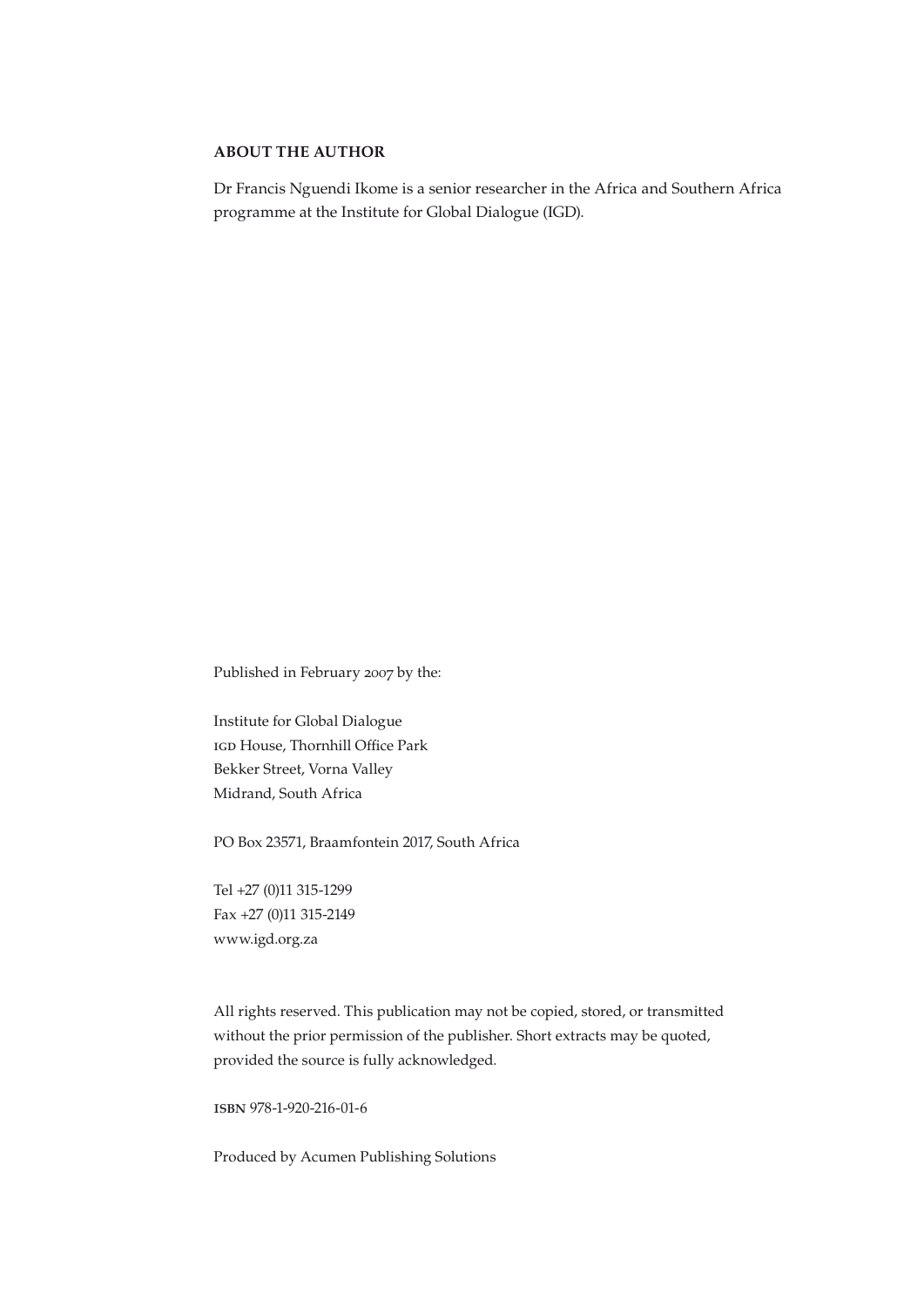## **950 TABLE OF CONTENTS**

| Introduction                                                                                                                                                                                                                                                                                     | 5                                            |
|--------------------------------------------------------------------------------------------------------------------------------------------------------------------------------------------------------------------------------------------------------------------------------------------------|----------------------------------------------|
| Coup d'état, constitutionality, and legitimacy: a conceptual framework 7<br>Coup d'état<br>Constitutions and constitutionality<br>Legitimacy                                                                                                                                                     | 7<br>10<br>11                                |
| The African state and the coup culture: the pre-Lomé era                                                                                                                                                                                                                                         | 15                                           |
| The nature and character of the post-colonial African state<br>Ghana<br>Former Zaire<br>Uganda<br>Nigeria: the 'poster-child' of African coups                                                                                                                                                   | 18<br>24<br>26<br>27<br>27                   |
| The Lomé Declaration: context, content, and interpretation<br>Context<br>Overview of content                                                                                                                                                                                                     | 29<br>29<br>31                               |
| The Lomé Declaration: constricted definition of constitutionality and<br>legitimacy                                                                                                                                                                                                              | 33                                           |
| Post-Lomé responses to coups: a constellation of dilemmas and<br>complacency<br>The case of Madagascar<br>The case of Côte d'Ivoire<br>The case of the Central African Republic<br>The case of Sao Tome and Principe<br>The case of Guinea Bissau<br>The case of Togo<br>The Mauritanian dilemma | 34<br>35<br>36<br>37<br>38<br>40<br>40<br>41 |
| From Lomé to The Gambia: towards an African governance charter<br>African leaders' hesitation to adopt the governance charter: implications for<br>Africa's coup culture                                                                                                                         | 43<br>47                                     |
| Conclusion                                                                                                                                                                                                                                                                                       | 48                                           |
| Endnotes                                                                                                                                                                                                                                                                                         | 50                                           |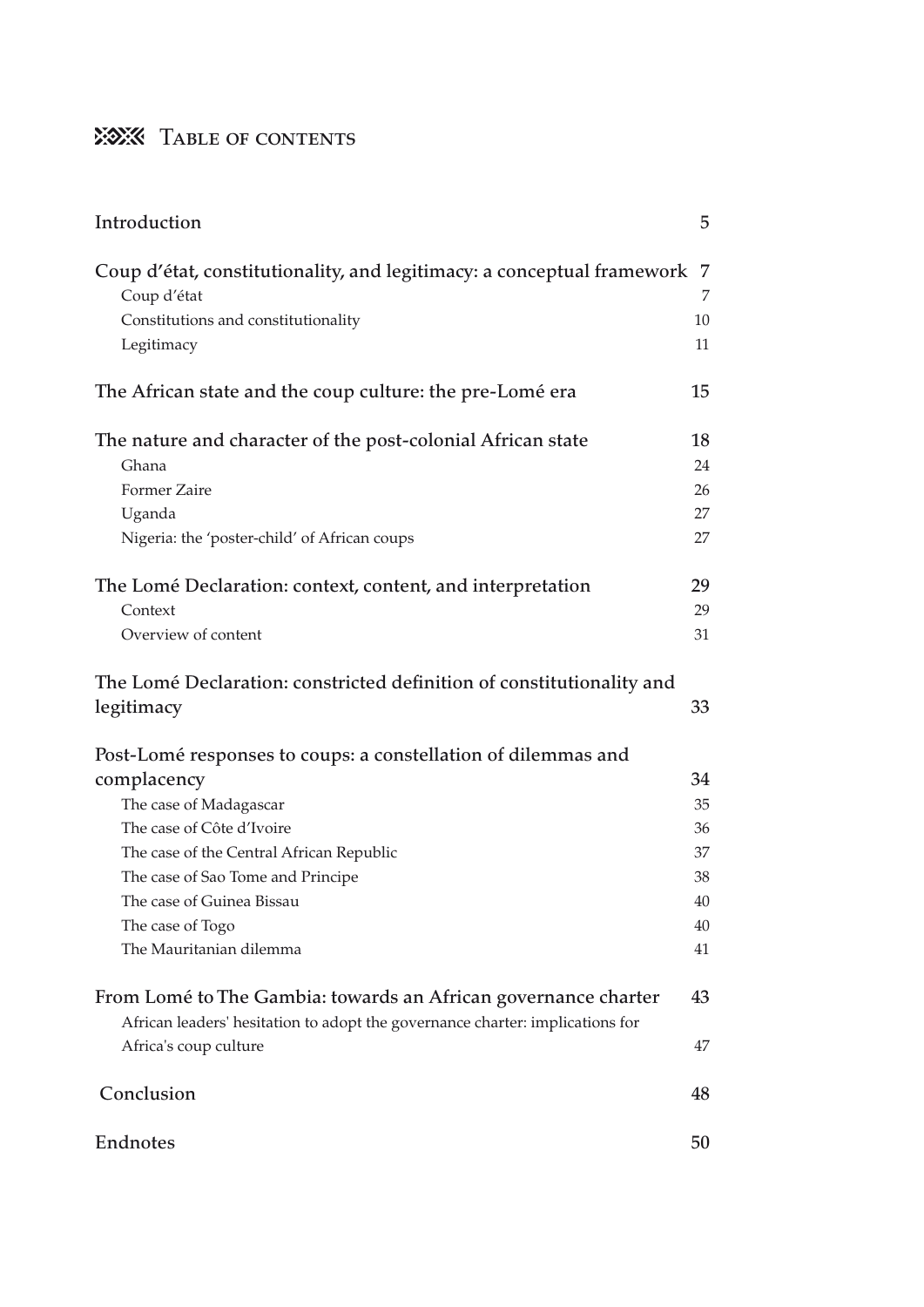## **950 ACRONYMS AND ABBREVIATIONS**

| ${\rm APRM}$   | African Peer Review Mechanism                                           |
|----------------|-------------------------------------------------------------------------|
| ARC            | Armed Revolutionary Council                                             |
| AU             | African Union                                                           |
| AU-PSC         | African Union Peace and Security Council                                |
| CAR            | Central African Republic                                                |
| <b>CEEAC</b>   | Economic Community of Central African States                            |
| <b>CEMAC</b>   | Economic and Monetary Community of Central Africa                       |
| <b>CEN-SAD</b> | Central African Conflict Management and Resolution Mechanism            |
| <b>CIDO</b>    | African Citizens' Directorate                                           |
| CMJD           | Military Committee for Justice and Democracy                            |
| <b>CPLP</b>    | Community of Portuguese-speaking States                                 |
| CPP            | Convention Peoples' Party                                               |
| <b>CSSDCA</b>  | Council for Security, Stability, Development and Co-operation in        |
|                | Africa                                                                  |
| <b>DRC</b>     | Democratic Republic of Congo                                            |
| <b>ECOWAS</b>  | Economic Community of West African States                               |
| FN             | Forces Nouvelles or New Forces                                          |
| MOU            | memorandum of understanding                                             |
| <b>MPMRC</b>   | Mechanism for the Prevention, Management and Resolution of<br>Conflicts |
| NCO            | non-commissioned officer                                                |
| <b>NEPAD</b>   | New Partnership for Africa's Development                                |
| NLC            | National Liberation Council                                             |
| <b>NRC</b>     | National Redemption Council                                             |
| <b>OAU</b>     | Organisation of African Unity                                           |
| <b>PRC</b>     | Permanent Representative Committee                                      |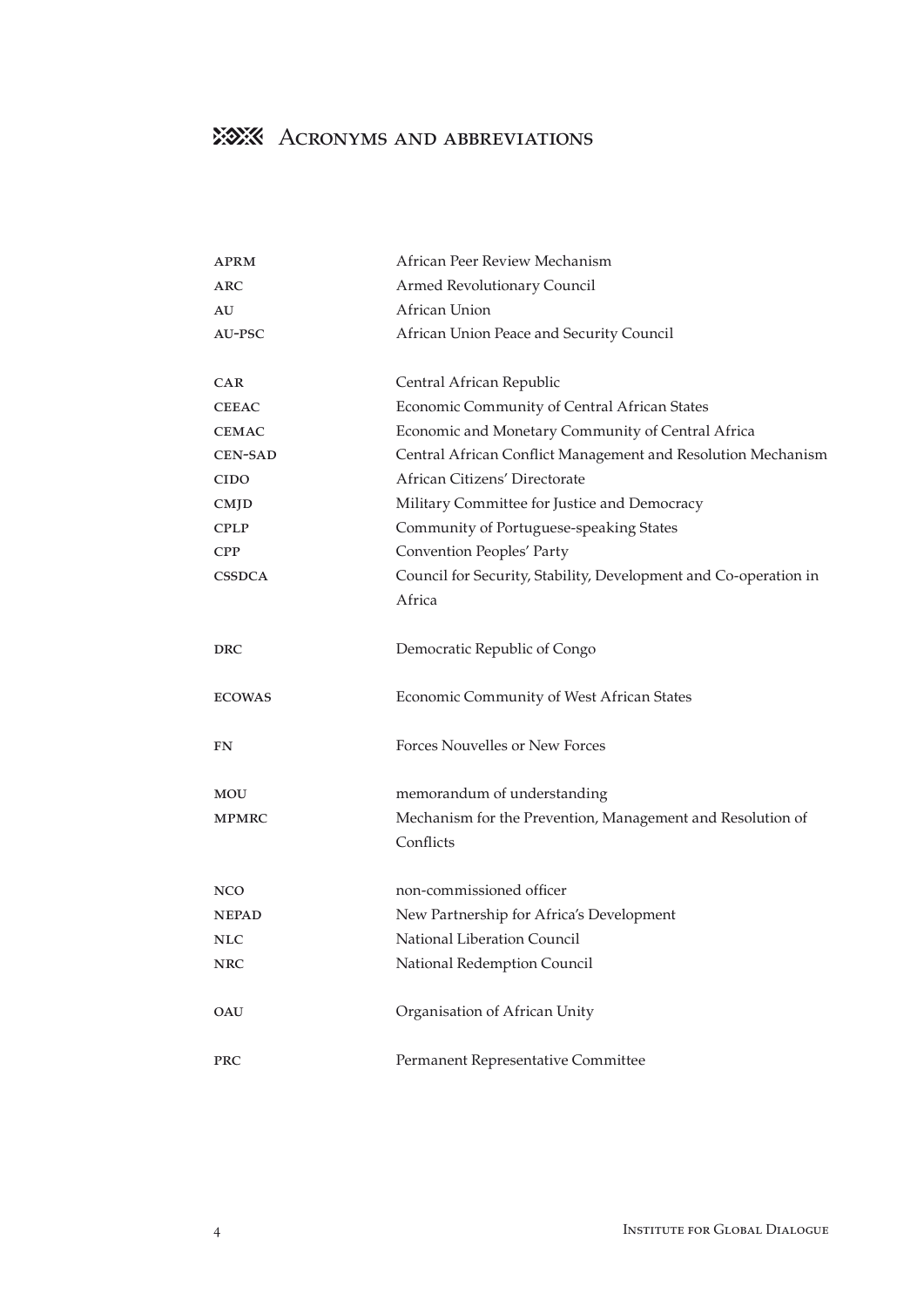## **Introduction**

As long as there are tyrannical regimes, there will always be need for good people to be assisted or sponsor successful coups d'état. *J Michael Waller*<sup>1</sup>

The capacity to overthrow a government is one thing. It is quite another matter to govern better to to prepare a better government. *Bereket H Selassie*<sup>2</sup>

Africa's liberation elite, keen on wresting political power from the continent's colonisers,<sup>3</sup> created the impression among their followers that life would be 'just rosy' after the departure of the colonial powers. African peoples' support for liberation and independence struggles therefore became anchored in expectations of a better life after the attainment of sovereign statehood. Unfortunately, however, shortly after independence the soaring expectations of economic, social, and political well-being were replaced by disappointment and frustration in a majority of newly independent African countries.4 This was aggravated, in a number of cases, by disenchantment with politicians, and the spectacle of corruption, waste, and the ever-widening gap between the newly affluent elite and the poor masses.<sup>5</sup> To make matters worse, the political, economic, and bureaucratic institutions African leaders inherited, and/or established, at the time of independence soon proved to be inadequate to cope with the multiple problems with which the new states had to contend.<sup>6</sup> As a result, the African state, during the first two decades of independence, became an object of contestation among its constituent elements (particularly between the new affluent governing elite and those groups and interests that felt they were marginalised when it came to sharing the dividends of sovereign statehood). This left it particularly vulnerable and attractive to various forms of political instability (defined, especially, in terms of political intolerance). Gradually, political instability emerged as the hallmark of African politics, with unconstitutional changes of power, particularly through military coups d'état, being the most popular pattern of regime change.<sup>7</sup>

Beginning in the late 1980s, a combination of internal and external dynamics that included, among others, the demise of the former Soviet Union and the subsequent end of the Cold War, and unrelenting civil society pressures, brought about a considerable broadening of Africa's hitherto constricted political space, with a majority of African states either voluntarily or forcibly embracing a liberal political ethos.<sup>8</sup> Although this post-Cold War wave of democratisation brought with it its own incongruence – in terms, for example, of reviving and/or deepening ethnic, religious, and regional divisions in some countries – it considerably curtailed the incidence of unconstitutional changes of governments on the continent. In the early 1990s, a number of hitherto authoritarian and despotic African regimes, such as those of Pedro Rodriques Pires in Cape Verde, Mathew Kerekou in Benin, and Kenneth Kaunda in Zambia, all ceded power to new leaders, not through unorthodox methods such as coups d'état, civil wars, or manipulated succession processes, but through plurally competitive elections.<sup>9</sup> This trend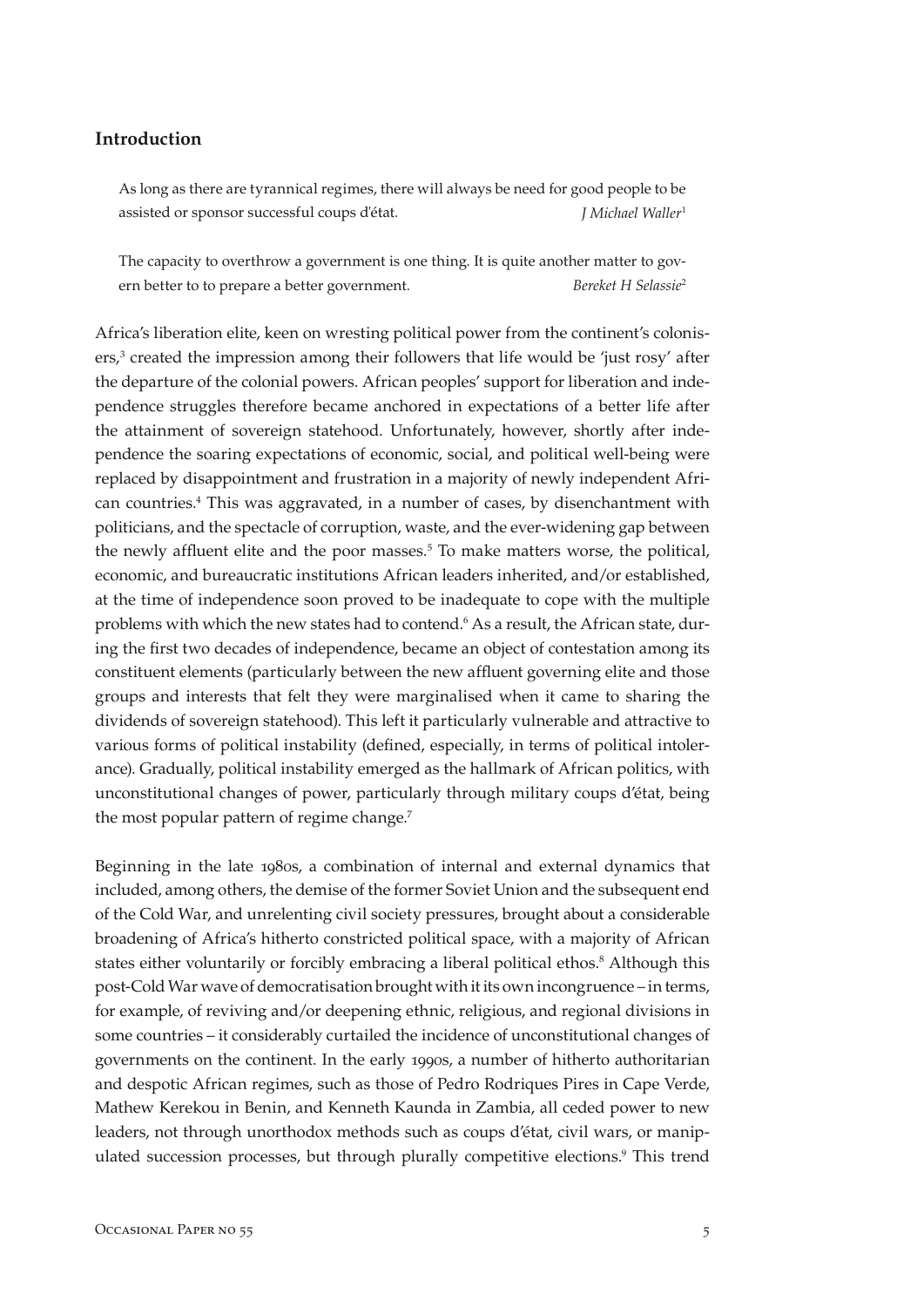evolved considerably, spreading to embrace a majority of African countries, partly as a result of the new emphasis on good governance and plural democracy by both continental and global actors, including the Bretton Woods institutions – Africa's bilateral donors, most of whom had been faithful allies to Africa's oppressive regimes during the Cold War – and, to some extent, the Organisation of African Unity (OAU) – which was itself beginning to shift from a policy of indifference, to one of non-indifference.

Despite remarkable improvements in Africa's characteristically volatile political landscape in the early 1990s, the prospects for unconstitutional changes of government remained high. This was partly because some African governments were unwilling to move with the changing times. Many of those who declared their intention to undertake governance reforms were not genuine in their declarations. In most cases, the reforms they embarked on were deliberately cosmetic, shying away from addressing some of the core issues that had been the source of tensions in their polities over the years. These included the marginalisation of some segments of their populations, and the inequitable distribution of the resources of the state; a lack of checks and balances among the various arms of government; non-existent or weak oversight institutions; and a lack of respect for the fundamental rights and freedoms of their peoples.10 As a result, by the mid-1990s there was a resurgence in political instability on the continent, including the phenomenon of coups d'état. It is against this background that African leaders, in a series of consultative meetings at the urging of the now defunct OAU, resolved to take steps to stamp out the phenomenon of coups, and to establish the necessary conditions for the respect of constitutional order and constitutionality. One of the defining moments of these efforts was the heads of state summit in the Togolese capital, Lomé, in 2000. During this meeting African leaders adopted what became known as the 'Lomé Declaration', which defined a framework for African governments' rapid response to unconstitutional changes of government, including well-defined safeguards and proposed sanctions.<sup>11</sup> While the declaration has been hailed as a great political initiative, with huge potential to curtail the incidence of unconstitutional changes of governments, African leaders have, in some cases, been unable to uphold its prescriptions. Since its adoption, a number of coups have been staged on the continent that have not been met with the kind of firm and decisive sanctions contained in the letter and spirit of the declaration.

Against this background, this paper examines the promise that this framework has held for the continent, and the extent to which African governments have been able to uphold it. It also examines the prospects of broadening the framework, as a means of improving the overall peace and security environment in Africa.

Moreover, in light of what appear to be divergent attitudes and responses to unconstitutional changes of government, particularly coups d'état, by various stakeholders – the individual African states that are expected to put pressure on their peers; subregional communities that are supposed to evolve the first level of concerted responses against coups; the African Union (AU), which is the principal architect of the declaration,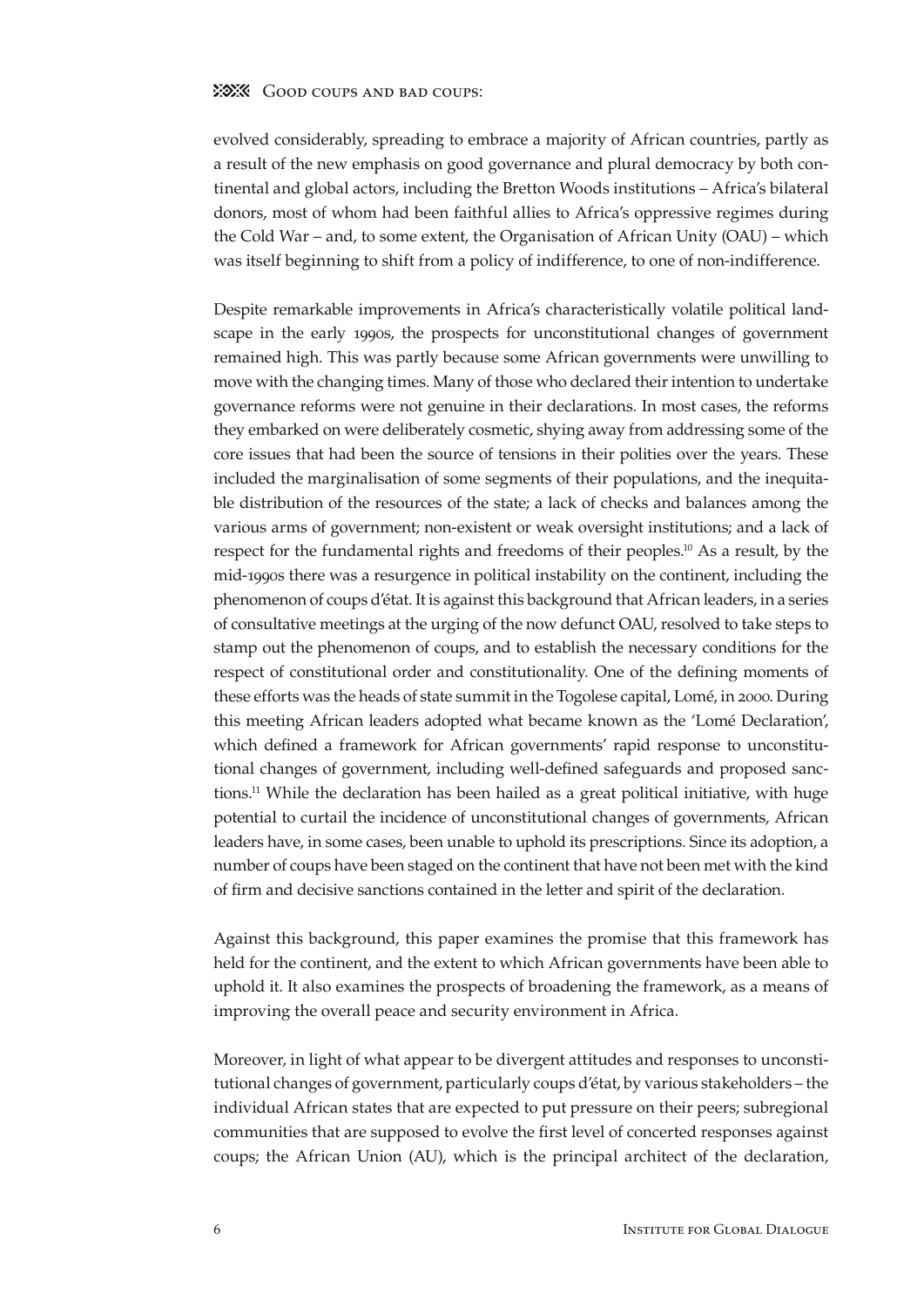and which therefore has the ultimate say in what line of action should be followed in any given coup situation; and extra-continental players that preach good governance and democracy, and which, therefore, have a responsibility to support those African countries that stand against coups d'état, which are the most far-reaching affront to democracy – the paper also seeks to answer the controversial question: is it possible to distinguish between coups that are 'acceptable, and therefore constitute good coups', and those that are 'unacceptable, and therefore qualify as bad coups'?

What, for example, are the factors and forces that have informed responses to unconstitutional changes of power on the continent? And, given the divergent interests of various actors in coup states, is it feasible to evolve a uniform response to coups, as envisioned in the Lomé Declaration and the mooted AU Charter on Democracy, Elections and Governance? What, for example, was the attitude towards coups before Lomé, and what has changed since Lomé?

We argue that, although coups are unfortunate events, and even though experience has shown that a majority of coup-plotters have not governed any better than the regimes they replaced, as long as poor governance persists in Africa, the prospect of having coups will remain high. And unless all the elements that make for poor leadership (such as favouritism, patronage, corruption, lack of accountability and transparency, human-rights violation, and African leaders' high-handedness against political opponents, to name only these), and therefore make coup-plotting an attractive enterprise, are removed, we shall continue to have coup-plotters who will claim to be acting in the public interest.

## **Coup d'état, constitutionality, and legitimacy: a conceptual framework**

## **Coup d'état**

'Coup' is the French word for 'a sudden blow or strike'. A coup d'état, or simply a coup, is the sudden overthrow of a government against the general will (*volonte generale*) formed by the majority of the citizenry. It is usually carried out by a small, but well-organised group that threatens, or effectively uses, force to replace the top power echelons of the state. It may or may not be violent in nature, and it is distinguishable from a revolution, which is usually staged by a larger group and radically alters the political system.12 Usually, a coup involves the control of some active portion of the military, while neutralising the remainder of a country's armed services. This active group captures or expels leaders, and takes physical control of important government offices, strategic means of communication, and the physical infrastructure. Typically, coups use the powers of the existing government for the takeover. And, to borrow from Edward Luttwak, 'a coup consists of the infiltration of a small but critical segment of the state apparatus, which is then used to displace the government from its control of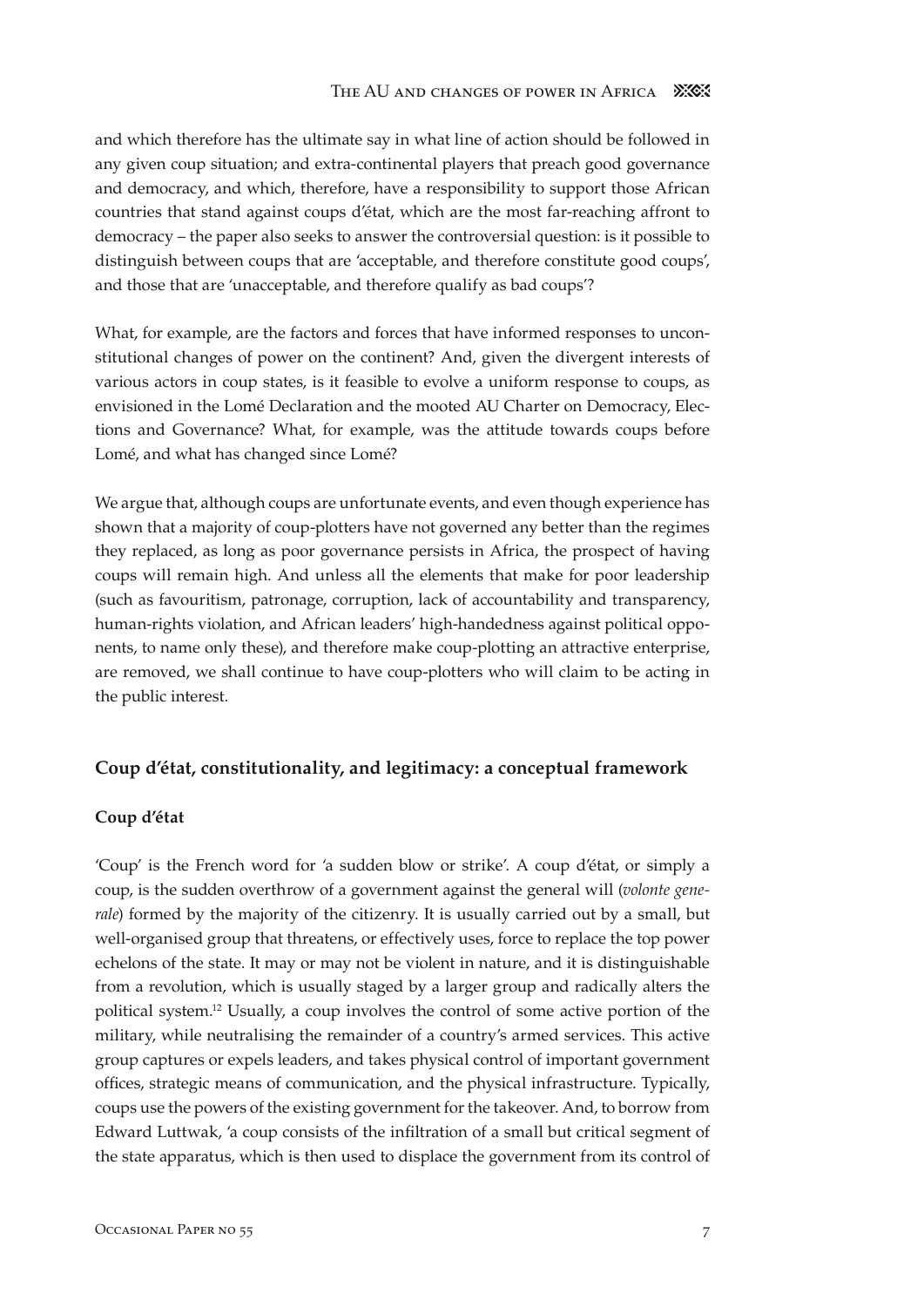the remainder'.13 In some sense, therefore, the use of military or other organised force is not the defining feature of a coup d'état . Rather, any seizure of state apparatuses by extra-legal tactics (unconstitutional means, according to the AU) may be considered a coup.14 A coup succeeds if its opponents fail to dislodge the plotters, allowing them to consolidate their position; the plotters obtain the surrender or acquiescence of the population, surviving armed forces, and the sitting government; and they claim legitimacy.15

Coups have been described variously as successful or unsuccessful; moreover, they are either bloody or bloodless. Bloodless coups are those in which the mere threat of violence suffices to force the incumbent government to step down. Conversely, a bloody coup is one in which the incumbent ignores or is unaware of the threats of violence, and is forcefully removed from power, alive or dead, with other human and material casualties (so-called 'collateral damage'), the magnitude of which may differ depending on the force applied, and the level of resistance.<sup>16</sup> Coups have also been seen as either internally inspired or externally instigated, or they have been products of a combination of both.

Samuel P Huntington has divided coups into three major types, namely: breakthrough, guardian, and veto coups.17 Breakthrough coups are those in which a revolutionary army overthrows a traditional government and creates a new bureaucratic elite. These types of coups are usually led by non-commissioned officers (NCOs) or junior officers, and seldom happen. The most memorable ones include the 1911 coup in China, the 1952 coup in Egypt, the 1967 coup in Greece, and the 1980 coup in Liberia.18

Guardian coups, also described as 'musical chairs', are those in which the usually stated aims of their masterminds are to improve public order and efficiency, or to end corruption. There is hardly any fundamental shift in the structure of power, and the leaders of these types of coups generally portray their actions as a temporary and unfortunate necessity. Nations that witness guardian coups usually undergo many shifts between civilian and military governments.

Veto coups occur when the army vetoes mass participation and social mobilisation. In these cases, the army must confront and suppress large-scale and broad-based opposition, and as a result the coups tend to be repressive and bloody. Examples include Chile in 1973 and Argentina in 1976, as well as the overthrow of president Fujimori of Peru in 2000.<sup>19</sup>

Coups can also be classified by the level of the military component that leads the coup. Veto and guardian coups tend to be led by senior officers. Breakthrough coups tend to be led by junior officers or NCOs. In cases where the coup is led by junior officers or enlisted men, it is also seen as a *mutiny*, usually with disruptive implications for the organisational structure of the military.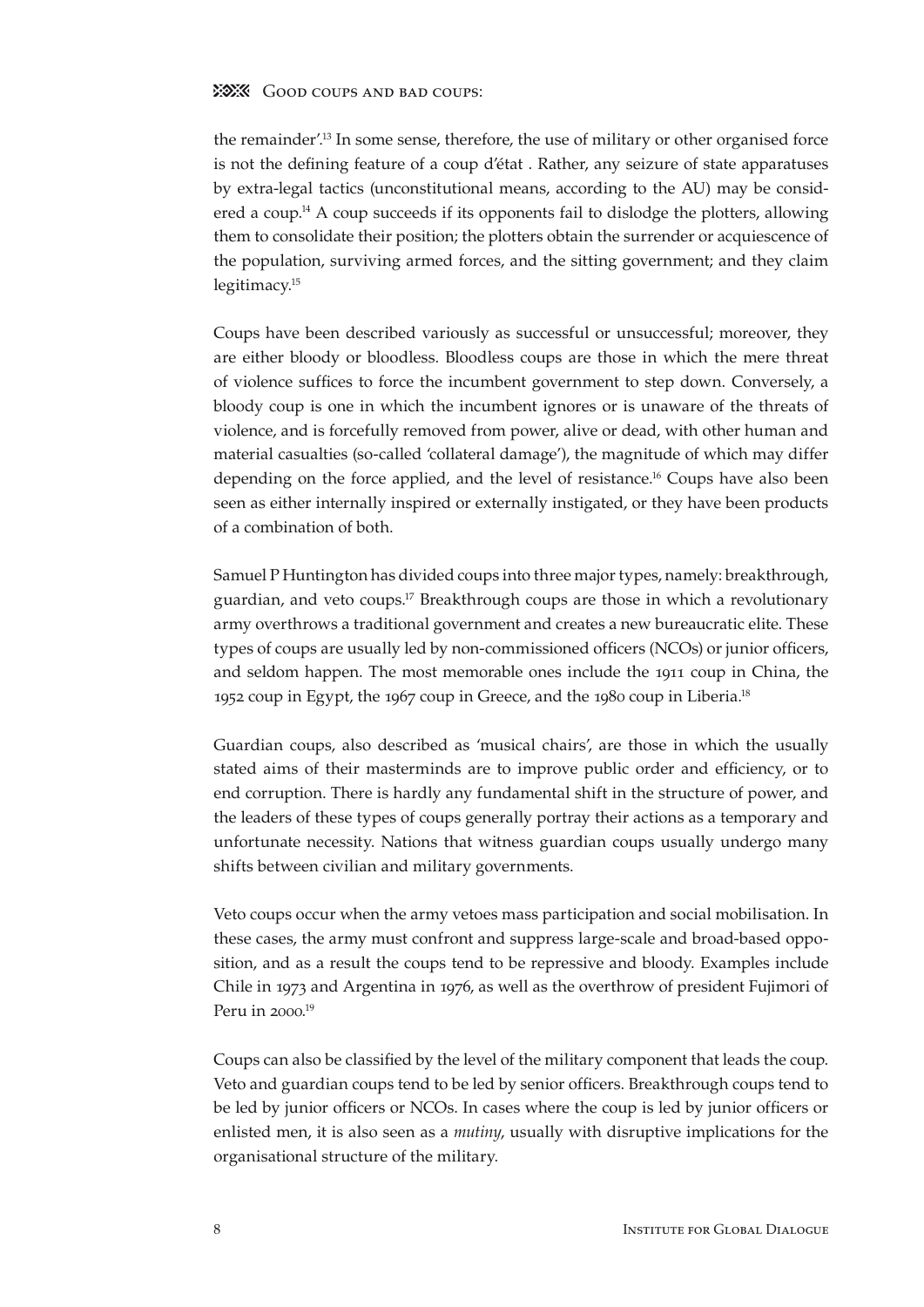Although coups have always been perceived as unfortunate events, they have long been part of political transitions, standing out as the most frequently attempted method of changing government*.* <sup>20</sup> The phenomenon of coups d'état dates back to the days of the Roman empire – with great men such as Julius Caesar ascending to power through a coup, and subsequently losing it the same way. One of Europe's greatest leaders, Napoleon Bonaparte, seized power in France through a military coup in 1799. In the Middle East, for some time, the military arrogated unto itself the role of leading, and providing the impetus for, radical change. And in the late 20th century, coups were common occurrences in developing countries – with Latin American countries taking the lead (Brazil, Chile, Bolivia, and Argentina), followed by other regions, such as Africa (Sudan, Togo, Benin, Congo, Ghana, and Nigeria), Asia (Pakistan), the Asia-Pacific (Fiji and the Philippines), and Europe (Greece, Portugal, Spain, and the Soviet Union).<sup>21</sup> Until the late 1960s, Latin America was the most unstable region in the world, where army officers deposed governments and each other with astounding rapidity.<sup>22</sup>

Overall, because coups have always been seen as unfortunate events, efforts at evolving typologies of coups have traditionally not interrogated whether or not a given coup could be 'acceptable, and therefore a good coup' or 'unacceptable, and therefore a bad coup'. However, earlier theorists who saw coups as essentially the handiwork of the military, which was itself perceived as an instrument of modernisation, implicitly saw military takeover of state affairs as positive. Some functionalist scholars contended that in the new states of Africa and Asia the military is functional to modernisation wherever colonialism has imposed political institutions without regard to cultural realities. In this regard, the military's involvement in politics has been associated with underdevelopment. It has been explained as 'a response to the difficulties which the new states have encountered in their efforts to establish themselves as modern sovereignties'.<sup>23</sup> A further argument has been that in transitional societies, where liberal democratic institutions have not or cannot be made to work, armies represent the source of the rational structures required to move countries from traditional societies into their rational modern form.<sup>24</sup> This contention is premised on the assumption that the military's disciplined character, its organisational structure, and especially its usually well-defined chain of command and cohesiveness, makes it well suited to cope with situations of crisis.<sup>25</sup> These theorists, it could be argued, indirectly made a case for coup-plotters, and implicitly provided coups d'état with a mantle of acceptability – with attendant implications for newly independent societies, including those in Africa, as we shall see in subsequent sections of this paper.

No single factor or condition provides a sufficient explanation for the staging of coups. Rather, coups are usually the product of a convergence of factors, though one major factor could trigger the actual event. It could be a major decision or blunder by a government, or cumulative omission on its part, that leads to action. Whatever the final reasons given by the coup-plotters for their actions, the motivation for coups may be found in the corporate interest of the plotters as a group;<sup>26</sup> or in some regional, eth-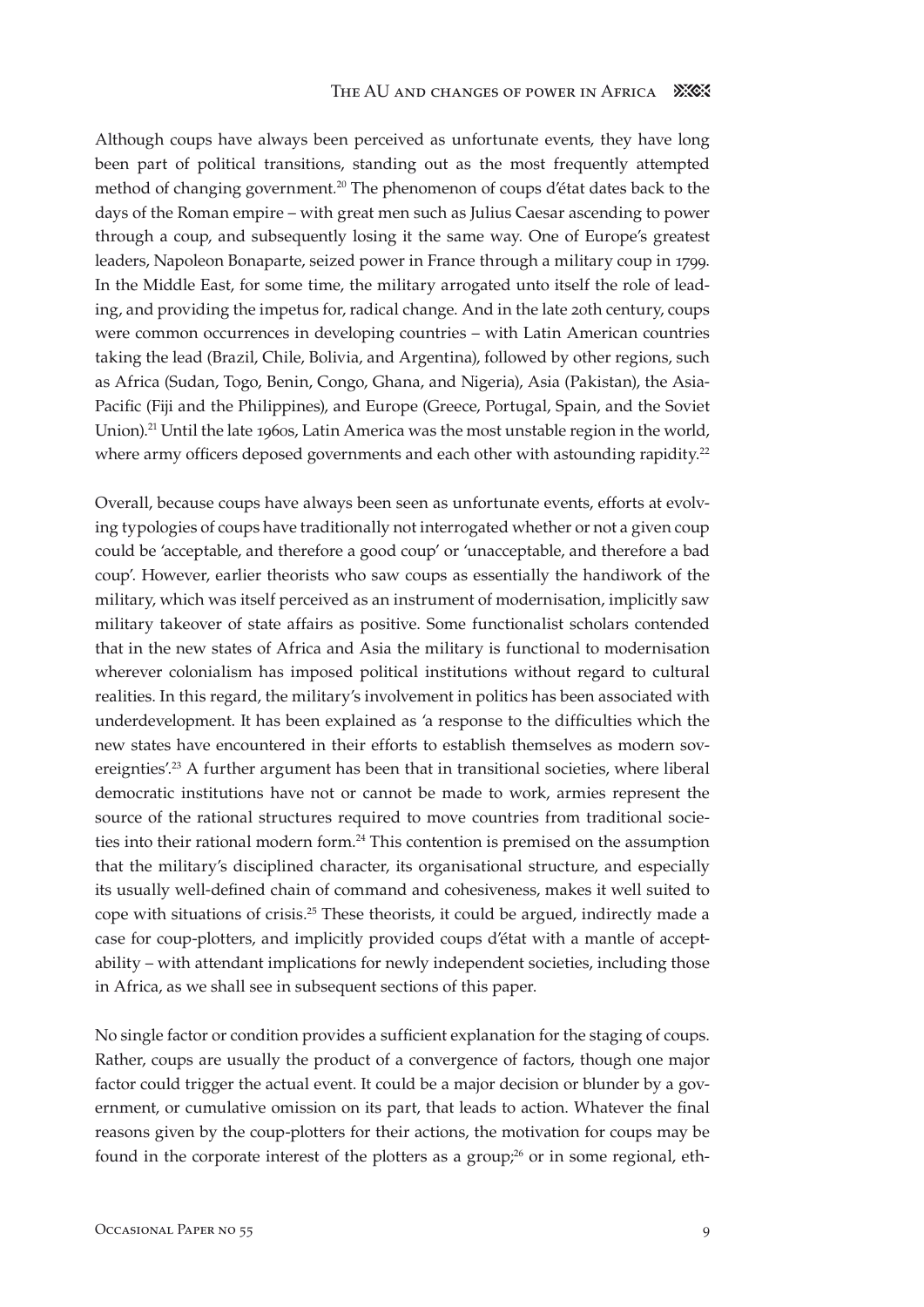nic, or even personal self-interests of a group of influential societal leaders; or it may be actuated by genuine concern for the national interest or public good.<sup>27</sup> Any one of these interests, including the national interest, may also dovetail with a class interest, or with some foreign interest, or both.28

In this regard, the notion of the army's cohesiveness is very tenuous, in that the army – even when consigned to the barracks – is not separate from society. Therefore the general ills of the society impact on it, as they impact on other units. This is in spite of the view that the professional standards instilled in the military during their training should structure their behaviour in a manner that places them above societal ills. Proponents of military intervention in politics have pointed out that commissioned officers feel that these standards are affronted when the state they serve flounders, and the civilian politicians 'make a mess of things', thus justifying the officers' readiness to intervene to halt the deterioration of the situation.<sup>29</sup> Understandably, the first public declarations by coup-plotters have always emphasised the 'rescue motive', although most of the time this has been nothing more than simple rationalisation.<sup>30</sup> Whatever persuasive justifications those responsible have advanced for their actions, coups have always constituted violations of the fundamental law of the state – the constitution. Moreover, coups have always been seen as manifestations of the erosion of the legitimacy of reigning civil governments. This is to suggest that coups d'état have implications for the principles of both constitutionality and legitimacy, to which we now turn our attention.

#### **Constitutions and constitutionality**

The notions of constitutions and constitutionality are corollaries of the modern state system that emerged in the 17th and 18th centuries. Constitutions emerged out of the perceived antithetical relationship between power and liberty – with the wielders of political power always being inclined to want to extend and even abuse it. To guarantee liberty, it has been imperative to limit power by means of some rules of judicious organisation – simply known as 'the constitution'. The constitution encloses the power of the state within a specific framework, and therefore limits it. The power to be limited here is political power, otherwise known as state authority. Constitutionality is a technique of reconciling state authority and individual and group liberties. This is necessary because 'authority and liberty form an inseparable couple and liberty cut off from authority buries itself. On the other hand authority deprived of liberty degenerates to licence and omnipotence.'31

Constitutions and constitutionality therefore embody the practices, customs, and rules through which power is established, exercised, and transmitted in the state, ensuring the primacy of the law over both the governed and the governors – in other words, no one is above the law. Constitutions and constitutionality perform a number of important functions. Firstly, they organise the transmission and exercise of power in the state, ensuring that it is not exercised in the personal interest of governors, but exclu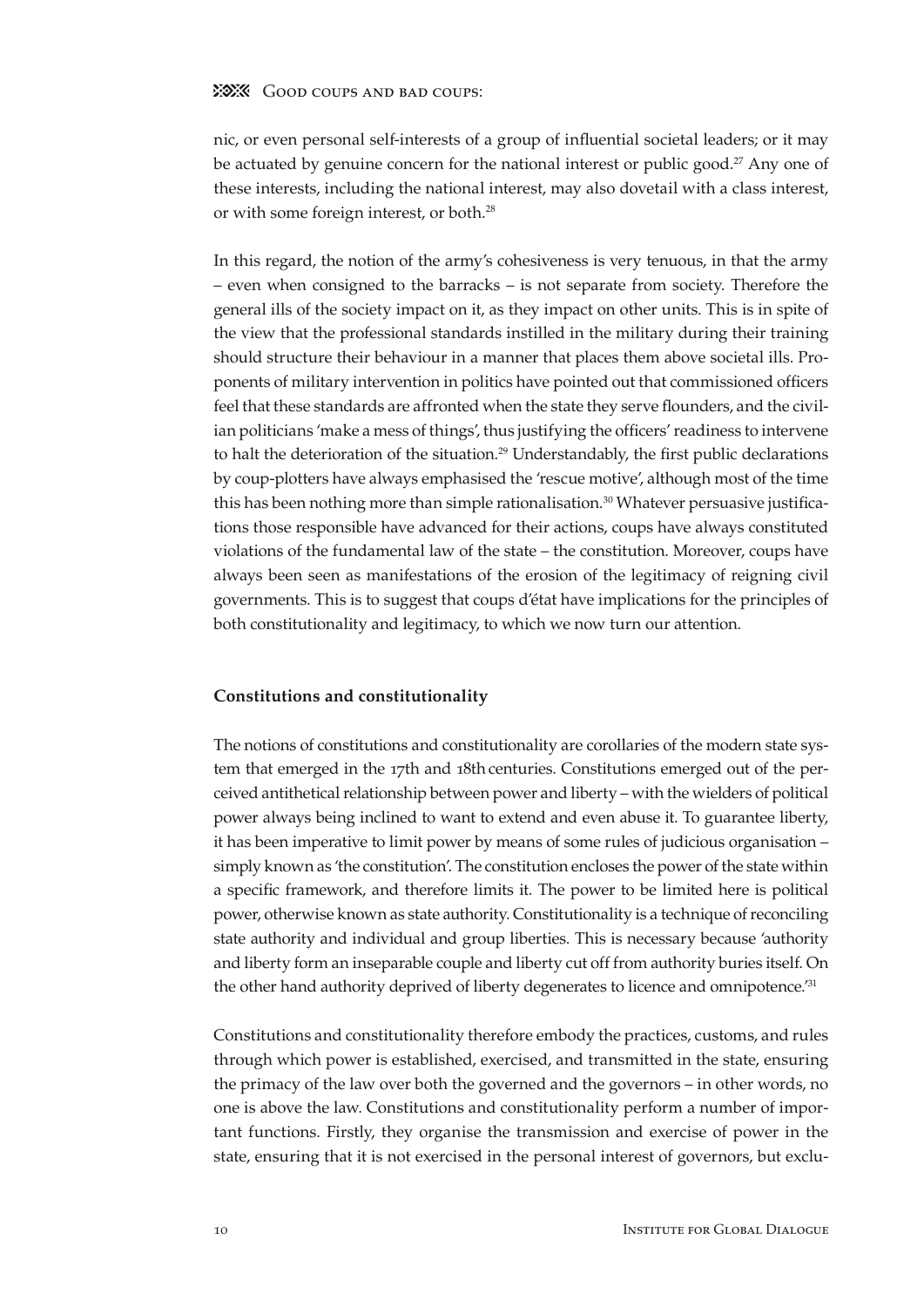sively in the general interest. Secondly, constitutions serve as the basis of legitimacy of the wielders of political authority, who justify their power and their decisions by claiming that they have been designated in conformity with the constitution, and that they exercise competences attributed to them by the constitution. Thirdly, constitutions underscore the idea of the animating (enabling) law of state institutions, in that a constitution does not limit itself to describing the mechanism of government, but equally determines the manner in which its members have to function. It does not only fix goals for governors, but sees to their actualisation.<sup>32</sup>

In which case, all actions, individual or collective, by both the governed and governors, are unconstitutional if they do not conform to the prescriptions of the constitution. In this regard, *the constitution defines modalities by which power can be acquired and exercised, and any deviation from these norms is unconstitutional*. <sup>33</sup> Seizing power by military or other unconventional methods is against constitutional norms, and therefore is unconstitutional and illegal. At the same time, incumbent governments that fail to govern by the prescriptions of their national constitutions, including those that alter or attempt to alter constitutions without following the right constitutional procedures, are also acting unconstitutionally – not omitting those that tinker with laid-down democratic procedures, such as elections, to accede to power. Importantly, therefore, acceding to power, and/or exercising it, by following laid-down constitutional procedures gives political authorities legitimacy. Conversely, acquiring power, and/or exercising it, unconstitutionally deprives powerwielders of legitimacy.<sup>34</sup> But what is legitimacy, and how is it acquired and retained?

## **Legitimacy**

Governments command authority because there is a general acceptance of their legitimacy, and all civil government rests on authority legitimated by various mechanisms, which secure the habitual obedience of the people. But legitimacy, like most related social-science concepts, is a difficult notion to grapple with. It has a shifting definition, applying variously to political entities, leadership, policies, laws, and/or procedures. However, the four fundamental conceptions of legitimacy below have been prominent in the literature, relating variously to legality, compliance, problem-solving (output), and justifiability.35

*Legitimacy as legality (legal legitimacy)*. This form of legitimacy consists of a claim by those in authority that they acquired the power to govern following laid-down legal rules, and that they are exercising it following these rules. This is legitimacy earned by meeting legal, and especially constitutional, requirements. It flows from the notions of constitutionality highlighted earlier.

*Legitimacy as compliance*. The relationship between compliance and legitimacy is complex. This has led some scholars to argue that compliance is not necessarily a compo-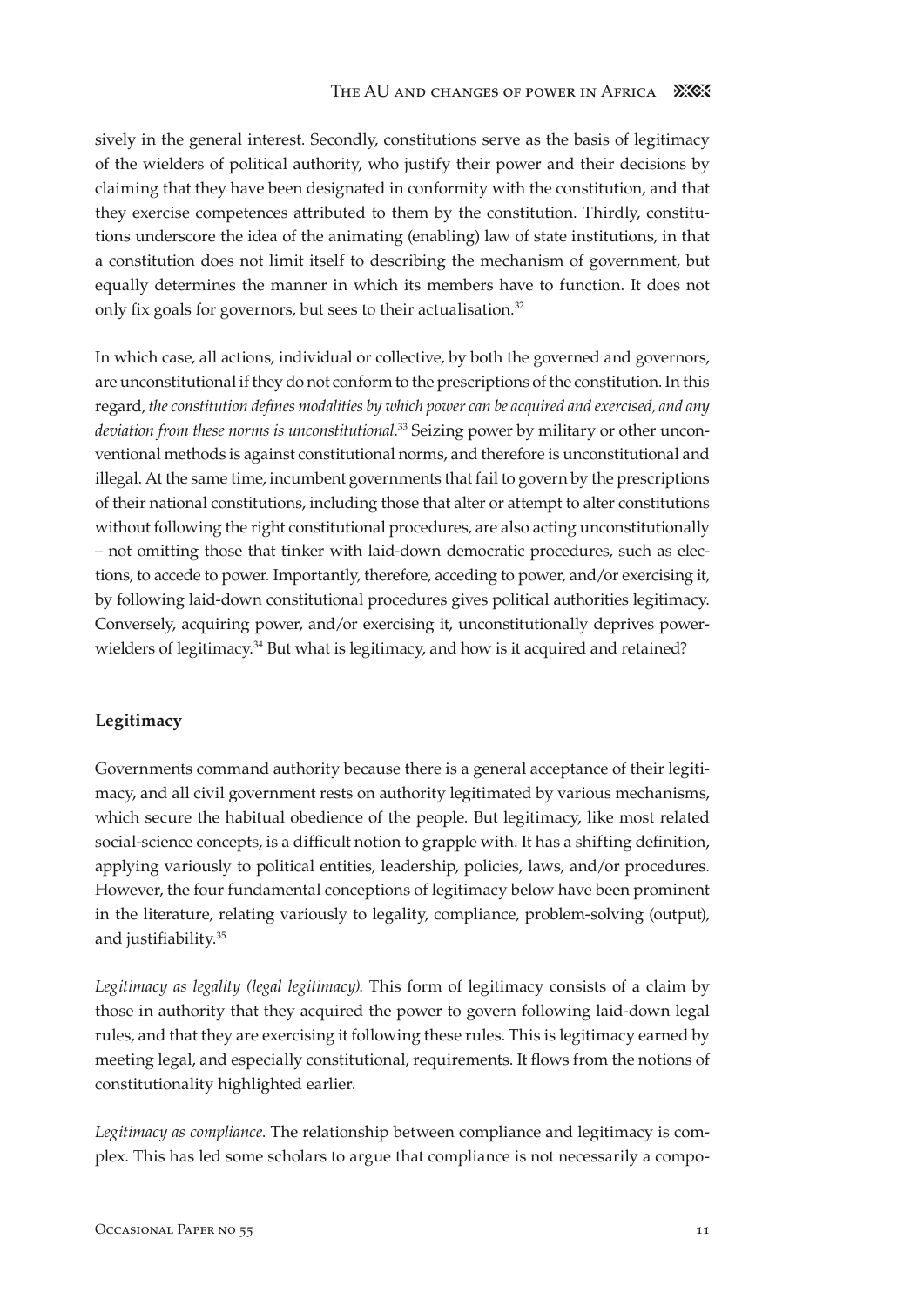nent of legitimacy, but rather that it is a consequence or product of perceived legitimacy. In which case, compliance would be an indication or recognition of legitimacy, while non-compliance would point to the opposite. Yet, compliance in the form of acquiescence may also stem from apathy, cynicism, or fear.36

*Legitimacy as problem-solving or output function*. Here, legitimacy is gauged in terms of whether or not those who hold power are capable of, or effectively identify and implement, solutions that secure certain otherwise unattainable goals in society. In this case, legitimacy becomes a measure of the levels of delivery on society's goals, needs, and aspirations. This is otherwise seen as substantive legitimacy – that measures a regime's or an authority's concrete problem-solving abilities after the assumption of power.<sup>37</sup>

*Legitimacy as justifiability (norm)*. This is the normative side of legitimacy, which is usually expressed in terms of justifiability among political equals, by appeals to hypothetical acceptance or consent. In which case, the legitimacy of a political order becomes a question of whether or not affected parties would have or could have accepted it, under appropriate choice conditions.38 In the words of Easton, 'in political systems, at least in those in which the political authorities are not being fundamentally challenged, the capacity of the authorities to rule is closely connected to the presence of an ingrained belief, usually transmitted across the generations in the socialisation processes, that the occupants of the political authority roles have a right to command and the other members of the system a duty to obey. The major source of power for these roles resides in the prevalence of the conviction of their legitimacy.'39

In summary, the foregoing conceptions of legitimacy point to the fact that laws and authorities are legally legitimate insofar as they are enacted and exercised in accordance with constitutional rules and appropriate legal procedures; secondly, that laws and authorities are socially legitimate insofar as subjects effectively abide by them and are so disposed to do; finally, that laws and authorities are normatively legitimate insofar as they can be justified to the people living under them, and as long as they impose a moral duty on them to comply.

Theorists are not agreed on the respective weights of the four conceptions of legitimacy. While some strongly feel that all the aspects of legitimacy are fundamentally relevant, others believe some of them are of a higher significance than others. Normative theorists often take various forms of normative legitimacy to be fundamental, sometimes even overlooking the other aspects of legitimacy. Some argue that social legitimacy, for example, is the primary indicator of normative legitimacy. Yet the other three conceptions are normatively relevant and interrelated, often compatible, and even mutually reenforcing. For example, legal legitimacy, in the form of constitutionalism and the rule of law, is often regarded as a necessary condition of the justifiability of a political order. On the other hand, on its own, general compliance is insufficient for normative legitimacy, since people may comply with unjust rule solely out of fear of sanctions (retribution),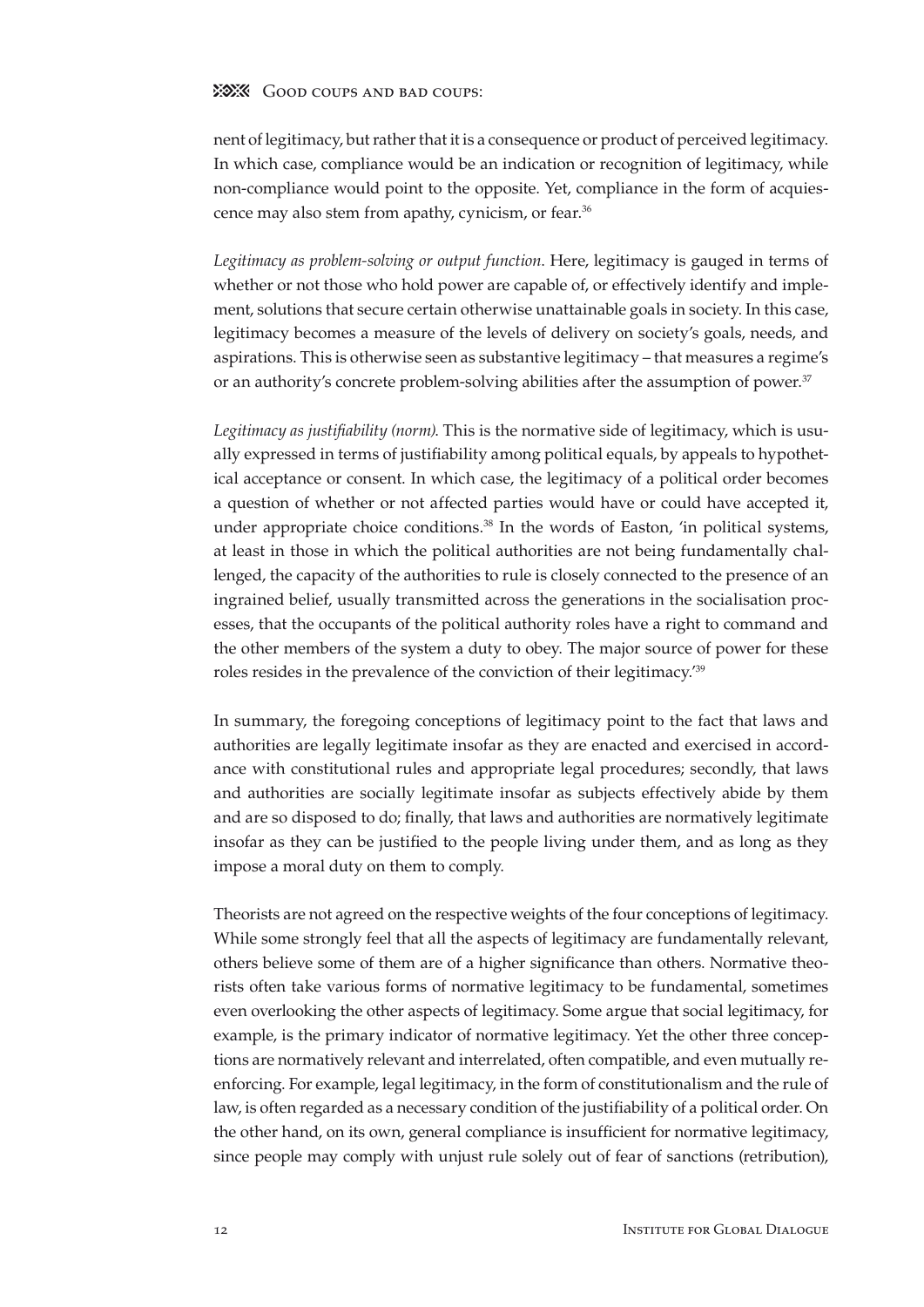lack of alternatives, or unreflective habit. Yet, compliance often requires that the population believe that the institutions or/and authorities are normatively legitimate.<sup>40</sup>

It is further held that the power of a government acquires legitimacy because of a general recognition: first, that it is there to protect and serve the people; second, that it is capable of manipulating organised coercion to maintain itself; and third, because of a combination of both factors.<sup>41</sup> There is a link between physical power (coercive force), as monopolised by governments, and the popular view as to their legitimacy, because the use or abuse of such power has social consequences. More importantly, a large part of the use of state institutions is designed to achieve control without resort to brute force. This, however, is only possible in situations where the government has the backing of a significant portion of the population, or at least critical segments of it, which enable it to exercise its authority.<sup>42</sup>

When there is a serious breakdown in the habit of obedience, resulting in a revolt or other related forms of defiance, the mechanism of peaceful persuasion generally gives way to physical coercion. Many civil regimes have had the tendency of turning to the military to maintain themselves in office. However, a government that loses general popular support cannot indefinitely use the armed forces to cling to power, because this has been found to be an inadvertent invitation for the military's intervention in politics. When a government becomes too dependent on the armed forces, and makes use of them so frequently, the armed forces tend to end up seizing control of government on their own behalf.<sup>43</sup> Overall, 'the paths of military men or other coup plotters to the helm of state power are strewn with the human debris caused by the order of corrupt, ambitious or desperate political masters. This, as much as individual ambition, explain [sic] the advent of the numerous coups that have been recorded in history.<sup>44</sup> In other words, coups are a product of greed on the part of leaders, and impatience on the part of coup-plotters.

What flows from the foregoing is that coups are sometimes products of poor leadership. But the question remains: could poor governance alone be a justification for coups d'état ? Are there no alternative methods of replacing poor leaders? And what are the implications of coups for constitutionality and legitimacy? Are coup leaders forcibly illegitimate? Could coup governments acquire legitimacy through their manner of governing, or by the simple fact that they replaced a bad government that had ipso facto lost legitimacy? Could we then say replacing bad leaders is something positive? This could be the case. However, we must also remember that coup-plotters who replace bad leaders may themselves end up governing poorly, and therefore become bad and illegitimate leaders. Yet, others would argue, even constitutionally elected governments could go down the same route.

In a nutshell, questions about the legitimacy of a political order can be of four different kinds, namely, concern about: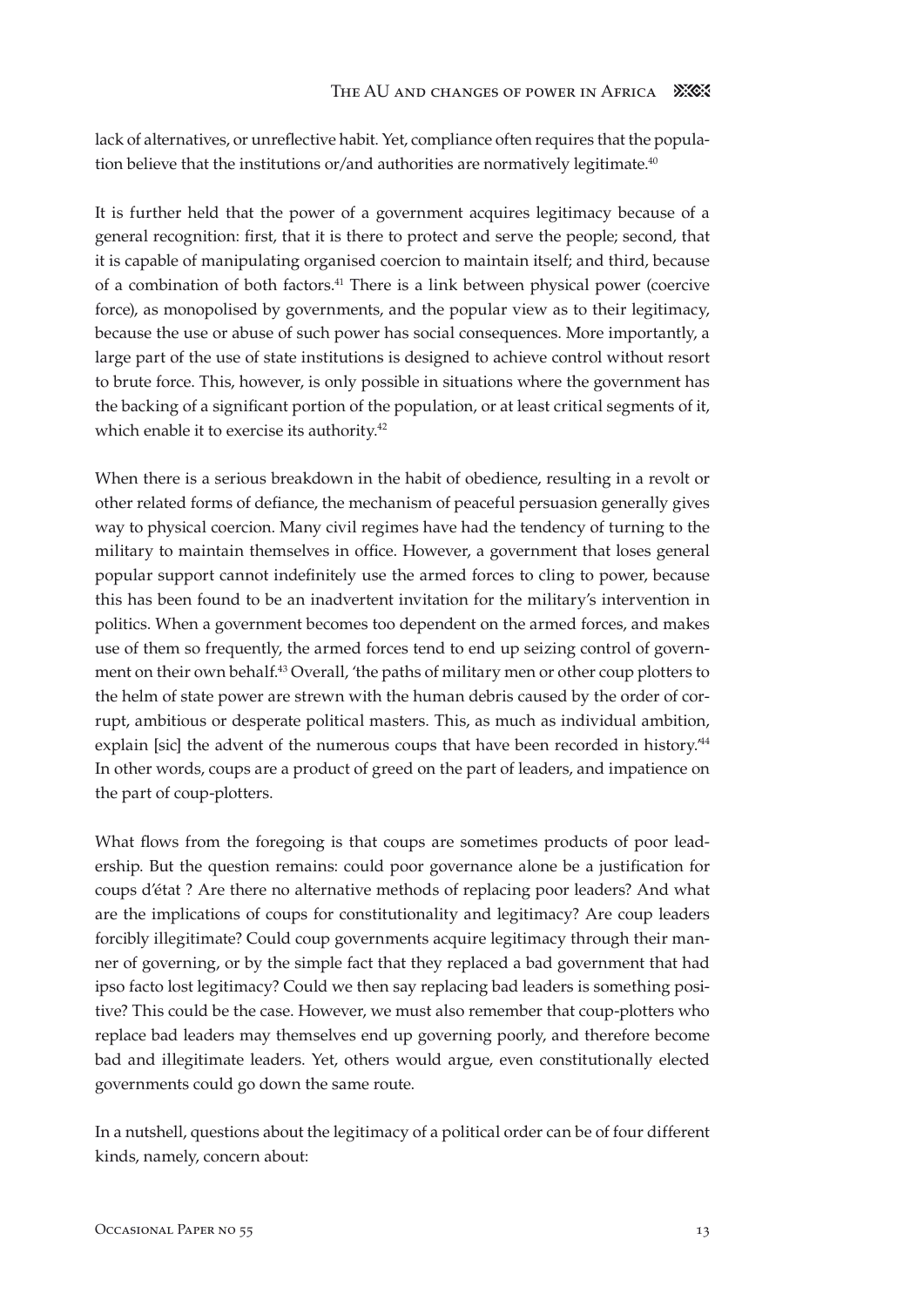- general compliance with rules and authorities; •
- the consistency of the procedural norms and authority structures that constitute the formal rules of the game;
- the problem-solving ability of the system, where empirical evidence must indicate, firstly, whether the political order in question can actually achieve the objectives stated in its manifesto or declaration upon taking power, and, secondly, whether it actually does achieve the stated objectives, promises and aspirations, and whether it actually does so reasonably well; and
- whether the political order can be justified to its subjects. •

The pillars on which the notion of legitimacy rests are legality, compliance, output, and justifiability. Our analytical framework is accordingly couched in the argument that democratically elected governments are legally/procedurally legitimate and that, under normal circumstances, they would generate compliance, and are more readily amenable to justifiability. However, democratically elected political orders may fail the problem-solving test – by being unable to deliver on pledges and on people's aspirations – thereby creating a problem-solving legitimacy crisis. A political order that fails the delivery test creates for itself a legitimacy crisis related to justifiability.

Conversely, a coup d'état-informed political order is, by definition, procedurally (constitutionally and legally) illegitimate. And, except with the help of fear of retribution, and the lack of alternative choices, it is very unlikely to inspire ready compliance. However, a procedurally illegitimate, coup-led, political order could acquire legitimacy through its problem-solving (output) attributes/capabilities. A procedurally illegitimate order that resolves tangible societal problems stands the chance of acquiring normative legitimacy. In other words, it can justify itself to the society by its deeds.

In this context, this paper seeks to demonstrate that some coup-inspired political orders, though procedurally illegitimate, may acquire legitimacy through their problem-solving attributes, and therefore could be seen as constructive coups. Moreover, some coup-informed political orders have evolved as solutions to otherwise constitutionally legitimate governments that have lost their credentials of legitimacy because of their failure to solve tangible societal problems, and are therefore unable to justify their continued existence to their countries' populations.

The paper also attempts to broaden the existing typologies of coups to include a new classification of coups into 'good coups and bad coups'. Good coups could be described as those that are informed by a genuine desire on the part of coup-plotters to resolve unsettling societal realities, particularly in relation to poor leadership and the hardships that it brings to the people – and against the backdrop of constrained political space for peaceful change. Here, coup leaders are seen to be genuinely acting in the public interest. Coups are also seen as good when coup leaders are not only welcomed by the population and the broader international community upon taking power, but,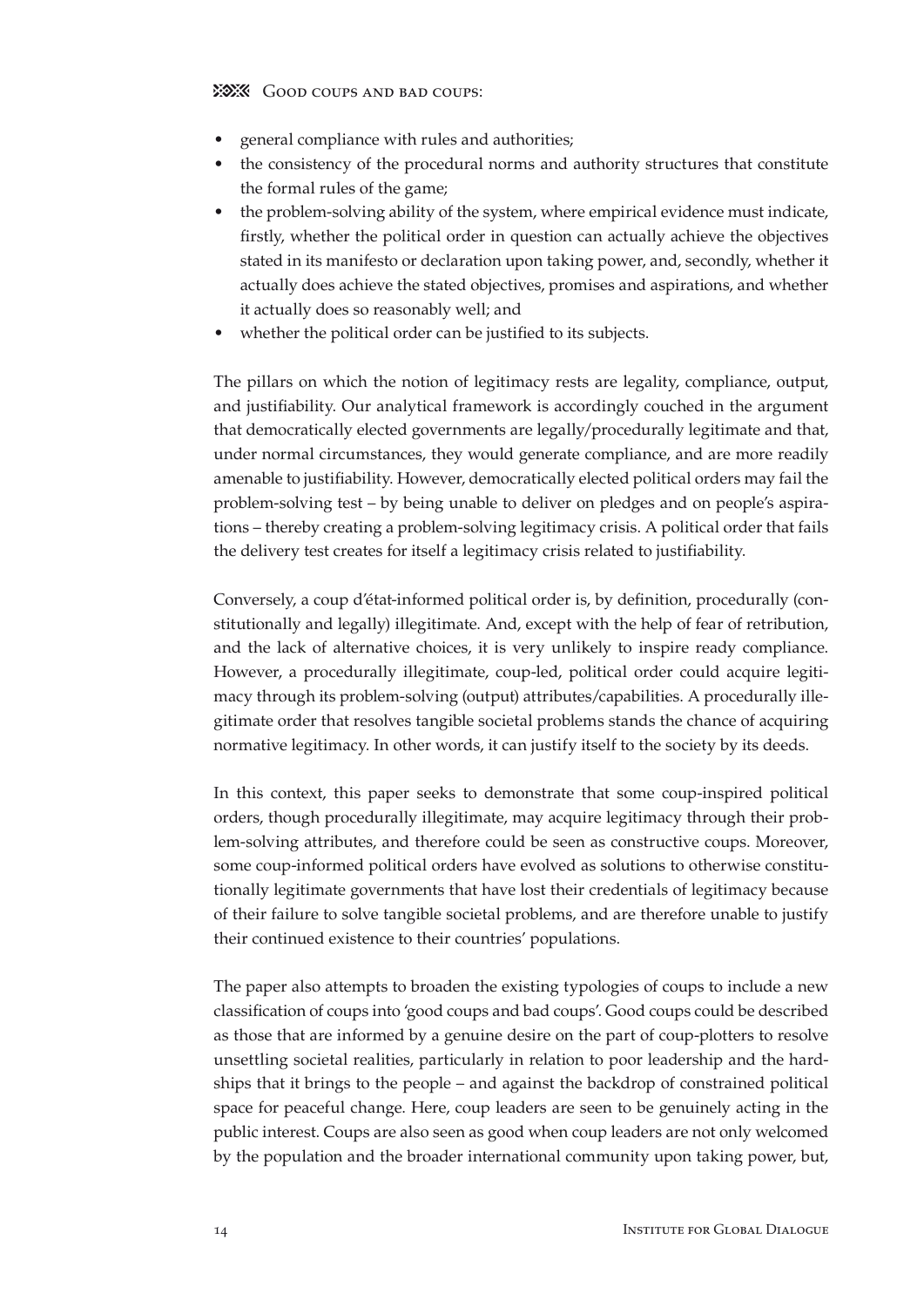during their rule, meet the aspirations and needs of their peoples, while also keeping their word – in terms, for example, of eventually handing over power to democratically chosen civilian governments. On the other hand, bad coups would be those that topple visibly legitimate governments, and that appear to have been informed by the narrow interests of coup-plotters, rather than the public interest. These are coups that are greeted by national and international public outrage, and are staged in spite of the existence of alternative avenues for peaceful change. Additionally, bad coups are those in which coup-plotters, upon coming to power, fail to meet the needs and aspirations of the populations on whose behalf they purport to act, and also fail to keep their word, in terms, especially, of opening up the political space, and eventually handing over power to democratically elected orders.

Against this background, the question arises as to whether the AU injunction on coups d'état as contained in the Lomé Declaration has had the potential of engendering the kind of broad legitimacy that embraces the four dimensions of legitimacy presented above. Our contention in this paper is that it has not. We argue that by focusing narrowly on the question of unconstitutional changes of power, the declaration addresses only part of the question of the illegitimacy of political orders in Africa. For it to be more useful, the framework would have to be broadened, to go beyond mere issues of procedure, so as to embrace broader questions of compliance, output, and justifiability.

It would seem that AU technocrats have been aware of the limited scope of the Lomé Declaration, which explains ongoing efforts to broaden it. This is most succinctly reflected in the proposed AU Charter on Democracy, Elections and Governance. The question remains, however, whether the proposed AU charter gets any closer to the crux of the matter. If it does, what additions does it make to the Lomé Declaration? More importantly, why was it not adopted by African heads of state and government during their summit in The Gambia in July 2006, and what are the implications of this on the resurging culture of coups in Africa?

## **The African state and the coup culture: the pre-Lomé era**

Despite the popularity of pan-Africanist ideology among Africa's immediate postindependence leaders, most of them remained predisposed to guard jealously their newly won national sovereignty and independence. This predisposition first found concrete expression in the manner in which they structured the continent's premier pan-African organisation, the OAU, which was established in 1963. The charter of the OAU paid little attention, if any, to issues of governance and human rights; and how collectively to promote them. Rather, it celebrated the principles of sovereignty and non-interference in the domestic affairs of members' states – raising these principles to the status of axioms of inter-African relations. One of the key objectives of the organisation, according to its charter, was to defend the sovereignty, territorial integrity, and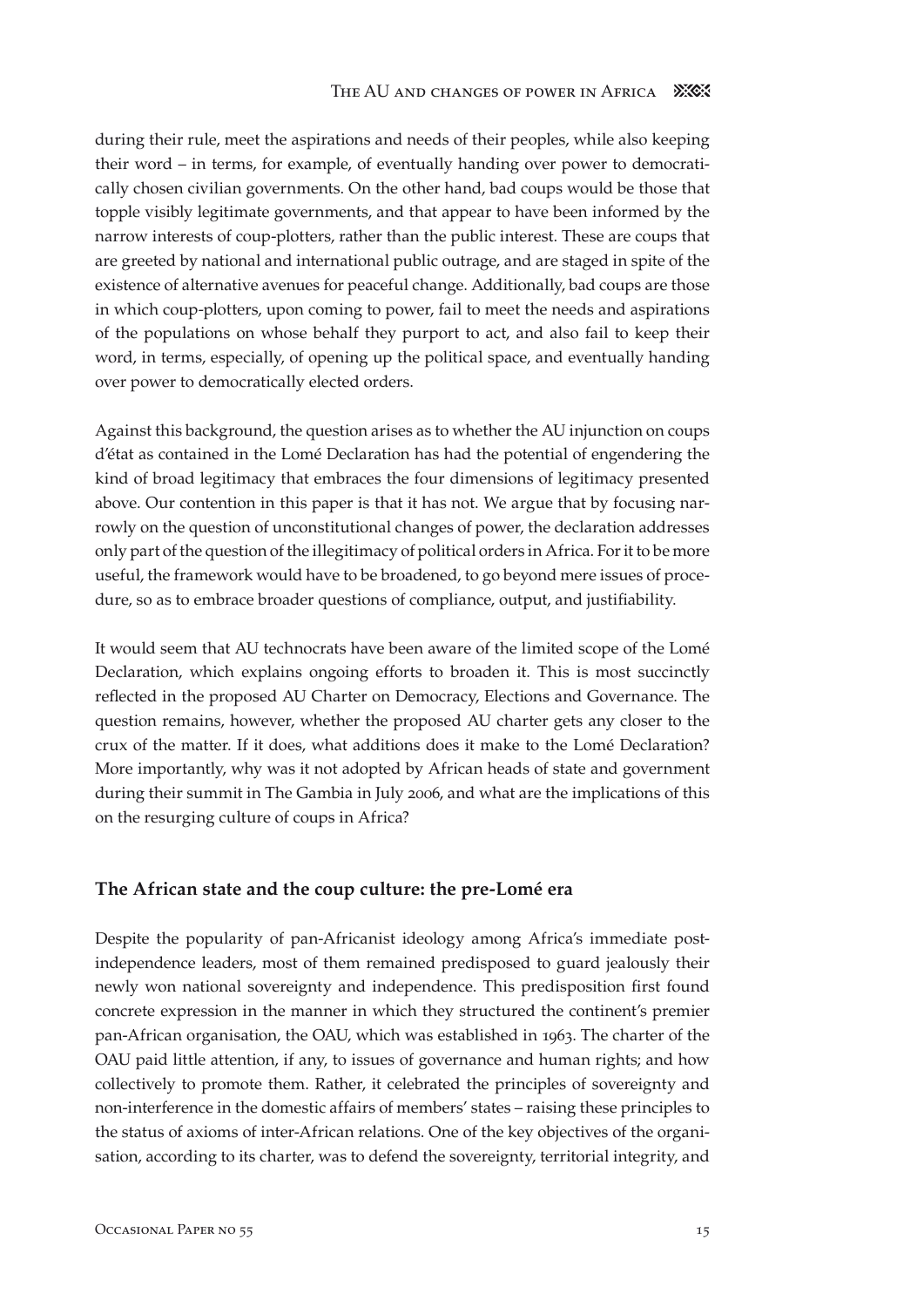independence of member states.45 Members' states also pledged to respect and promote each others' inalienable right to independence, and to refrain from interfering in each others' domestic affairs, including any engagement in subversive activities against fellow members.<sup>46</sup> The principle of sovereign independence was further strengthened by the OAU's Cairo Declaration of 1964, in which African states pledged to respect their colonially inherited borders.47 In other words, the OAU-informed African peace and security architecture was anchored on very rigid definitions of the notions of sovereignty and non-interference in the domestic affairs of member states.

The sacrosanct character of the notion of sovereignty shaped attitudes towards questions of poor governance and human-rights violations on the continent during a greater part of the first two decades after independence. Capitalising on the distrust and suspicion that characterised the Cold War era, African leaders succeeded in making any external attempt to question African countries' human rights and governance record appear as a pretext to undermine their sovereignty.<sup>48</sup> Therefore, leaning on rigid notions of sovereignty and non-interference, and the protective shield provided by the Cold War environment on domestic policy-making, a majority of post-independence African leaders slowly transformed themselves into despots and autocrats of various orders. Notions of good governance and democracy soon became very unpopular, with every second African leader justifying the constriction of the national political space as a necessary sacrifice for development and national integration.

African leaders argued with disarming conviction that competitive democratic systems were incompatible with African countries' ethnically, culturally, and religiously plural societies. This gave them licence systematically to undermine and manipulate their national constitutions, silence the media, stifle opposition parties and create oneparty states, emasculate the judiciary and the legislature, and create overbearing presidential regimes.49 More importantly, they collectively established a culture of 'covering up for each other',50 such that few of them ever commented on, let alone intervened to halt, grave violations of human rights and other forms of poor governance.<sup>51</sup> Therefore, gradually, a culture of impunity became entrenched on the continent, with the result that even otherwise unfortunate events such as coups d'état went unsanctioned. With time, both self-serving individuals and those who were genuinely concerned about the continued downslide of their countries' economic and political fortunes resorted to unorthodox methods to grab and retain power.

The complacency towards poor governance on the continent, together with the indifference manifested by both the OAU and various global role players towards some of Africa's earliest coups, created the impression that coup-plotting was an acceptable alternative to constitutional methods of wresting political power; and that military take-overs, especially, were perhaps a remedy to poor civil governance on the continent. Dominant academic discourse in the 1960s that saw the military's involvement in politics as potentially favourable to both development and modernisation seems to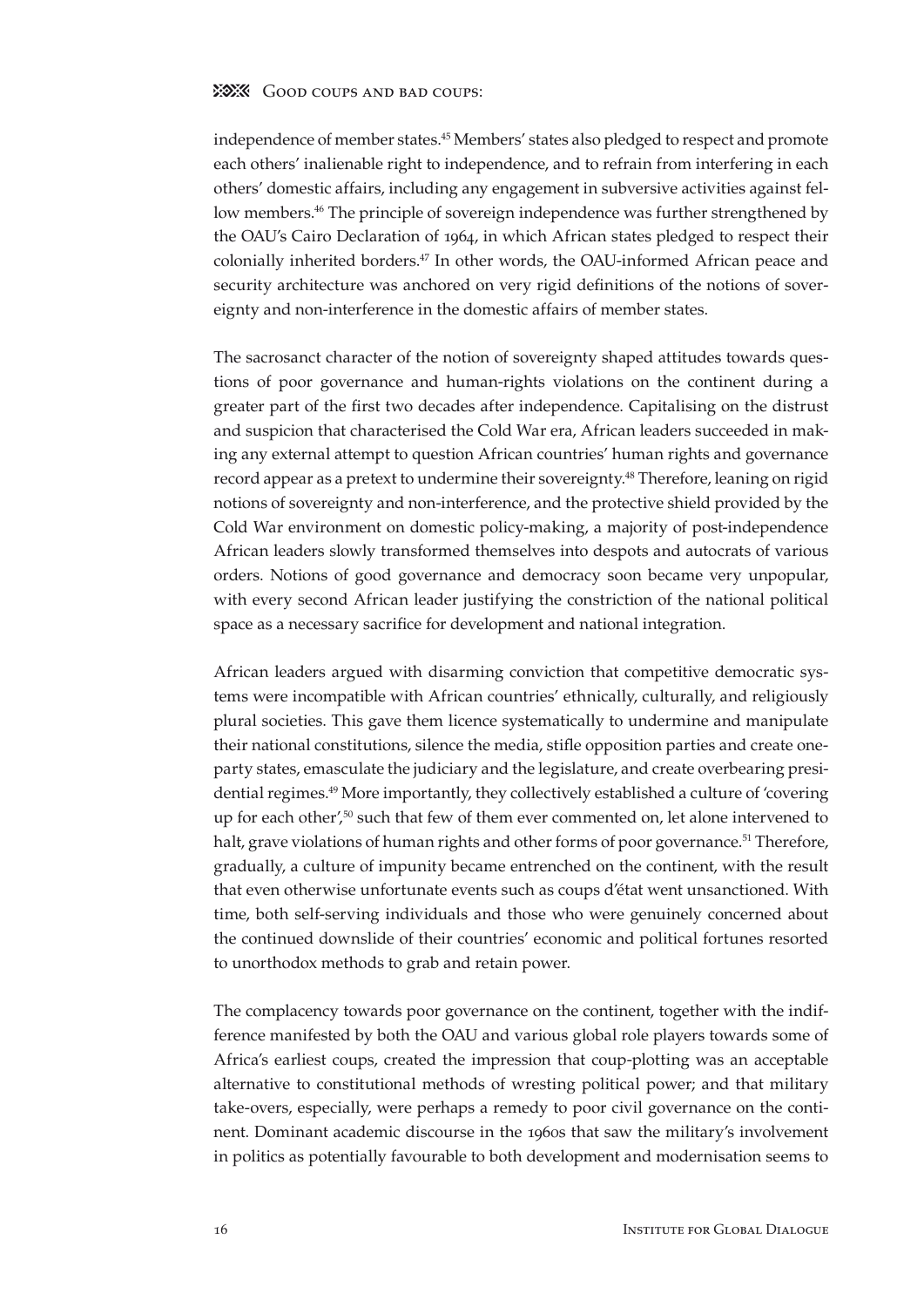have encouraged both the culture of coups in newly independent states, and the condescending attitude towards coup-plotters.

In this regard, two schools of thought, modernisation theorists and Marxists, could be said to have provided the intellectual foundation for the coup culture that emerged in the Third World in the 1960s and 1970s. Their analyses were particularly supportive of the suitability of the armed forces for governance roles. The modernisation theorists argued that the military was more suitable for new nations such as those of Africa, than the civilian governments that they replaced. This argument was anchored on assumptions that the military possessed unique qualities that other groups in society lacked. These included, among others, dynamism, self-sacrificing leadership tenets, commitment to progress, and unparalleled levels of nationalism.<sup>52</sup> Modernisations theorists such as Lucian W Pye contended that development and progress were only possible if societies were endowed with modern organisations. And in the case of developing countries, such as the newly independent states of Africa, the military was identified as the most modern organisation.<sup>53</sup> Because modernisation was defined largely in terms of a unilinear pattern of development, from backward non-Western societies to developed Western societies, modernisation theorists conjured scenarios wherein the military in the new states, by means of its technical training and rigid organisation, was to step in where civilian leadership had failed to build upon the administrative infrastructure left behind by colonial powers, to promote economic development.<sup>54</sup> Military objectivity and neutrality were also expected to facilitate greater productive co-operation with the West. Additionally, military rule was seen as being conducive to the political stability necessary for firmer policies against communism.<sup>55</sup> Modernisation theorists acknowledged that the progressive nature of armed forces varied from region to region. In the particular case of Africa, it was argued that the officer corps, together with students, especially those that were educated abroad, formed the most modern and progressive group in society.<sup>56</sup> The military was seen, not only as the best alternative to civilian governments, but also as the only organisation, apart from the politicians, that had the ability to govern.<sup>57</sup>

Modernisation's positive view about the military's governance capabilities was partly shared by Soviet Marxist scholars. Their position was that the armed forces in the developing countries could, in certain contexts, fulfil a progressive function, particularly in following a non-capitalist development path. Support from the socialist states was to be given to the progressive forces in new states where the non-capitalist development path was feasible. The military was identified in Soviet Marxist literature as a progressive force, imbued with a nationalism that was favourable to development.58

The implications of this positive assessment of the military were two-fold: firstly, it suggested that the military had the right to overthrow ineffective civilian governments in the new states; and secondly, it indicated that such illegal assumption of power was hardly to be seriously challenged, since, in essence, it had the potential of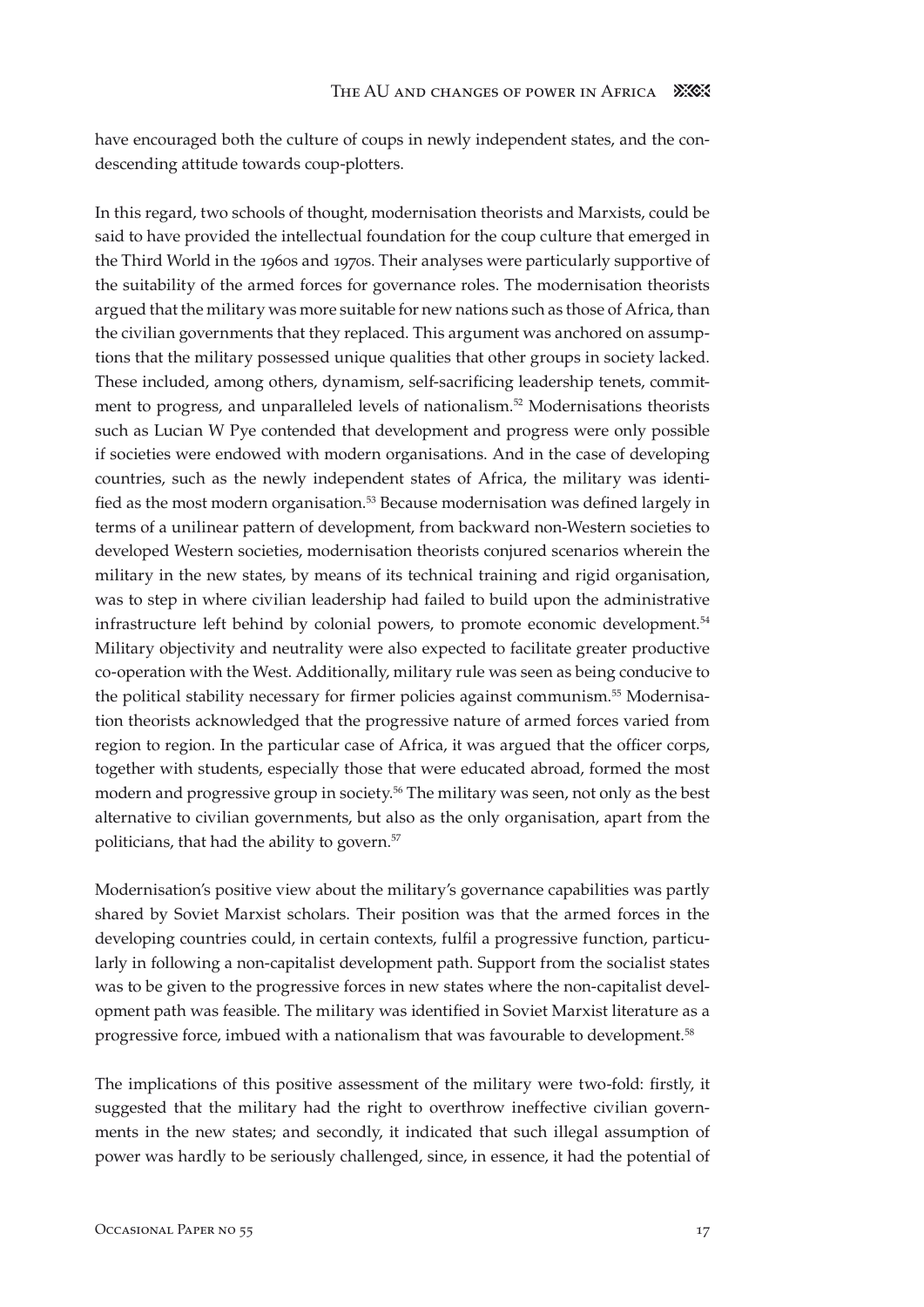engendering development. Because modernisation theorists based their assessment of the military's progressive role largely on Western societal values, their emphasis was essentially on economic growth, with near-total neglect of political accountability, freedoms, and human rights. Political institution-building in the prism of modernisation theory was viewed mainly in relation to political order. Military intervention was seen as the answer to acute social and political unrest, with a huge potential to promote political order and stability.59 But what is inherent in the nature and character of the post-colonial African state that has made it so prone to social and political instability, including its vulnerability to coups?

## **The nature and character of the post-colonial African state**

The African state has been characterised variously as artificial, underdeveloped, dependent, weak, predatory, and neo-patrimonial. While characterisation in these terms is biased and overstated, however, the truth of the matter is that the 'African state' has, from its inception, been a misnomer. To begin with, African states, including Ethiopia and Liberia, that were not formerly colonised, are not products of internal evolution. Rather, they are products of colonial and neo-colonial power configurations.<sup>60</sup> Understandably, African states are, in their structures and behaviours, largely the reflection of the dynamics of world politics as defined by European powers and political history. The overriding motive of the European colonial enterprise in Africa was to foster the colonisers' interests through global capitalism, as viewed and articulated in the Berlin Conference of 1884–1885. As a result, the defining features of the colonial state were violence, exploitation, alienation, and deconstruction.<sup>61</sup>

After independence, gained variously through national popular struggles, armed resistance, or/and political negotiations, Africa's political elite resolved to maintain the geopolitical status quo. Although some of them produced elements of what appeared as national projects, embodied in patriotic language and slogans, almost all of them perceived their mandate as being, first and foremost, to continue with the traditions of the strong state, in order to build the nationhood that the entities bequeathed by colonialism lacked. The post-independent African state, therefore, tended to be overbearing, wanting to be everywhere, and claiming to be doing everything for everybody. In most cases, it was associated with a personality or a small group of individuals, and especially with the vision of individual leaders.<sup>62</sup> Moreover, the actualisation of the new political elites' national projects translated, in most cases, into the privatisation of the state, in the process rendering the public domain of social life on the continent irrelevant. Strangely, the first form of privatisation of the African state is associated with the rise of nationalism. In this regard, the state as a private domain also came to mean the right to exclude some people and groups that were perceived as being either directly or indirectly anti-nationalistic, or inimical to the ideologies defined by the new ruling elite.<sup>63</sup> Many of Africa's post-independence leaders perceived dissent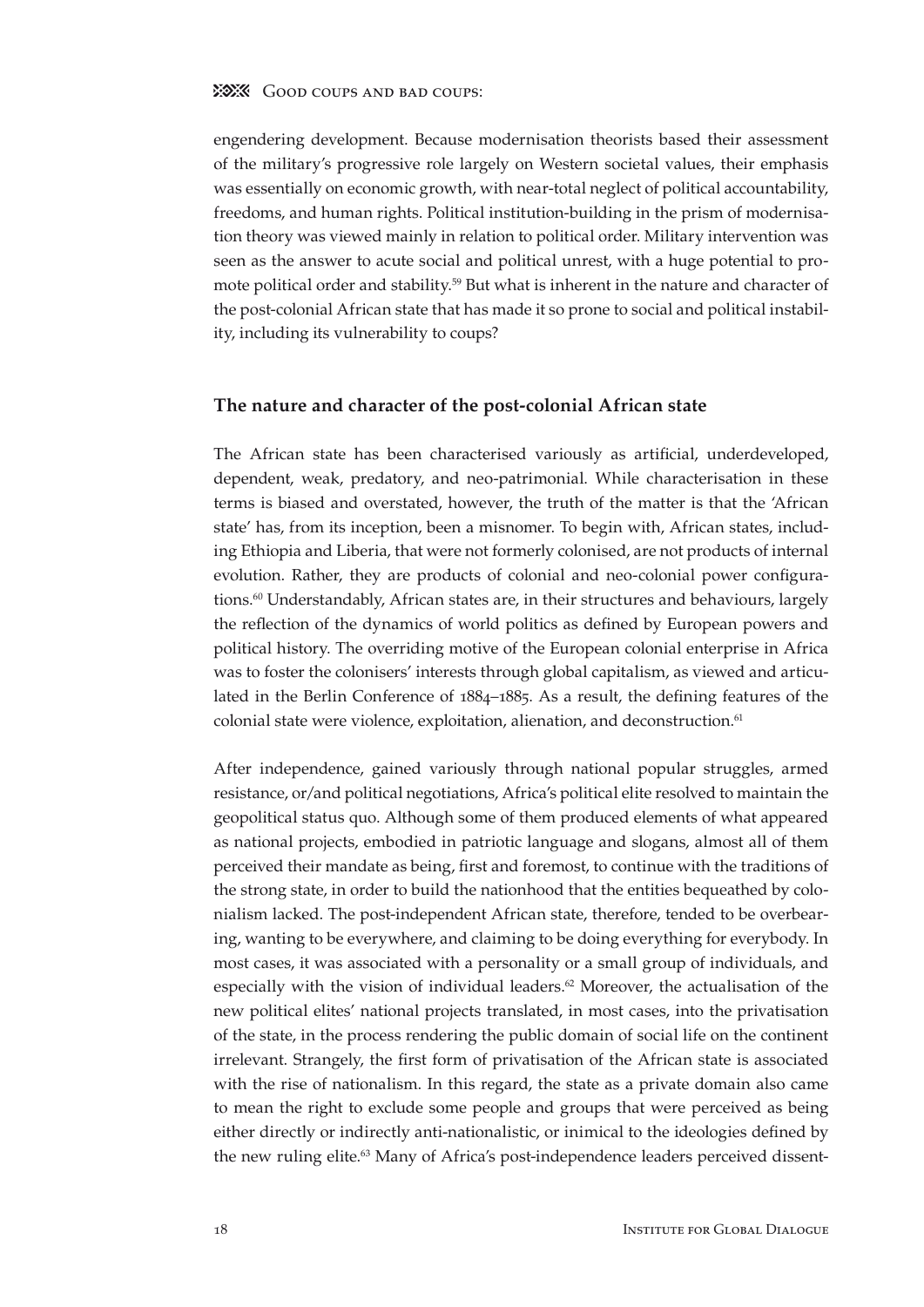ing opinions and alternative ideologies as potentially destabilising for the fragile new states, most of which lacked social cohesion.

Achieving political stability and social cohesion, against the backdrop of the faulty historical and political foundation of the African state, emerged as key challenges for independent African governments. Lacking experience, these new leaders strove to achieve stability and social cohesion by coercion. They ignored the fact that stability achieved by means of force was bound to be very superficial and volatile. Arguably, the contradictions between the historical legacy of the African state and the basis for its local legitimacy have been at the origin of the various tensions that have plagued it since its creation. While in terms of territorial political affinities, the African state perceives itself as a finite phenomenon, in terms of legitimacy, it has remained an unfinished business. And, like any unfinished business, it embodies potent elements of instability.<sup>64</sup>

African ruling elites' attitude towards opposition has remained one of paranoia. This has translated into the militarisation of the African state, backed by the establishment of arbitrary and fragmented national institutions and rules, alongside bureaucratic structures and behaviour that have tended to impede national dialogue and development. The African state has tended to emphasise national security – defined largely in terms of regime survival – over and above the overall well-being of the majority of its citizenry. State security apparatuses have mostly been instruments in the hands of the ruling classes, generally used to eliminate any perceived or imagined threat to their interests. The consequent militarisation of African politics and power struggles has resulted in political outcomes that tend to weaken seriously the legitimacy of governors and governance institutions in the state. Moreover, African states have been ideologically conservative, with African leaders and their agents being particularly reluctant to formulate conscious policies, or establish institutions, that could render them irrelevant or challenge their very existence.<sup>65</sup> For a majority of African leaders, parting with the control of the state is perceived as parting with power, privileges, interests, and influence.<sup>66</sup>

Importantly, also, the African state has been very elitist. It has, for the most part, functioned as a pyramidal structure through which only the interests of a few are articulated and secured, in a vertical, hierarchical manner from top down, while the interests of the rest of the majority are hardly articulated at all. This has meant that a majority of African peoples have remained alienated from their states, state institutions, and leaders.

The global momentum towards political liberalisation in the late 1980s and early 1990s was expected to curtail the alienation of African peoples from their states and governments. Paradoxically, however, despite some positive constitutional changes that were apparently intended to give African peoples a real say in state affairs, the African state has remained conservative and protective of the interests of the ruling elite. In many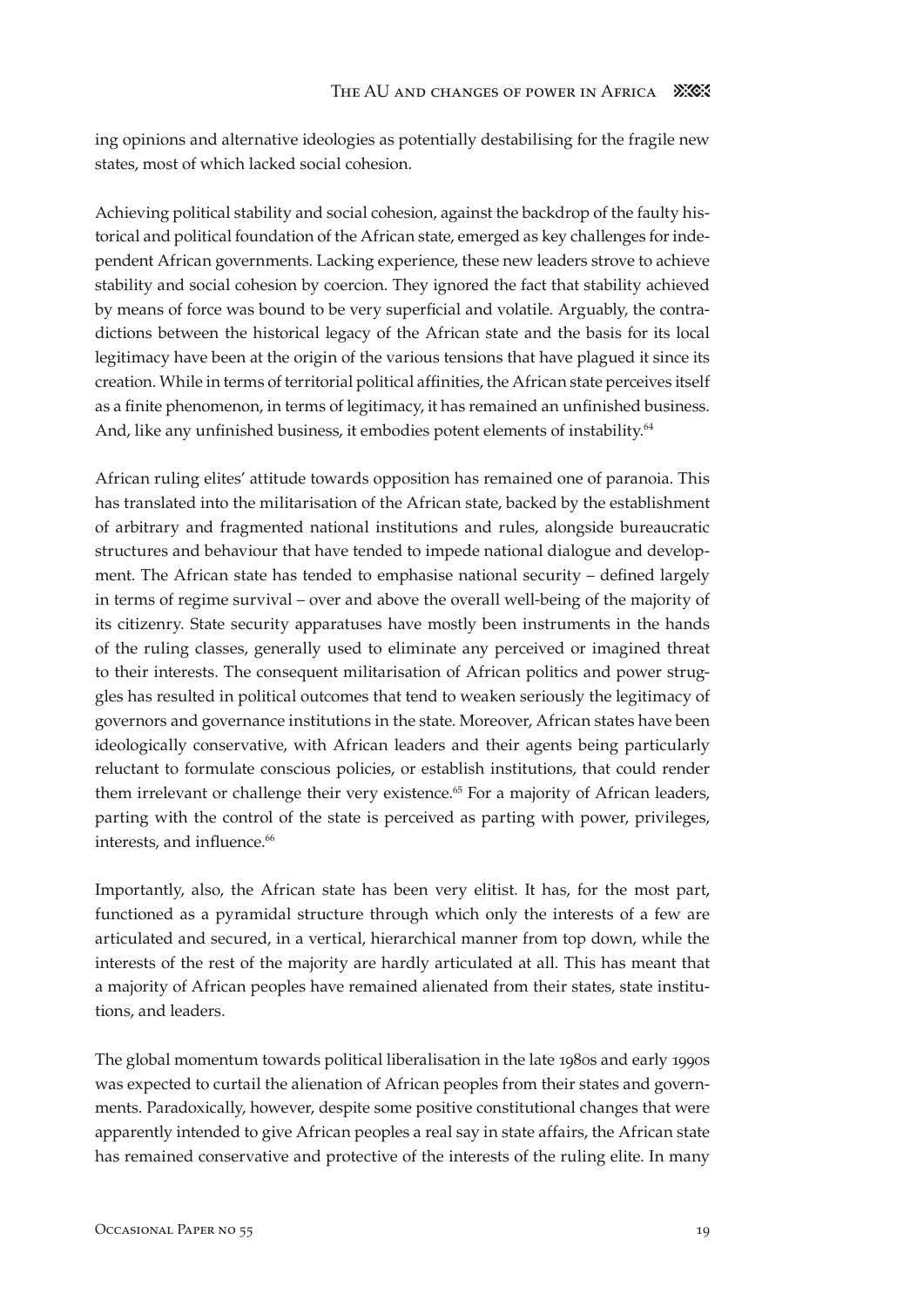cases, the initial calls for political liberalisation were met with ruthless repost, and further constriction of national political spaces. And in cases where political spaces were reluctantly opened, there was a rapid politicisation of nationality and identity platforms that, rather than advance the cause of the masses, precipitated violent conflict.<sup>67</sup>

In the post-Cold War era, constitution engineering and the reconstruction of plural societies have faced serious militaristic challenges from the state. And in the absence of real dialogue among the people, states and political elites have continued to use military means, ethnicity, religion, and other unorthodox means to reach their goals. In many cases, elections have taken place without the real participation of the people, and without regard for basic human and social rights.<sup>68</sup> More importantly, although the African state and the continent's political elite have begun recognising the value of constitutions and constitutionality, the debates that take place, out of which constitutions have been produced, have, for the most part, been very limited in terms of the involvement of all stakeholders, particularly civil societies and the broader masses – making the exercise alien and illegitimate.

The illegitimacy of the majority of constitutions in Africa arises in part from the fact that they are not set up through truly open and democratic processes that pay attention to the dreams and aspirations of all segments of society. In most cases, the negotiations, if any, that precede the adoption of constitutions in Africa, are usually dominated by the hegemonic governing party or elite group. As a matter of fact, the current constitutions of many of African countries were either arrived at as direct impositions, or came about as a result of elite-driven processes and agendas that tended to treat the interests and concerns of the greater majority of the people with disrespect and even contempt.69 The hallmark of Africa's imposed constitutions is that they have hardly ever been subjected to popular scrutiny, through, for example, referenda. And in the few cases where constitutions have been subjected to public scrutiny, these exercises were usually brief, carefully monitored, and manipulated to produce only the kinds of outcomes that would promote the interests of the ruling clique.<sup>70</sup>

Overall, state and society seem to have been in conflict ever since Africa's empires and kingdoms were replaced by the unfinished, Western-inspired and -enforced state forms. The illegitimacy of the African state, the oppressive character of some of its leaders, and its peripheral position in the global political economy have been the most serious sources of instability on the continent, including the high incidence of coups d'état . Despite its illegitimacy, the African state has remained powerful in its physical actions, in its appropriation and extraction of resources, and in the arbitrariness of its decisions. It has, however, remained painfully weak in its bargaining power with its constituent elements.<sup>71</sup>

In the post-independence years, African leaders' emphasis on the use of the coercive apparatuses of the state inadvertently meant that they became increasingly dependent on the military for their political survival. This had the unintended consequence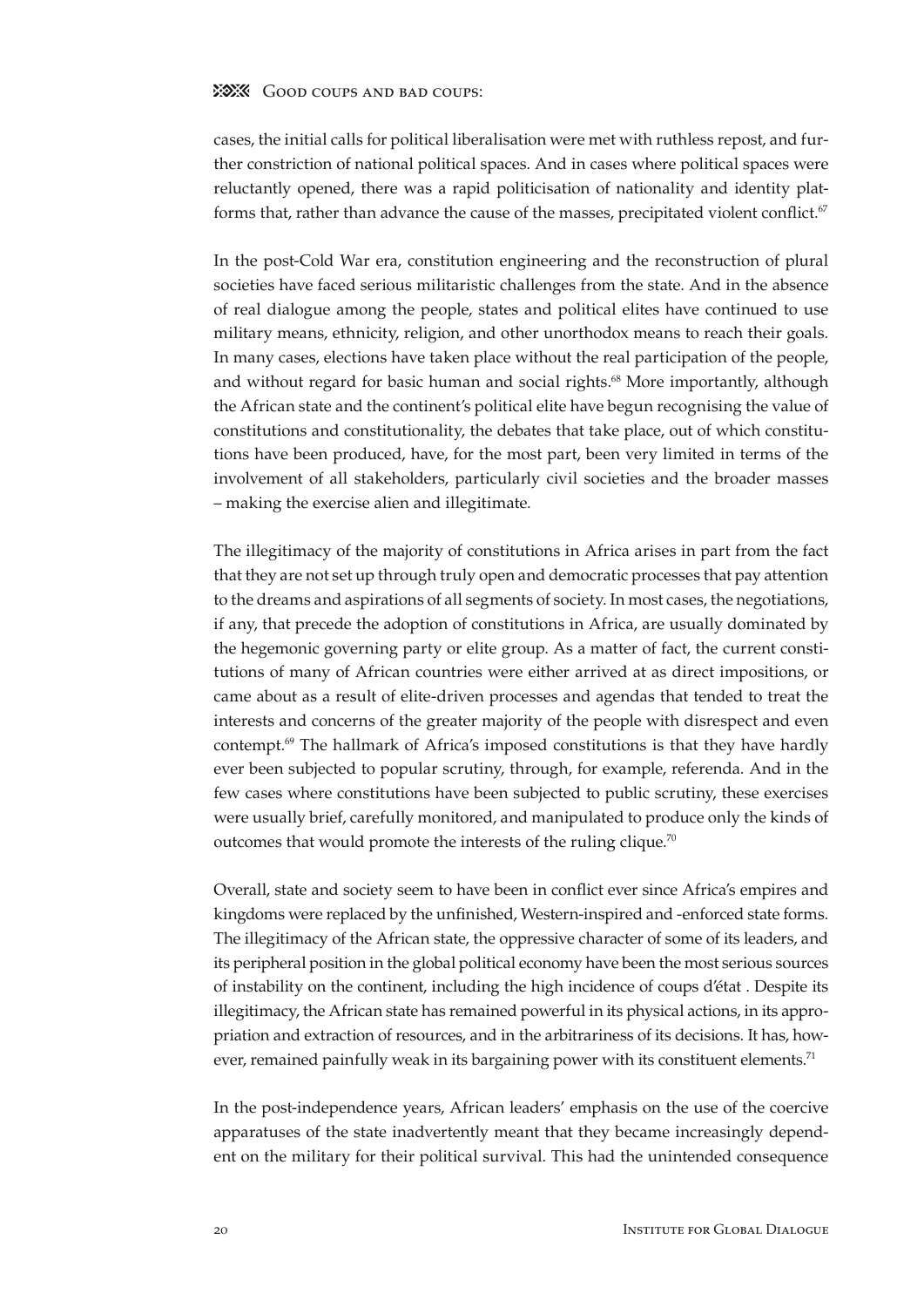of politicising the military, and slowly bringing it closer to the corridors of political power. Therefore, the deteriorating social and economic conditions in Africa that began shortly after independence, partly as a result of poor civil political leadership, became an indirect invitation for military forces to take over the management of the African state. Needless to say, this was greatly facilitated by the positive intellectual assessment of their leadership potential, presented earlier. Understandably, a majority of the illegal takeovers of governments that have occurred in Africa have either been directly carried out by the military, or received their support, or, at the very least, been possible because of their neutrality.72

The Togolese military set the tone for illegal military takeover of governments in postindependence Africa.73 In January 1963, demobilised Togolese soldiers, who had been denied integration into the tiny Togolese army, staged a violent coup, assassinating Togo's pioneer president, Sylvanus Olympio, and replacing his regime with a new hand-picked and subservient civilian regime. The coup in Togo provoked public outrage across the continent, and the coup leaders were seriously ostracised. This was for three main reasons: firstly, because of violent character of the coup; secondly, because of the recognition and respect that Olympio commanded on the continent; and thirdly, and probably more consequentially, because African leaders, a majority of whom were vulnerable to similar military upheavals in their respective countries, needed to send unambiguous restraining signals to aspiring coup-plotters on the continent.<sup>74</sup> The coup in Togo was followed by a flurry of diplomatic meetings, championed by the OAU, during which a myriad proposals on how to curb the spread of the phenomenon of coups, and the legitimising of coup regimes, were presented. However, these proposals did not translate into any tangible and credible response strategy or mechanism. Therefore, what appeared to be an initial resolute stance against illegal seizure of power slowly ebbed away, so that subsequent coups failed to provoke the kind of ripples that the coup in Togo had provoked. And by 1968, about 64 upheavals relating to the effective or attempted forcible removal of constitutionally sanctioned governments had occurred on the continent.75

Barely six months after the Togolese coup, in August 1963, the army in Congo-Brazzaville toppled the government of Fulbert Youlou. Later, in October of the same year, the Dahomean military ousted the civilian government of Hubert Maga in Cotonou. In early 1964, Kenya, Uganda, and Tanganyika were rocked by destabilising mutinies. And in February 1964, in Gabon, the government of close French ally Leon Mba was overthrown by that country's military. However, following a decisive French military intervention, the coup was reversed and president Mba was reinstated.76 The French intervention in Gabon, it should be noted, was not informed by France's abhorrence of unconstitutional changes of government on the continent. Rather, it was a product of French economic interests – specifically, French oil interests in Gabon.

In the absence of any serious continental and extra-continental challenge to these early waves of coups on the continent, the continent's military forces were encouraged to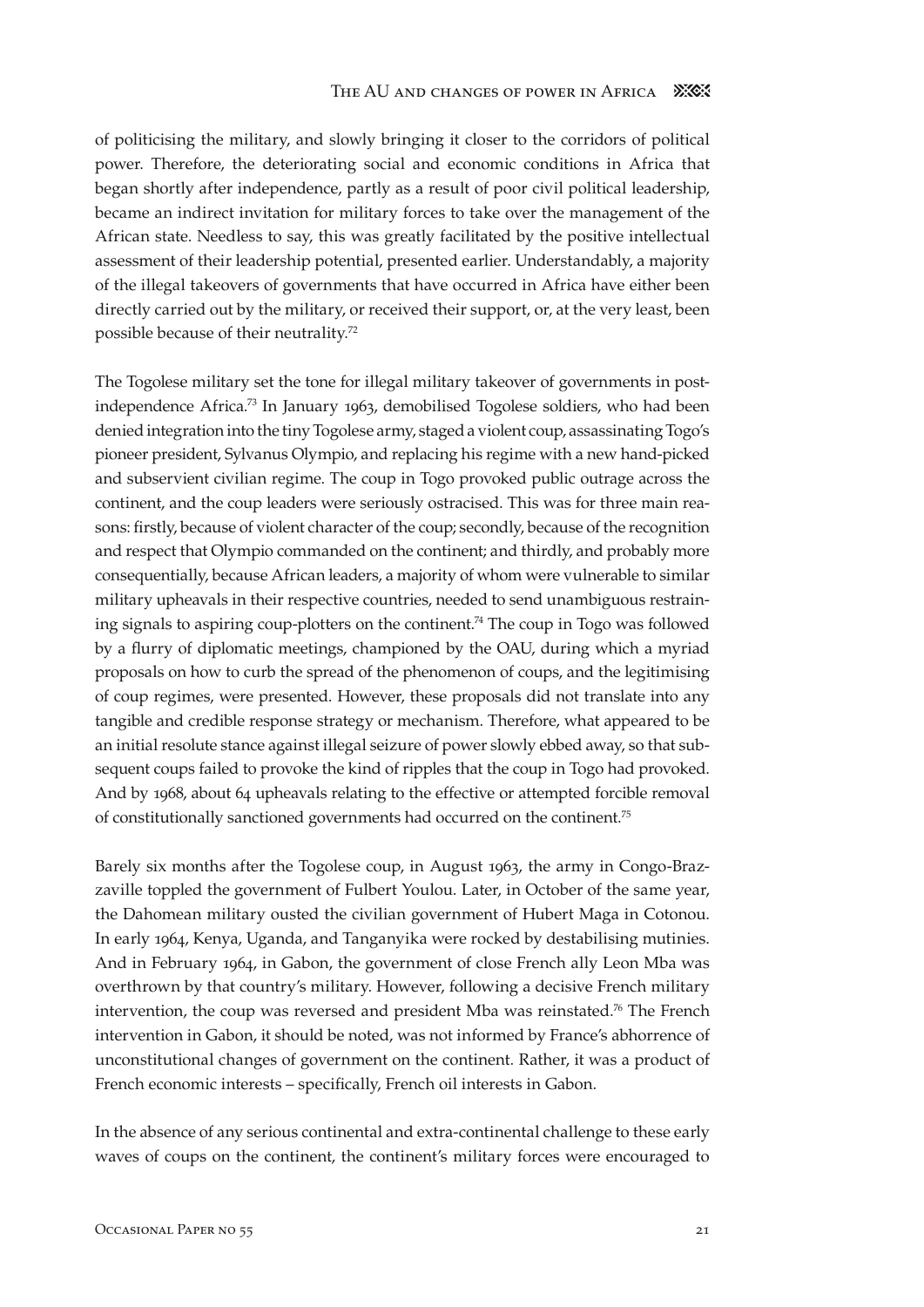continue their onslaught against civilian governments. In rapid succession, legally constituted civilian regimes were overthrown in Congo-Leopoldville, later named Zaire, in November 1965; in Dahomey in November 1965 and again in December 1965; in the Central African Republic in January 1966; in Upper Volta in January 1966; and in Nigeria in January 1966, and again in July the same year. Ghana, until then considered to be blessed with one of Africa's most progressive leadership structures, joined the queue in February 1966. Unlike the first wave of military coups of 1963 and 1964, which in most cases resulted in the appointment of puppet civilian leaders to rule on behalf of the military, this second wave of military coups produced the first set of military juntas that decided to take charge of state affairs directly. This trend was, in some ways, in consonance with the prevalent intellectual discourse that presented the military as being better suited for governance in the newly-born and unstable African polities. As a result, by the mid-1970s almost 50 per cent of the then 41 independent states were led by military or civil-military cliques: 'the coup d'état and military regime had become the most prevalent political phenomena in Africa'.77 The questions that arise from this are: firstly, what were the explanations for this high incidence of coups d'état on the continent during this period? Secondly, and more importantly, did these coup regimes provide better leadership, or were they worse than the regimes they replaced?

The factors that accounted for illegal assumption of power in sub-Saharan Africa in the 1960s and 1970s were many and varied. Claude E Welch, Jr, has provided a very useful eight-point summary of them that we find highly relevant to our analysis:78

- 1. the declining prestige of the major political party, as exemplified by (a) increased reliance upon force to achieve compliance, (b) a stress upon unanimity (homogenisation) in the face of centrifugal forces, and (c) a consequent denial of effective political choice;
- 2. schism among prominent politicians, which had the effect of weakening the broadly based nationalist movement that had hastened the departure of the former colonial power;
- lessened likelihood of external intervention in the event of military uprising/ 3. takeover;
- 4. apparent contagiousness of illegal seizures of power by the military in other African countries;
- domestic social antagonisms, most obviously manifested in countries where a 5. minority group exercised control;
- economic malaise, leading to 'austerity' policies that affected the most articulate, 6.urbanised segments of the population;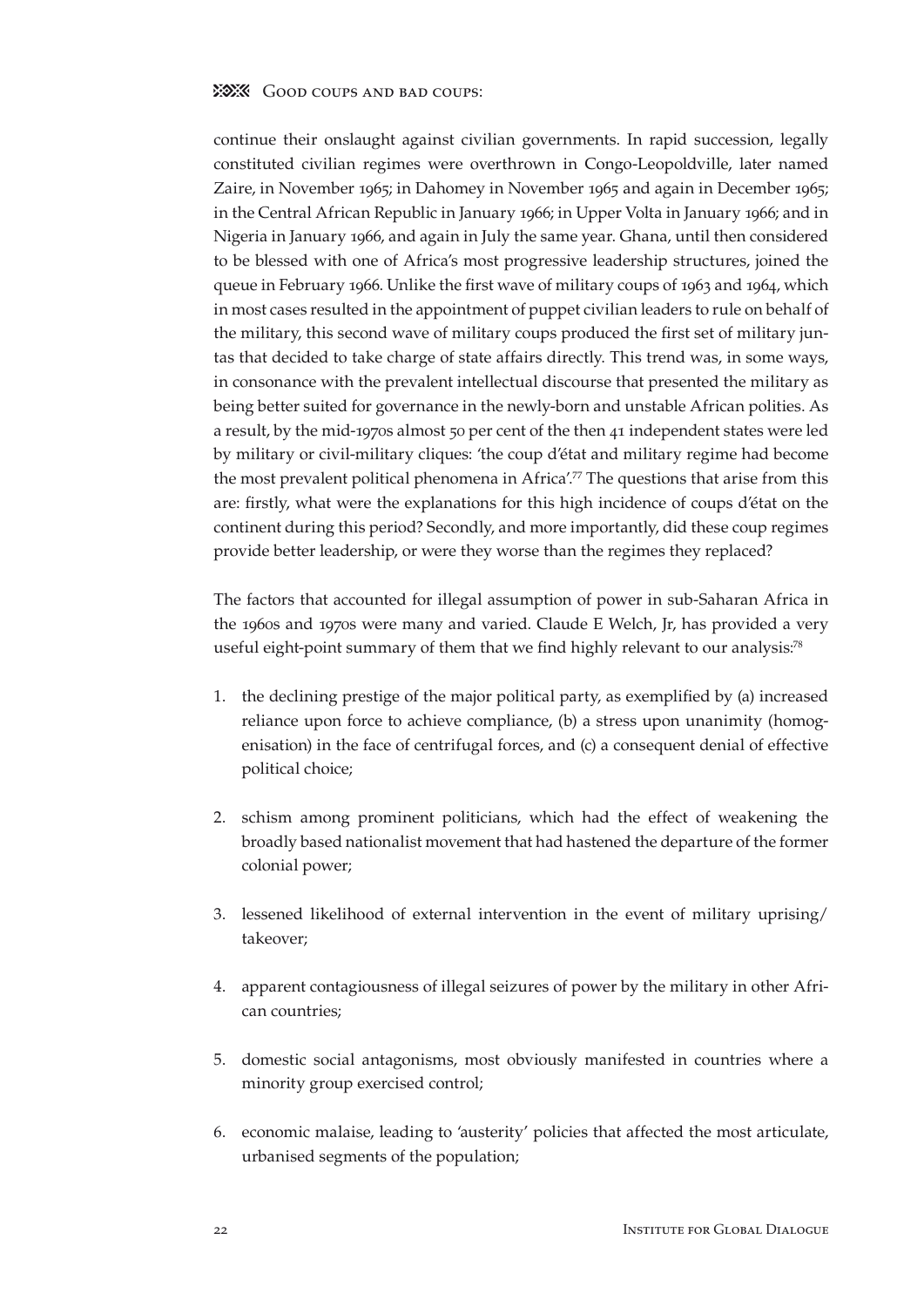- corruption and inefficiency of government and party officials, most noticeable 7. under conditions of economic decline; and
- heightened awareness within the army of its power to influence or displace politi-8.cal leaders.

What is obvious from Welch's summary is that most of these causes (at least five out of the eight) were more directly or indirectly linked to poor leadership than to the ambitiousness and/or greed of coup-plotters. As a matter of fact, sitting governments created the material conditions that made coup-plotting attractive. For example, by betraying the trust that the African masses had in them, the post-independence governments removed a useful protective shield against coup-plotters. Had they remained the popular leaders that they were at independence, it is unlikely that the masses would have remained indifferent to the plotters' onslaughts against these civilian governments.

Moreover, African leaders' reliance on the use of coercive force to shore up their declining legitimacy did not only make them dependent on, and vulnerable to, the military and security services, but it indirectly served as an invitation for these forces to take over the politics of these states. And, in some cases, African leaders' attempts to manipulate ethnic differences for personal political ends played into the hands of coup-plotters, who gladly invoked the marginalisation of some ethnic groups as an injustice that needed to be corrected by the military's intervention. Additionally, the get-rich-quick attitude of the post-independence African leaders, reflected in ostentatious living, alongside visible corruption, made it difficult to justify the economic hardships of the masses – even when, in some instances, such economic hardship was a result of an unfavourable global economic environment beyond the leaders' control, such as the decline in the prices of cash crops. Some of the coups were actually preceded by street protests and demonstrations over poor pay and other related grievances, which were then used by the military as justifications to take power.

It is beyond the scope of this paper to detail the causes of the numerous coups that took place on the continent during this period.<sup>79</sup> It suffices, however, to examine the experiences of a few countries to appraise how some of the factors enumerated above played themselves out in bringing about coups, and also how the coup regimes managed the states they inherited.

## **Ghana**

In this regard, Ghana is a particularly interesting case, given its position as the first independent state in sub-Saharan Africa, and also because of the respect commanded continentally and globally by its first president, Kwame Nkrumah. These virtues made the intervention of the military in Ghana's politics appear as an aberration. However,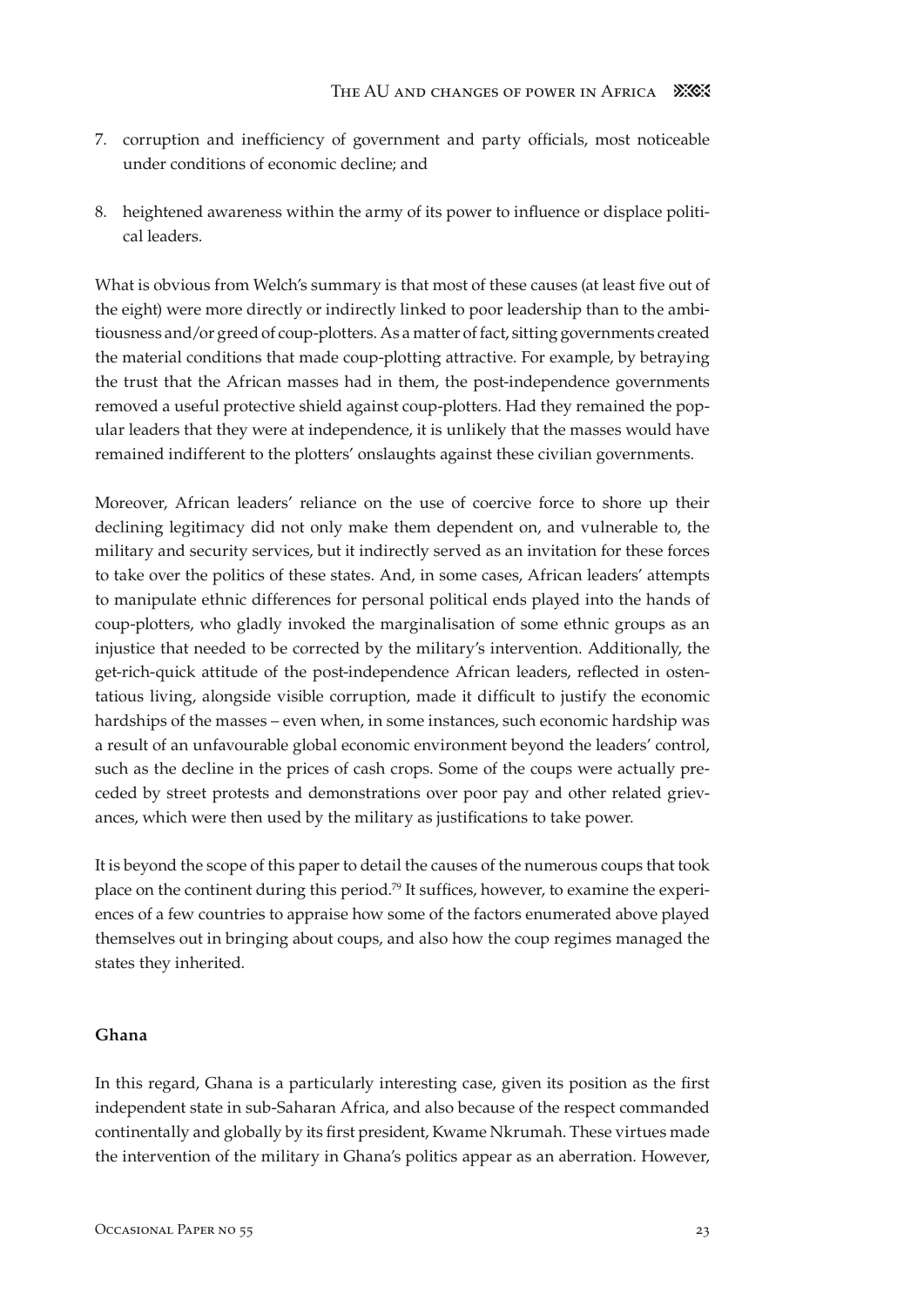a closer look at the facts would suggest that the coups and counter-coups that rocked the country were brought about by inept leadership.

Nkrumah ruled by manipulating contending groups and interests against each other, including the politicisation of traditional cleavages. And because his rule was anchored in patronage and personal loyalty rather than on merit, he was unable to sanction close collaborators who were involved in corruption and other related ills. In fact, the Nkrumah regime entertained a disturbingly high level of permissiveness.<sup>80</sup> Moreover, Nkrumah had an unstructured decision-making style, caused partly by his tendency to act on ideas before they were thought through. Although he surrounded himself with friends and members of his ethnic group, decision-making powers remained concentrated in his person and office. Under Nkrumah, the opposition was restricted by a wide variety of means, resulting in the population being deprived of any effective political choice. Unfortunately, however, his attempt to restrict claims on the system, rather than lessening pressure on the system as anticipated, had the unintended consequence of decreasing the effectiveness with which these claims were communicated, resulting in frustration and discontent with the system. Nkrumah's high-handedness over the opposition and the media eroded much of the legitimacy that he and his party, the Convention Peoples Party (CPP), had enjoyed in the early independence years. The ever-increasing severity of sanctions against opponents resulted in a kind of vicious circle, in which force and not legitimacy became the instrument of rule in Ghana.<sup>81</sup> Eventually, Nkrumah became very unpopular, and, having instituted increasingly unpopular austerity economic policies aimed at reversing the country's economic downslide, he was eased out of power in early 1966 by a coalition of army and security forces, which had emerged as the only other groups capable of challenging his regime, given that he had succeeded in weakening opposition parties.

Nkrumah's overthrow was jubilantly received, and the relative ease with which the regime was toppled indicated not only that his regime had become too dependent on the military, but also that it had decayed and was incapable of responding to the yearnings of Ghanaians.<sup>82</sup> The National Liberation Council (NLC), which was established on  $24$ February 1966, headed by General Ankrah, quickly legitimised itself: firstly, by exposing all the ills of the Nkrumah regime through a number of judicial commissions of enquiry – relating particularly to corruption and arbitrary rule; secondly, by promising to restore democratic civilian rule under a new constitution that was to prevent the concentration of power in any single individual or institution; and, thirdly, by promising to factor in the demands of the public and strategic groups in its lines of action.83 Although the NLC could not deliver on some of its pledges, it gained a reasonable level of legitimacy, as revealed by a February 1968 public-opinion poll that showed that a majority of Ghanaians liked the NLC, and that many were not too enthusiastic about the reinstatement of a new civilian government.84 Overall, Ghana was politically stable and economically better off during the reign of the NLC, which eventually handed over power to an elected civilian government in October 1969, under the leadership of prime minister Kofi Busia.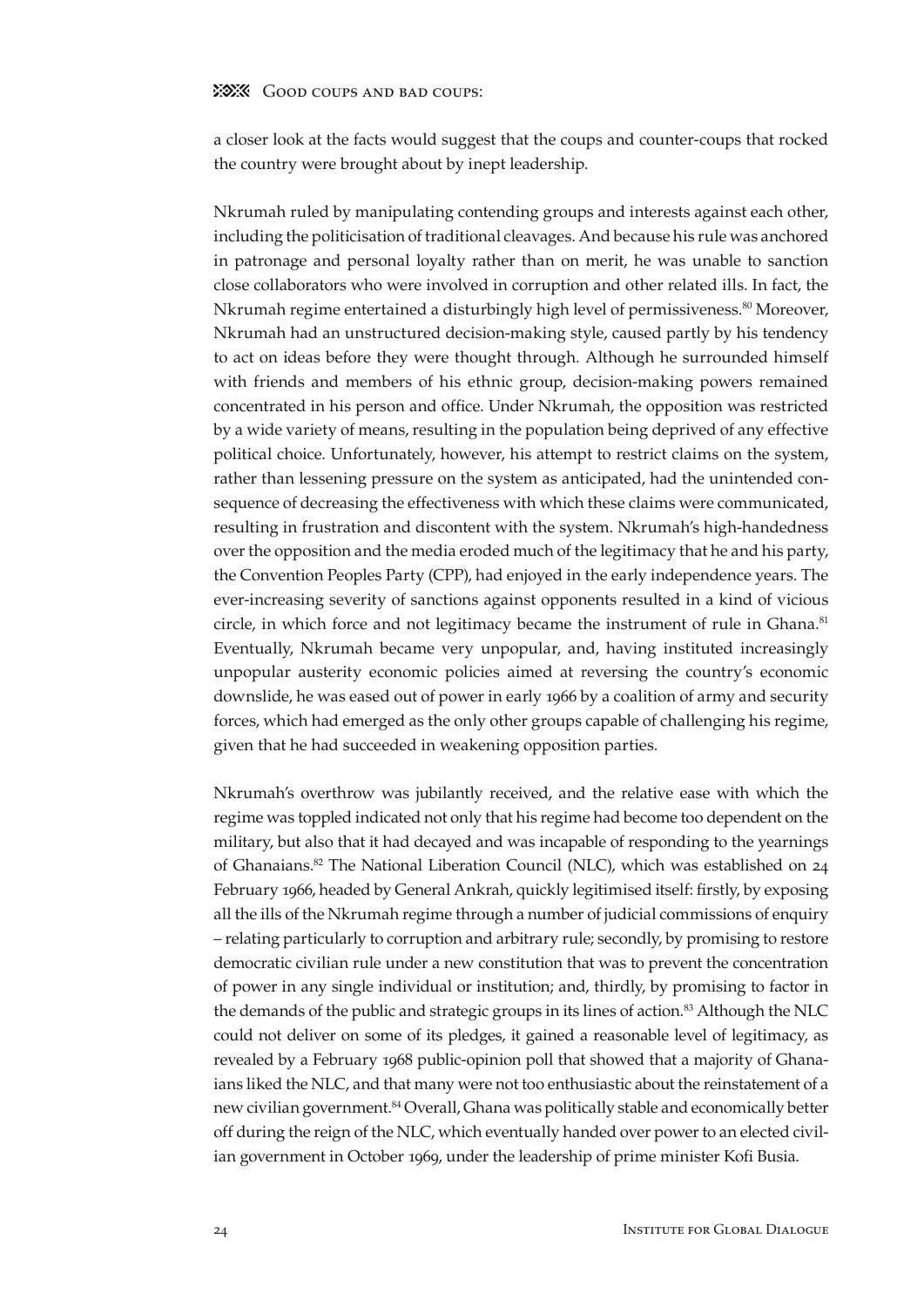Busia's government was faced with numerous economic problems that forced it to undertake a drastic devaluation of the Ghanaian currency in December 1971, resulting in severe inflationary pressures. The government's inability to contain the inflation deepened already existing discontent, providing an excuse for military officers to seize power in a bloodless coup in 1972. The successor government of Colonel I K Acheampong formed the National Redemption Council (NRC), which promised to improve Ghanaians' quality of life. By 1977, it had become obvious that Acheampong's government had failed to satisfy the populations' expectations, partly because of continued corruption, mismanagement, and Acheampong's ploy to perpetuate himself in power. He was overthrown by his chief of staff, Lt General Federick Akuffo, in July 1978. Akuffo's reign was short-lived, as he was overthrown in June 1979 in a violent coup by a group of junior and non-commissioned officers that established the Armed Revolutionary Council (ARC), headed by Flight Lt Jerry Rawlings, in what has been dubbed 'Rawlings' first coming'.

Rawlings executed eight senior military officers, including the chiefs of state Acheampong and Akuffo, established special tribunals that secretly, and, without due process, tried dozens of military officers, other government officials, and private individuals for corruption, sentencing them to long prison terms and confiscating their property. And, through a combination of force and exhortation, he attempted to rid Ghanaian society of corruption and profiteering. After promulgating a new draft constitution, Rawlings handed over power to an elected civilian administration in September 1979, in the hope that his harsh treatment of members of the former regime had purged Ghanaian society of the ills that informed his intervention.<sup>85</sup> Although Dr Hilla Limann's government governed according to the constitution, and even as he promoted individual freedoms and democratic norms, it failed to halt Ghana's economic decline. It appeared to condone corruption, and also did nothing to reduce the widening gap between the rich and the poor. Rawlings used this as an excuse to stage a 'second coming' in December 1981. From 1981 to December 2004, Rawlings ruled Ghana with an iron fist. However, although the first and second Rawlings regimes were characterised by serious violations of human rights, it must be conceded that the acclaim that Ghana receives today as one of the few countries in Africa to have turned a corner in governance efforts, owes much to the purges that followed the Rawlings coups. It would seem as though these harsh punishments succeeded in instilling a sense of caution in holders of public office in Ghana, something that is lacking in a majority of African states.

## **Former Zaire**

The case of the former Zaire is also very instructive. Here, Colonel Mobutu's first intervention in Congolese politics, in September 1960, was informed by the constitutional impasse created by rivalry between the president of the republic, Joseph Desire Kasavubu, and his prime minister, Patrice Lumumba. These two were involved in a bit-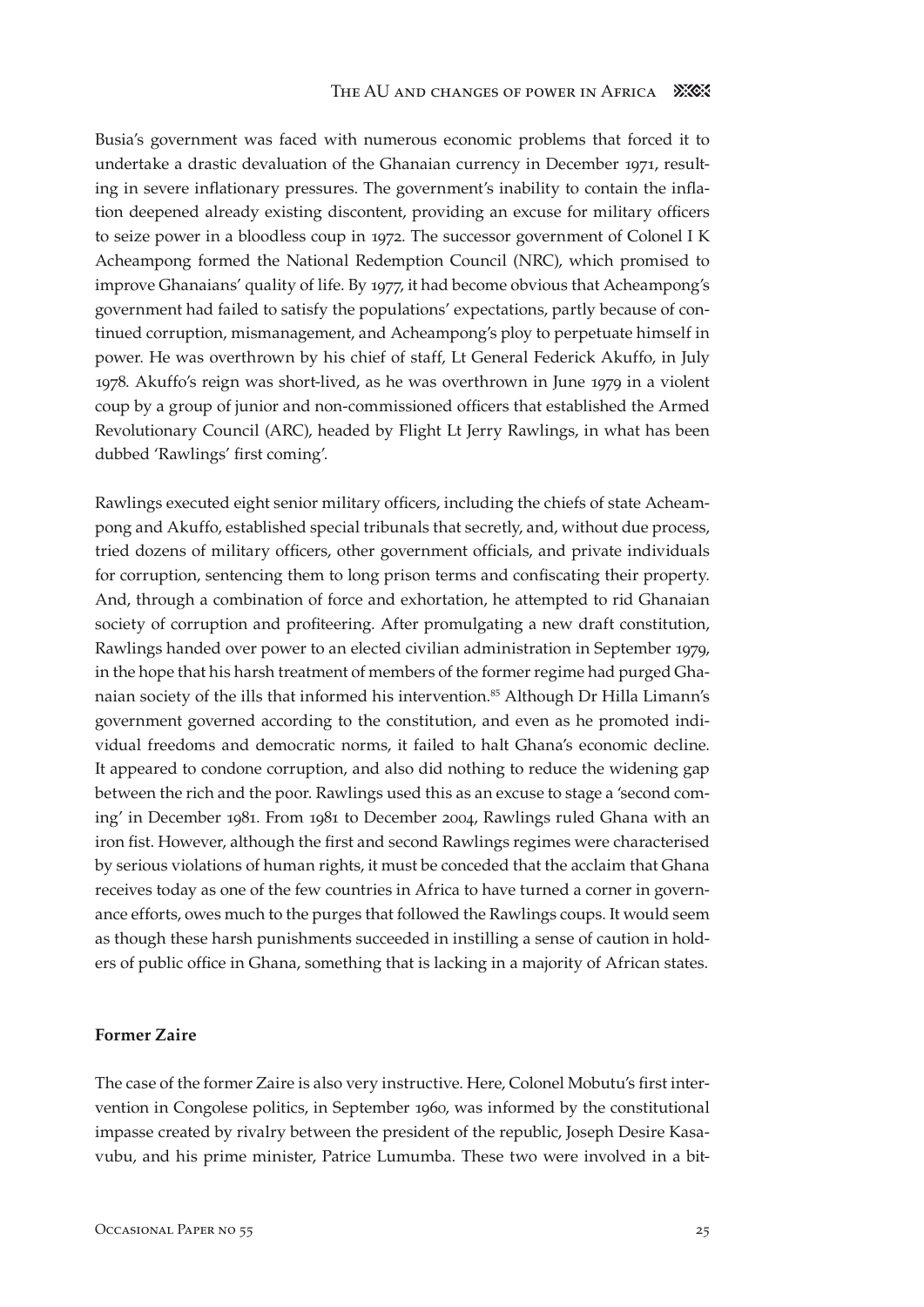ter power struggle that virtually paralysed government activities. Mobutu, the young officer, stepped in to neutralise all the politicians, and to assume power for a short period of about three months, essentially to stabilise the situation in the Congo. He established the college of commissioners-general (*Collège de Commissaries Généraux*), a transitional institution that filled the power vacuum and which was intended to facilitate national dialogue.86 However, despite Mobutu's good intentions, the functions of the new college were unclear, it lacked cohesion and popular support, and its membership was too large to be effective. And, with time, it split into factions, which culminated in yet another power struggle between two key faction leaders – the prime minister, Moise Tshombe, on the one hand, and the president, Kasavubu, on the other. This brought about the military's second intervention in Congolese politics in November 1965, under the leadership of General Mobutu.

Initially acting in the name of the entire Congolese army, but eventually appearing to stand apart from it, and with the connivance of external support – the Americans, the Belgians, and the French – Mobutu soon became one of Africa's most notorious despots, whose hallmarks were kleptocratic governance and outright predation over the resources of the state, with little or no interest in its development. Under him, Zaire, one of Africa's best-endowed countries in natural resources, lacked the most basic infrastructure, and even an army to defend its territorial integrity. It took the end of the Cold War and the demise of the Soviet Union for Mobutu's external backers reluctantly to accept removing the protective shield they offered him over the years, to allow him to account to his people. The failure of civilian pressures post-1990s to force him out of power through violent public demonstrations made the military option the only alternative. Assisted by some of the country's neighbours, a rebellious military force led by Laurent Désirée Kabila marched to the capital and forced Mobutu to flee the country.

Although Mobutu's demise did not herald peace and stability in what was later renamed the Democratic Republic of Congo (DRC), his long-overdue departure was a welcome development, not only for Congolese, but for many Africans, for whom Mobutu's reign had become a continental embarrassment, of almost the same magnitude as Bokassa's and Idi Amin's in the Central African Republic and Uganda, respectively. Although Laurent Kabila's failure to honour pledges made to his external allies who had helped him topple Mobutu threw the country into greater political instability, the rebellion that overthrew Mobutu, though unconstitutional, was most welcome.

## **Uganda**

Another interesting, though not gratifying, case is that of Uganda, where president Milton Obote's excessive reliance on the military made the army chief of staff, Idi Amin, his most dependable ally. As long as this alliance remained strong, the Obote regime was guaranteed its political survival. However, with time, tensions emerged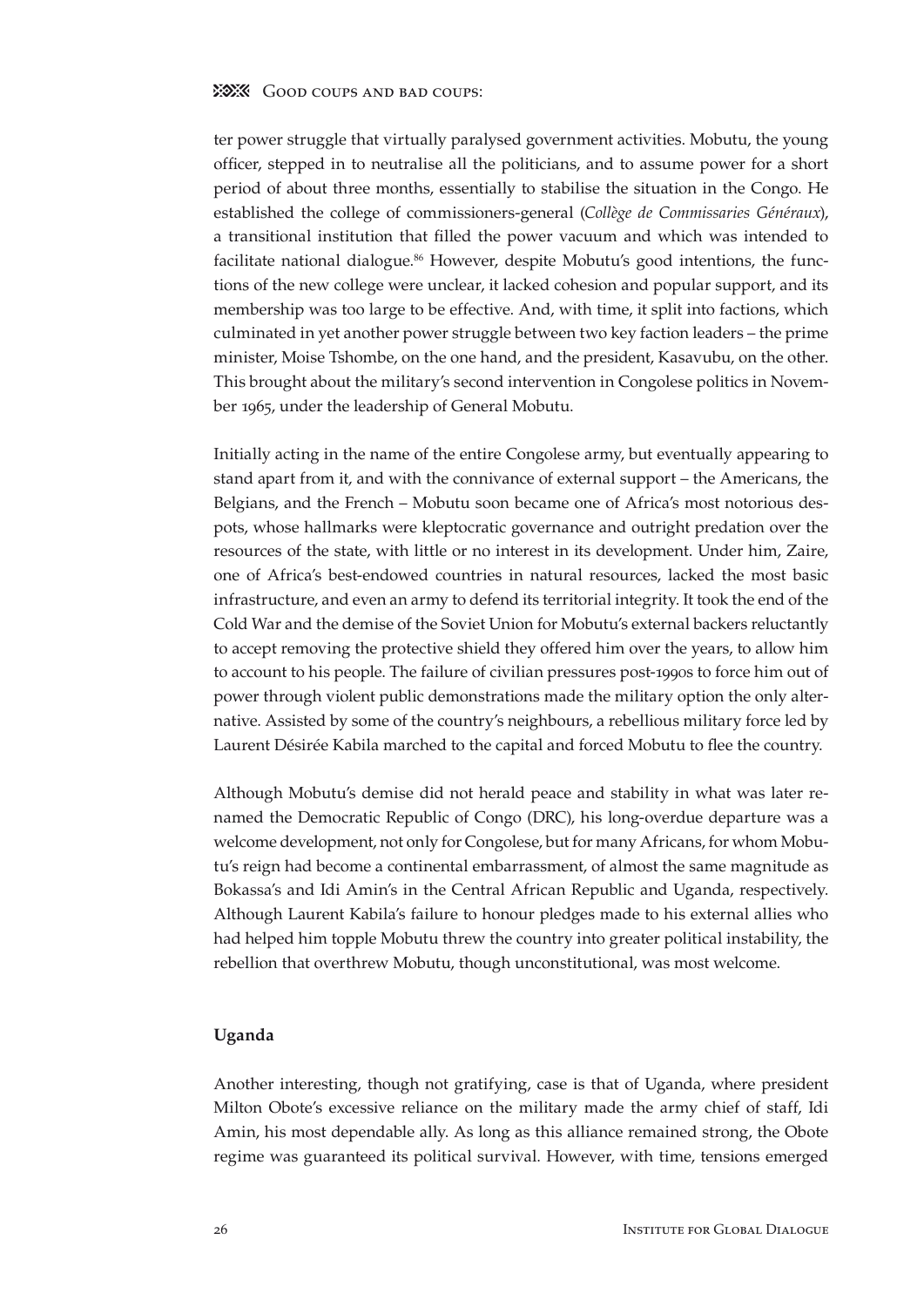between the two men, with Obote fearing that Amin was nursing ambitions to seize power eventually, while Amin, for his part, felt that Obote was deliberately undercutting his influence, especially with the creation of parallel military and security forces, independent of the department of defence, which Amin headed.

In January 1971, in what has been tagged a 'personalist coup', Idi Amin overthrew Obote, shattering the delicate balance of power that had prevailed between the two leaders in the period 1969–1970. This was facilitated by the prevalence of political intrigues and a host of other problems that the Obote regime either failed to solve satisfactorily or had not moved resolutely against. $87$  Amin commenced what was to become one of Africa's most notoriously brutal and idiosyncratic rules. For well over eight years, Idi Amin terrorised his people and foreigners, rampaging against an estimated 500 000 Ugandan victims of murder, torture, and imprisonment. After surviving several assassination attempts, Amin was at last ousted in 1979 with the help of Tanzanian forces, saving the lives of countless victims of his unbridled violence, and removing what had become one of the most embarrassing regimes on the continent. The scale of the atrocities committed by Idi Amin against humanity was such that his overthrow was celebrated across the globe – it was indeed a good coup – in spite of the fact that the successor regimes did not bring much of economic transformation in the country. The same could be said of the coup that removed Jean Bedel Bokassa from power in the Central African Republic.

## **Nigeria: the 'poster-child' of African coups**

The case of Nigeria is even more intriguing, in that the country has been under military rule for a greater part of its 46 years of sovereign statehood. It has had only three episodes of democratically elected civilian governments: under Tafawa Balewa, 1960– 1966; Shegu Shagari, 1979–1983; and Olusegun Obasanjo, 1999 to date. The two earlier civilian regimes were both terminated by military coups, which coups were followed by a number of intra-military coups and counter-coups that earned Nigeria the unenviable reputation as one of Africa's most politically unstable countries. While military intervention in Nigerian politics has been a major obstacle to the consolidation of democracy in the country,<sup>88</sup> a critical reading of Nigeria's political history would reveal that elected civilian regimes were plagued by serious problems long before their overthrow by the military. Indeed, the coups that toppled both Balewa and Shagari were preceded by high levels of depluralisation, state appropriation, regime delegitimation, and intense inter-hegemonic conflict, particularly amongst Nigeria's principal ethnic groupings – the Ibos, the Yorubas, and the Housa-Fulani.<sup>89</sup> The coups were therefore only a culmination of the country's deteriorating political, economic, and social situation. They were, in some sense, solutions to the recurrent stalemates among civil political actors. And, as Ifidon puts it, 'democracy had collapsed before the coups, and it was the failure of democracy that inspired the coups'.90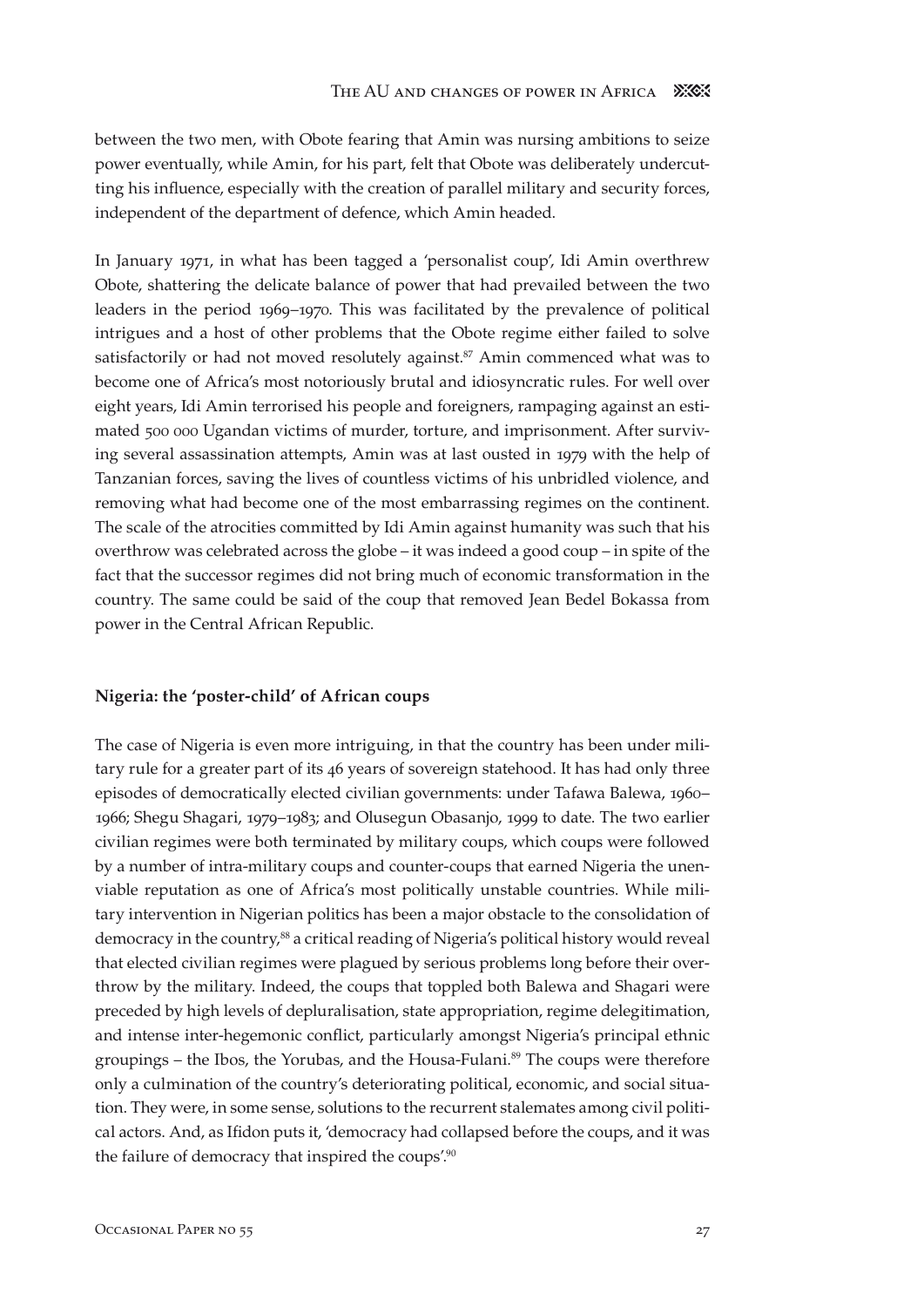In 1966, for example, following a protracted political impasse among politicians of the western region of the country, and an attempt by the northern-controlled federal government to capitalise on this to further consolidate its grip on power, some elements of the Nigerian federal army, composed largely of Ibo officers and led by General Aguiyi Ironsi, overthrew the federal government. The coup was very violent, resulting in the deaths of the federal prime minister, Tafewa Balewa, and the prime ministers of the northern and western regions. From then on, the Nigerian army became affected by the various political divisions in the country, to the extent that trends that had resulted in constitutional, electoral, and government deadlocks became, in the hands of the soldiers, justifications for more coups and counter coups.<sup>91</sup>

Six months after the January 1966 coup, military officers from the north avenged the murder of Balewa and other northern leaders by staging a counter-coup that saw the killing of the federal military head of state, Ironsi, and the massacre of hundreds of Ibos living in the northern region of Nigeria. Feeling that they were increasingly being marginalised in the politics of the federation, the Ibos, under the leadership of General Odunmegwu Ojukwu, opted for secession by proclaiming an independent Biafran republic in 1967. The federal military government of Yokubu Gowon responded violently, throwing Nigeria into a costly three-year civil war which lasted until January 1970, ending with the surrender and reintegration of the rebellious eastern region into the federation.<sup>92</sup> After the civil war, Gowon was apparently in no hurry to return the country into civilian rule. He was toppled in yet another military coup in July 1975, led by General Murtala Mohammed, who was himself assassinated shortly after taking over power. He was succeeded by his deputy, Olusegun Obasanjo, who returned the country to civilian rule in 1979.

Alhaji Shehu Shagari became Nigeria's second civilian head of state almost 13 years after the country's first successful military coup in 1966. He was re-elected in 1983. However, he was haunted by a serious legitimacy crisis throughout his second term of office, resulting largely from controversy over the manner in which he had earned his electoral victory. Shagari became even more unpopular when allegations of mismanagement and corruption were levelled against him. He was therefore eased out of office in December 1983 by a military junta, led by General Mohammadu Buhari. Buhari's junta lasted for only 18 months. It was ousted in yet another coup, masterminded by General Ibrahim Babangida, who ruled Nigeria until 1993.<sup>93</sup>

Originally hailed as a corrective recipe, aimed at helping to reset the democratic clock, military rule in Nigeria soon became a serious liability, particularly under Ibrahim Babangida (1985–1993) and Sani Abacha (1993–1998). Although, in terms of political behaviour and the structure of the relationship with the masses, it has been difficult to distinguish clearly between civil and military governments in Nigeria, the Abacha and Babangida regimes raised the bar of oppressiveness and predation on state resources to the highest levels in the country's chequered history. Therefore, although the delegitimation of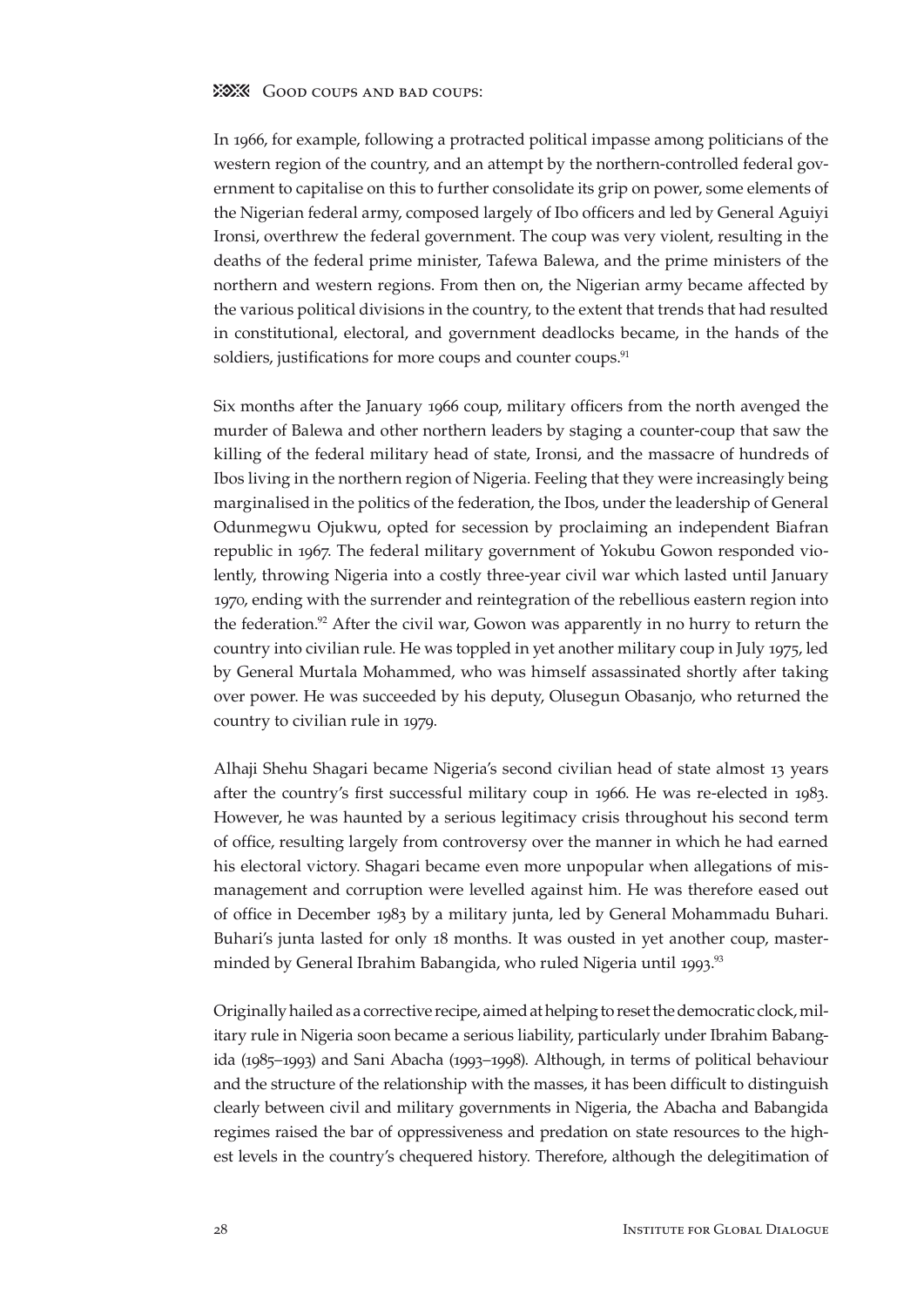Nigeria's democratically elected administrations had provided the initial legitimacy for coups and subsequent military rule, the degeneration of Nigeria's military rulers into tyrants revived the masses' preference for civilian governments, as a lesser evil.

This explains why Nigeria's return to democratic civilian governance in 1999 with the election of Obasanjo, after nearly two decades of military rule, was celebrated as the opening of a new page in Nigeria's history. However, while Obasanjo's civilian government brought much hope to Nigerians, his rule, particularly during his second term, has been rocked by allegations of high-handedness and unacceptable levels of intolerance, akin to what developed under military regimes. His attempt to tinker with the constitution to prolong his stay in office beyond the two terms defined by the constitution has not helped matters. And, as the end of his second term draws near, the wrangling and infighting that have always characterised Nigeria's regime transitions have resurfaced, fuelling fears that Nigerian civilian politicians are once more inadvertently offering the military another invitation to serve as arbiters in the country's rancorous politics.

Overall, while it is true that coup-plotters have at times taken power under the influence of some personal or corporate interest, it is equally true that sitting governments have provided coup-plotters with reasons for their actions. And, although many coup leaders have not governed any better than the regimes they replaced, in some instances, such as the cases of the overthrow of Idi Amin, Bokassa, and even Mobutu, the coup-plotters actually did a great service to their people by removing leaders who were not only preying on their states and peoples, but also constricted the political space for peaceful change.

## **The Lomé Declaration: context, content, and interpretation**

## **Context**

Africa's post-independence culture of impunity and complacency was partly tamed by the demise of the Cold War, and the removal of the protective shield it provided African governments against meaningful external scrutiny of their domestic politics. In the post-Cold War environment, democracy emerged as the most popularly accepted form of government, generating an increased propensity, even among Africa's not-toodemocratic leadership, to enshrine democratic principles in their regional agreements. Regional organisations also became lead actors in efforts to prevent, and respond to, the ever-threatening prospects of democracy being subverted through coups d'état and other forms of illegal acquisition and exercise of power.

For Africa's 'mother organisation', the OAU, the point of departure in the fight against the illegal acquisition and exercise of power was the Kampala Document, born of the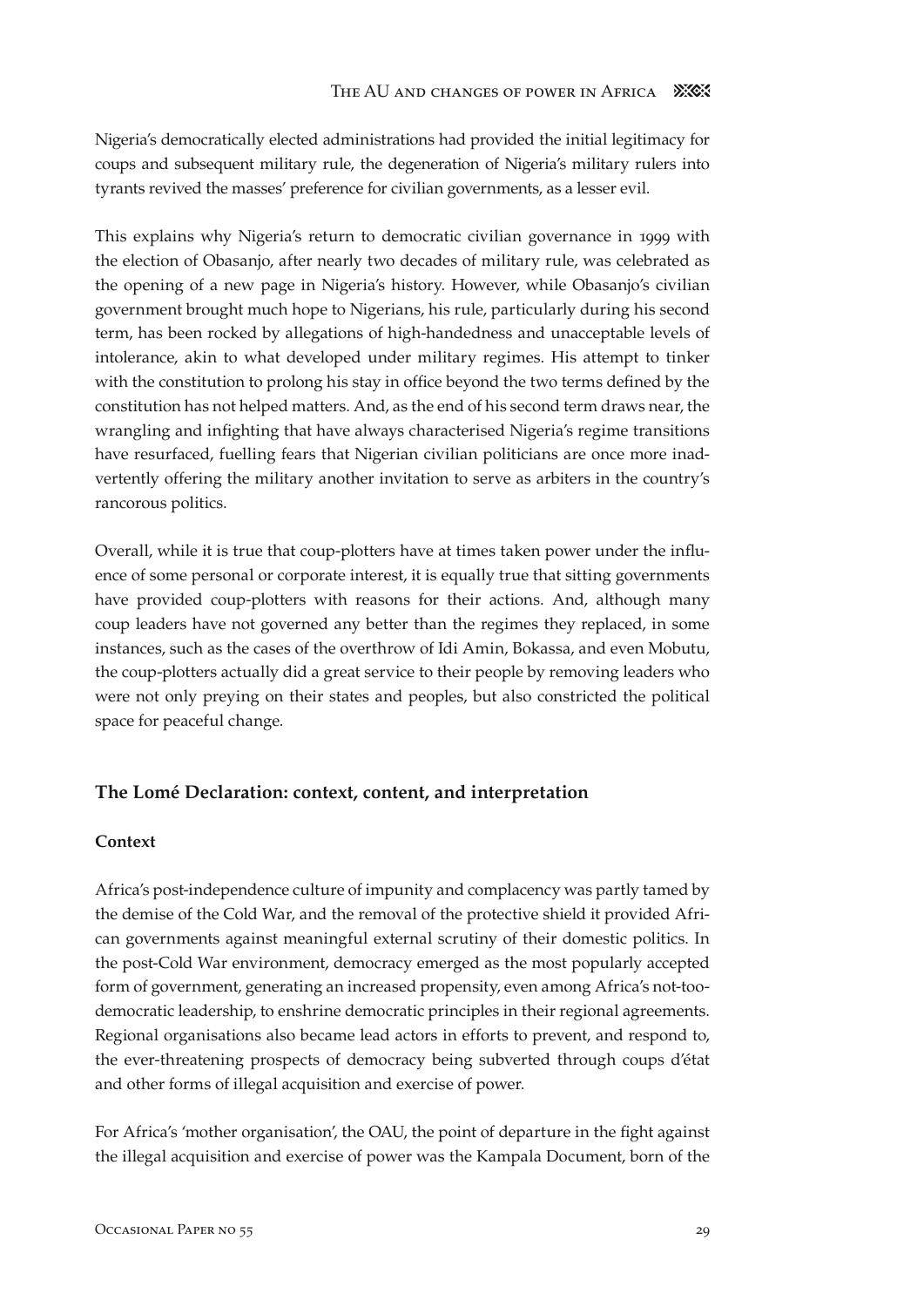same process as the Council for Security, Stability, Development and Co-operation in Africa (CSSDCA) in 1991.94 The CSSDCA's first and second 'calabashes' – security and stability – had a direct bearing on democracy and good governance. It is here that the core democratic principles of competitive and transparent multi-party elections and human rights were first clearly articulated. This was taken a step further during the OAU heads of state and government summit in Harare in 1997 – with the adoption of an African common position on unconstitutional changes of government.<sup>95</sup> African heads of state further elaborated on this principle during their summit in Algiers in 1999, in what has come to be known as the 'Algiers decision on unconstitutional changes of government'.<sup>96</sup> A key element of this decision, which was a precursor to the Lomé Declaration, was '*the banning from OAU Summits of all governments that had taken power through a coup since the last Summit*'.97 During their summit in Lomé, Togo, African heads of state of the OAU expanded and elaborated on all these earlier decisions, coming up with what was, at the time, seen as a far-reaching political initiative – the 'Declaration on the framework for an OAU response to unconstitutional changes of government'.98

The Lomé Declaration was arrived at against the backdrop of the resurgence of the phenomenon of coups d'état in Africa, a phenomenon that threatened not only the peace and security of the continent, but was also a setback to the continent's democratisation agenda, which emphasised respect for the rule of law, based on the peoples' will, expressed through the ballot and not the barrel of the gun. Coups were also perceived as an affront to the basic tenets of the OAU and UN charters. They were a contradiction and contravention of the Harare Declaration of 1997, following the coup d'état in Sierra Leone.<sup>99</sup> The Lomé Declaration was a reaffirmation of the provisions of the OAU charter and the provisions of the African Charter on Human and Peoples Rights. It was a product of the OAU's recognition that the principles of good governance, transparency, and human rights are essential elements for building representative and stable governments, with a potential to contribute to conflict prevention.<sup>100</sup>

The almost revolutionary democratic principles enunciated by African leaders in the Lomé Declaration were also partly necessitated by the fundamentally changed post-Cold War environment. In this regard, a key element of that environment was the insistence of major powers that Africans take a lead in preventing and managing their own conflicts. Henceforth, the OAU and its regional communities were to be more directly involved in keeping the peace in Africa, with Europe and America providing only logistical and financial support, where and when they deemed it necessary do so. This was within the ambit of what Adekeye Adebajo has described as the new international division of labour in conflict management in Africa, after the American debacle in Mogadishu in 1993.<sup>101</sup>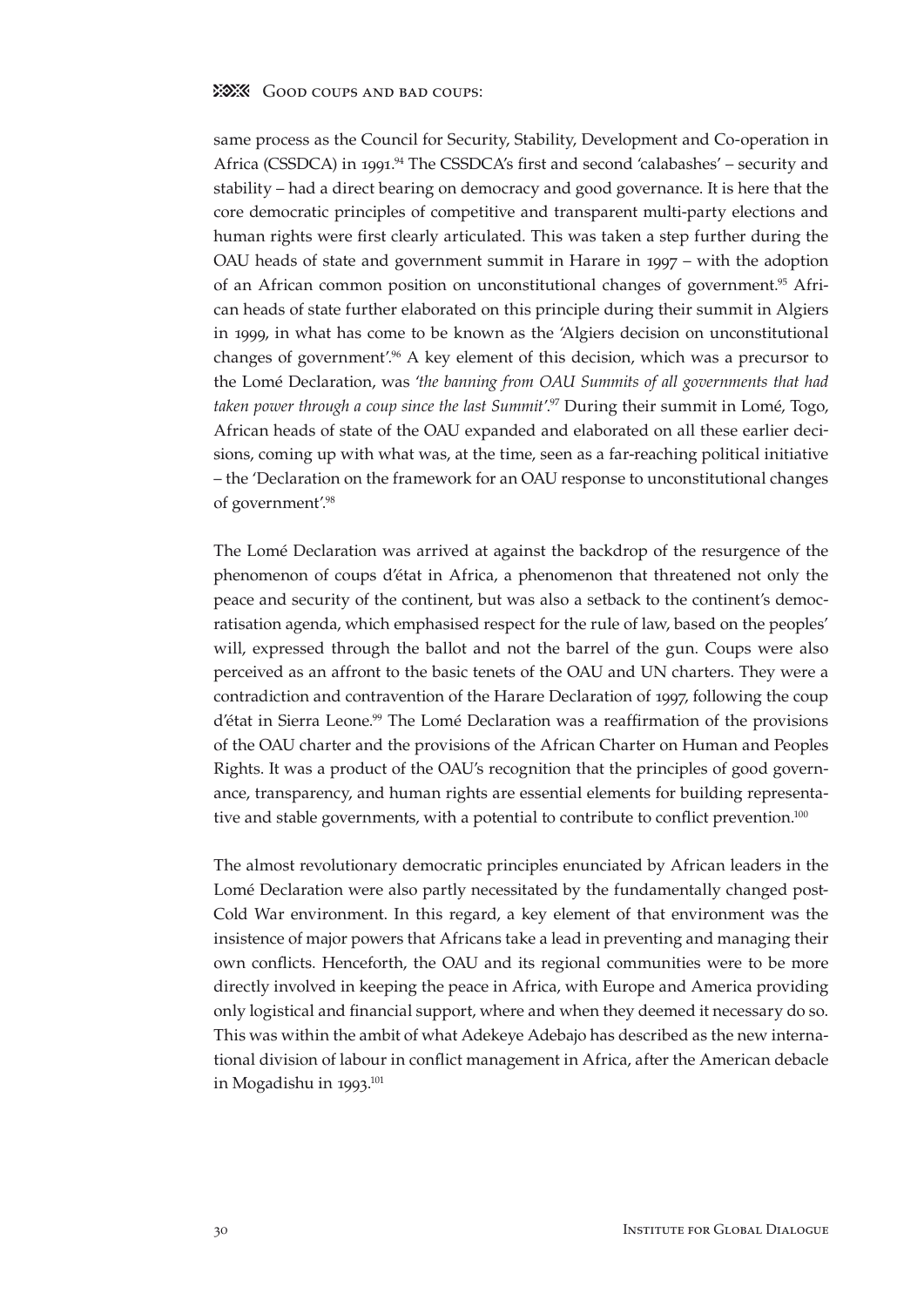## **Overview of content**

The key elements of the framework for an OAU response to unconstitutional changes of government included: a set of common values and principles for democratic governance; a definition of what constitutes an unconstitutional change of government; measures and actions that the OAU would progressively take to respond to unconstitutional changes of government; and an implementation mechanism.

To provide a solid underpinning to the OAU's agenda of promoting democracy and democratic institutions in Africa, the Lomé Declaration gave consideration to the elaboration of a set of principles on democratic governance to be adhered to by all member states of the OAU. These principles, which derive from various documents and declarations adopted by the OAU over the years, include, among others:<sup>102</sup>

- the adoption of a democratic constitution: its preparation, content, and method of revision should be in conformity with generally acceptable principles of democracy; •
- respect for the constitution, and adherence to the provisions of the law and other legislative enactments adopted by parliament;
- separation of powers and independence of the judiciary; •
- promotion of political pluralism, or any other form of participatory democracy, and the role of African civil society, including enhancing and ensuring gender balance in the political process;
- the principle of democratic change and recognition of a role for the opposition; •
- organisation of free and regular elections, in conformity with existing texts; •
- guarantee of freedom of expression and freedom of the press, including guaranteeing access to the media for all political stakeholders; •
- constitutional recognition of fundamental rights and freedoms in conformity with the Universal Declaration of Human Rights of 1948 and the African Charter on Human and Peoples' Rights of 1981; and •
- the guarantee and promotion of human rights. •

The assumption was that the strict adherence to these principles, and the strengthening of democratic institutions, would considerably reduce the risks of unconstitutional changes of governments on the continent. The architects of the Lomé Declaration conceded that unconstitutional changes are sometimes the culmination of a political and institutional crises linked to non-adherence to the above common values and democratic principles.

In order to give practical effect to the enunciated democratic principles, the OAU leaders agreed on the following definition of situations that could be considered as situations of unconstitutional change of government: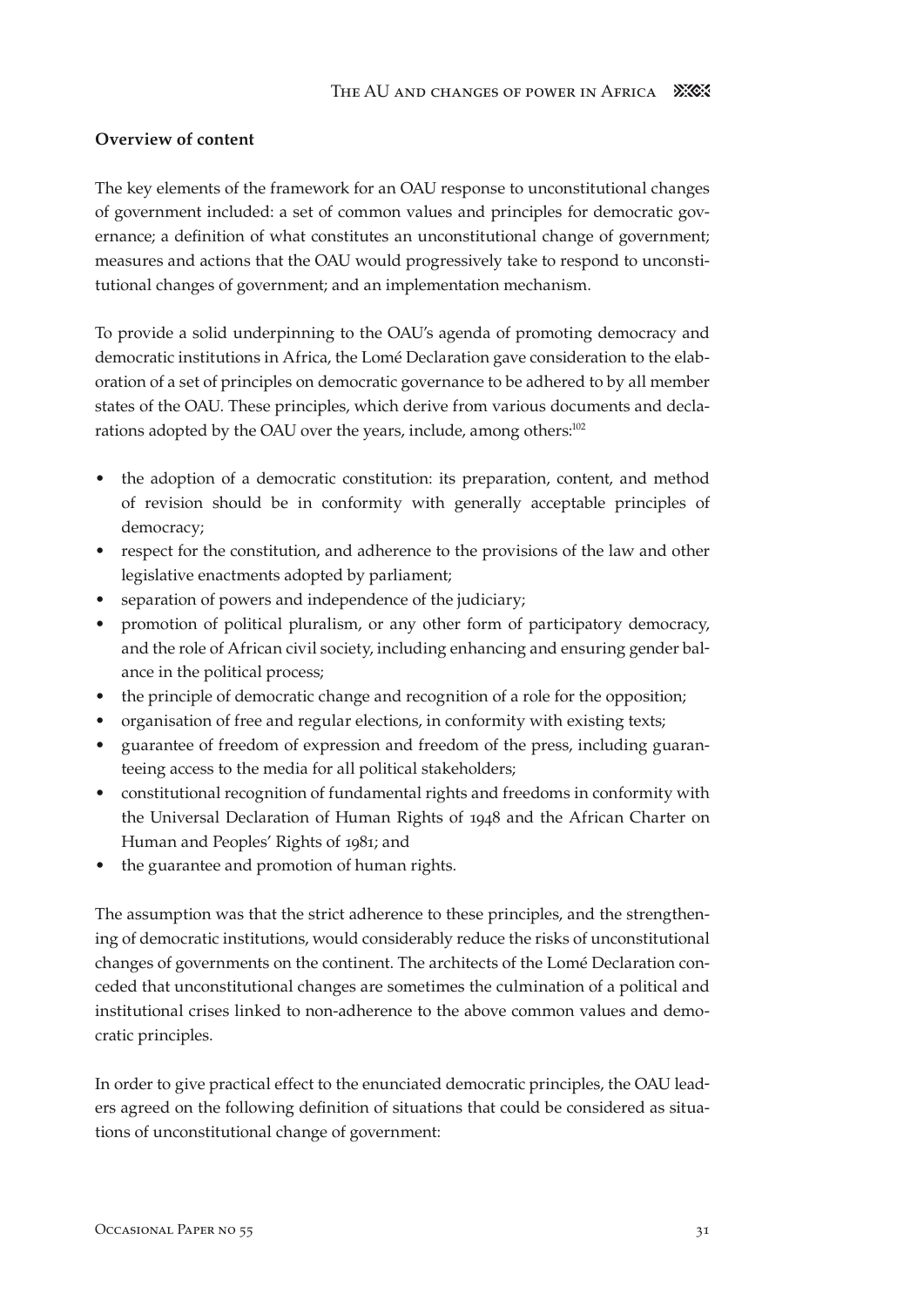- a military coup d'état against a democratically elected government; •
- intervention by mercenaries to replace a democratically elected government; •
- replacement of democratically elected governments by armed dissident groups and rebel movements; and
- the refusal by an incumbent government to relinquish power to the winning party after free, fair, and regular elections.

They also decided that whenever an unconstitutional change, thus defined, takes place in a member state, the sitting chairman of the OAU and the organisation's secretary-general, on behalf of the OAU, should immediately and publicly condemn such a change and urge a speedy return to constitutional order. The chairman and the secretary-general should also convey a clear and unequivocal warning to the perpetrators of the unconstitutional change that *under no circumstances will their illegal action be tolerated or recognised by the OAU*. In that regard, the chairman and the secretary-general should urge for consistency of action at the bilateral, inter-state, subregional, and international levels. The OAU Central Organ should thereafter convene, as a matter of urgency, to discuss the matter.

At the request of its chairman, the secretary-general, or any OAU member state, the Central Organ may be convened to examine any given situation that could be considered as constituting an unconstitutional change. Following the initial response of its condemning the unconstitutional change, a period of up to six months should be given to the perpetrators of such a change to restore constitutional order. During the six-month period, the government concerned should be suspended from participating in the policy organs of the OAU. Apart from the sanctions provided for under article 115 of the OAU financial rules and regulations, the governments concerned should not participate in meetings of the Central Organ, and sessions of the Council of Ministers and the Assembly of Heads of State and Government. Its exclusion from participating in the OAU policy organs should not affect the country's membership in the OAU, and therefore will not preclude it from honouring its basic obligations towards the organisation, including financial contributions to the OAU regular budget.

The secretary-general should, during this period, gather facts relevant to the unconstitutional change of government, and establish appropriate contacts with the perpetrators with a view to ascertaining their intentions regarding the restoration of constitutional order in the country; the secretary-general should seek the contribution of African leaders and personalities in the form of discreet moral pressure on the perpetrators of the unconstitutional change, in order to get them to co-operate with the OAU, and facilitate the restoration of constitutional order in the member state concerned; and the secretary-general should speedily enlist the collaboration of the regional grouping to which the 'country in crisis' belongs.

At the expiration of the six-month suspension period, a range of limited and targeted sanctions against the regime that stubbornly refuses to restore constitutional order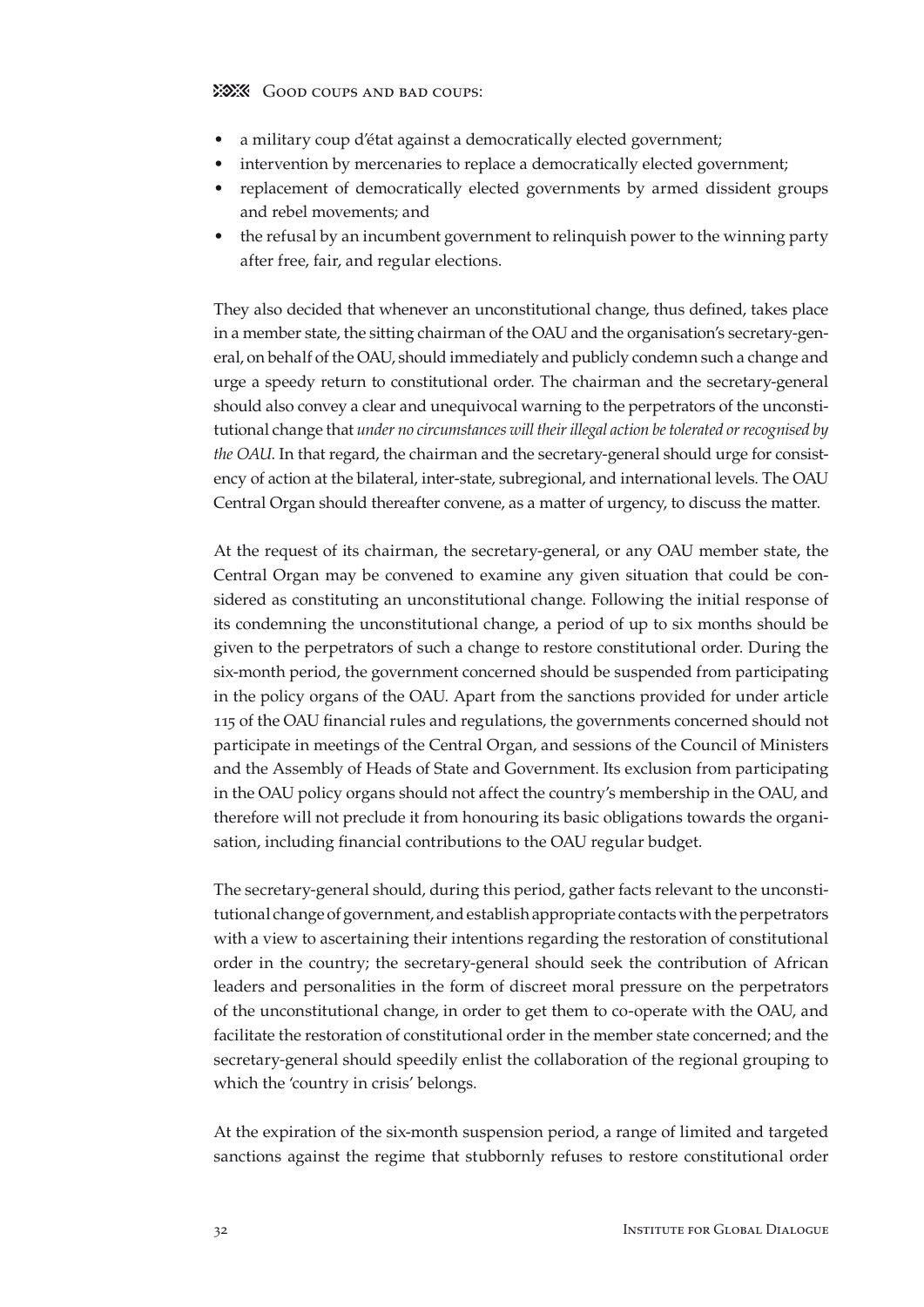should be instituted, in addition to the suspension from participation in the OAU policy organs. These could include visa denials for the perpetrators of an unconstitutional change, restrictions of government-to-government contacts, trade restrictions, etc. In implementing a sanctions regime, the OAU should enlist the co-operation of member states, regional groupings, and the wider international/donor communities. Careful attention should be exercised to ensure that the ordinary citizens of the country concerned do not suffer disproportionately on account of the enforcement of sanctions.

In order to give effect to these measures, it was decided that existing OAU mechanisms, particularly the Central Organ, at all its three levels, would be the instrument for implementing this framework for an OAU response to unconstitutional changes in Africa. In this regard, the secretary-general was to explore how best to enhance the capacity of that policy organ to enable it to implement the principles contained in the framework in an effective and credible manner.

The OAU established a Central Organ sanctions subcommittee of five members, chosen on the basis of regional representation, with the task of regularly monitoring compliance with decisions taken on situations of unconstitutional change, and recommending appropriate review measures to the policy organs of the OAU.103

## **The Lomé Declaration: constricted definition of constitutionality and legitimacy**

There are two sides to the issue of unconstitutionality of governments – the one relating to the conduct of incumbent governments, and the other relating to those aspiring to grab power. In its enunciation of principles, the Lomé Declaration recognises the fact that a key source of political instability on the continent had to do with the undemocratic conduct of African leaders (poor governance). However, in mapping out its practical responses to unconstitutionality, it is painfully silent on the omissions and commissions of sitting African governments.

The declaration appears to be deliberately narrowly cast, with the weight of the four elements of its definition of what constitutes unconstitutional changes of power leaning almost exclusively on the procedural dimensions of legitimacy – prescribing only how power must be acquired, and not how it should be exercised. Hence it places an injunction on unconstitutional changes of government, and not on undemocratic practices. What this approach suggests is that the main function of the anti-coup thrust of the Lomé Declaration is to protect weak governments – weakness here meaning governments that lack substantive legitimacy – rather than to defend democracy per se.<sup>104</sup> For example, the declaration is silent on subtle but equally pervasive affronts on democracy by incumbents, who, although democratically elected (and therefore procedurally legitimate), have secured their continued stay in power only through the subversion of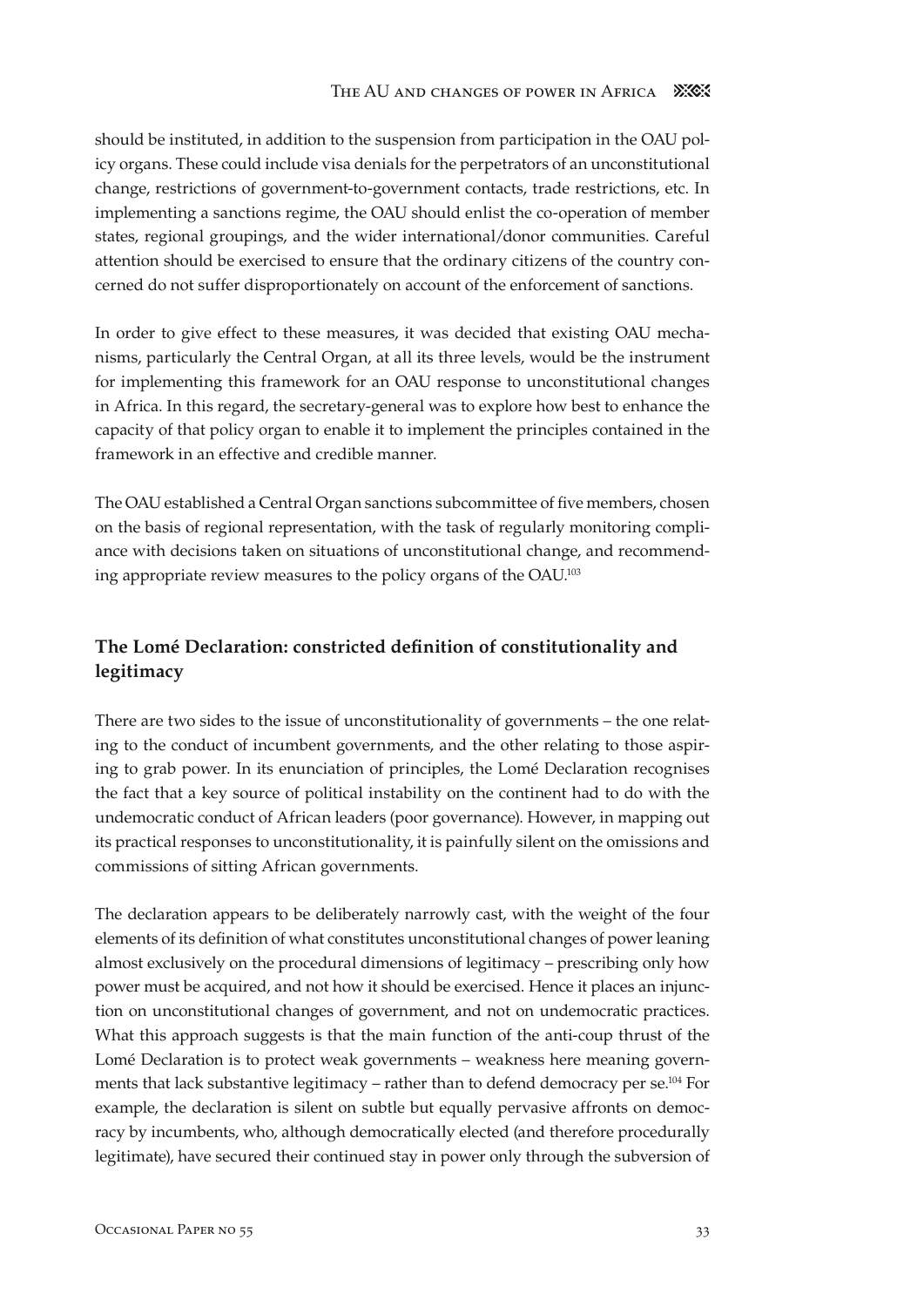their national constitutions – including, of course, the growing tendency to tinker with constitutional provisions relating to terms of office.105 Moreover, according to Lomé, a legitimate order can only result from free and fair elections. Yet what constitutes a free and fair election has been a very contentious issue; this in spite of the adoption of the AU Durban Declaration, governing democratic elections in Africa. Africa's elections have hardly been free and fair. And, to add to the confusion, 'election observers have themselves failed to establish consensus over the fairness of elections or lack thereof'.<sup>106</sup>

Lomé is also not sufficiently vocal on the thorny question of the inadequacy and ineffectiveness of Africa's governance institutions, including the lack of respect for these institutions by both the governors and the governed on the continent.107 Moreover, because the declaration focuses on 'post-the-fact reactions', its authors failed to build into it a credible trigger mechanism that could signal potentially explosive domestic situations for quick AU pre-emptive, rather than reactionary, responses. The brewing crisis in Zimbabwe, which is only waiting to boil over into a civil war, and the studied aloofness towards it of regional and continental organisations, is a particularly telling example. All of these have had far-reaching implications for the implementation of Lomé, as we shall see in the following sections.

## **Post-Lomé responses to coups: a constellation of dilemmas and complacency**<sup>108</sup>

From the adoption of the Lomé Declaration in July 2000, to the AU heads of state summit in The Gambia in July 2006, the continent witnessed many attempts at, or effective, unconstitutional changes of government, beginning with Madagascar in January 2002, to Mauritania in August 2005. In all these instances, the AU has been faced with what could be rightly described as a response dilemma over coup situations. It has had to choose between electing to uphold the letter and spirit of Lomé, or alternatively treating each coup according to the specific circumstances surrounding it, in what many have come to perceive as a *policy of exceptionalism* or simply *double standards*.

It would, however, seem that the AU's responses to coups have been a product of the constellation of forces at a given time, and specific to each coup situation. The responses have depended on the states that have an interest in a particular coup country, as well as the power coalition patterns on the continent and in the AU. They have also depended on the leadership of the AU at any given time – that is, whether leadership groups (comprising the AU president; the chairperson of the commission; and the powerful, but least-spoken-of, Permanent Representative Committee [PRC] – made up of African ambassadors to the AU) are united or divided on a coup situation, and therefore on what line of action needs to be taken. It has also had to contend with domestic reactions to coups – which have themselves varied from manifest indifference, through public jubilation and support for the coup-plotters, to public demonstra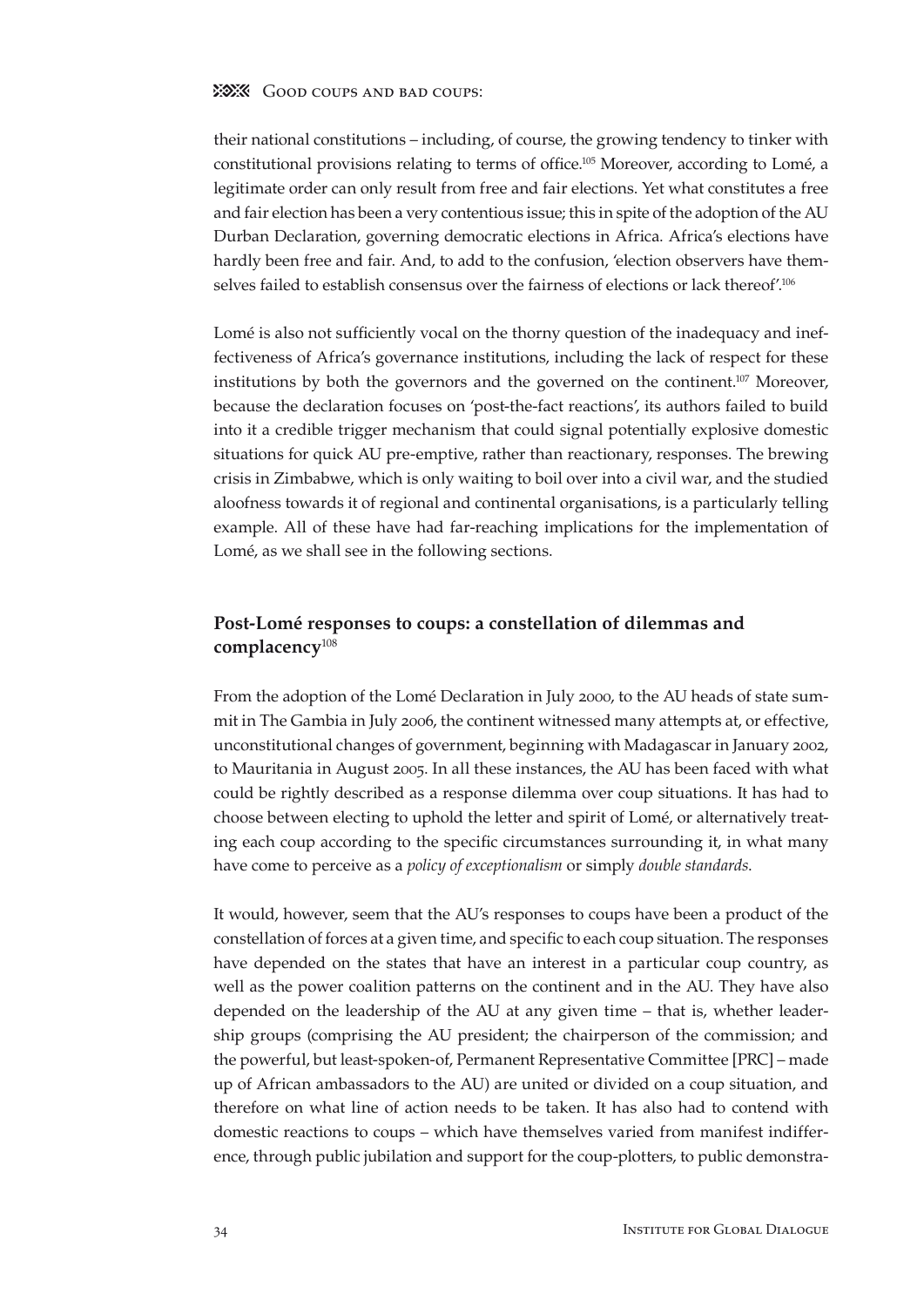tions and opposition to the coup. These largely internal continental forces have been mediated by a confluence of international interests – that is, the stakes that a coup country holds for the powerful global powers.<sup>109</sup> The ways these forces have tended to play themselves out suggests that some coups are acceptable, and therefore could be said to be good coups, whereas others are not acceptable, and are therefore bad coups. The following case studies are very revealing of these trends.

## **The case of Madagascar**

The island of Madagascar presented the AU with the first test of the viability of its injunction on unconstitutional changes of governments, contained in the Lomé Declaration. In the presidential elections on 16 December 2001, incumbent president Didier Ratsiraka was declared to have obtained 40,89 per cent of the votes cast, and his challenger, Marc Ravolomanana, 46,2 per cent. This made a second-round rerun inevitable. However, a few days after the voting, Ravolomanana's supporters claimed that, according to counting by their own electoral officials, their candidate had obtained 52 per cent of the votes in the first round. They therefore unilaterally and unlawfully declared him president of the republic.

The AU responded to this crisis by summoning an emergency meeting of the Mechanism for the Prevention, Management, and Resolution of Conflicts (MPMRC) of the Central Organ on 11 January 2002. The meeting produced a communiqué that urged all the parties concerned and the Malagasy people to exercise restraint. While diplomatic efforts, in the form of a number of peace missions, were intensified to try to reconcile the protagonists, the self-proclaimed government of Ravolomanana was denied recognition by the AU. In spite of pressures from Madagascar's northern allies, particularly France and America, that the new regime be given recognition, Ravolomanana's government was recognised as legitimate only after it organised legislative elections in December 2002. However, the organisation of elections was not the only measure that the AU used to gauge the legitimacy of the new government in Madagascar. Rather, the AU also sent a high-level fact-finding mission to Madagascar in January 2003. It was on the basis of the positive report of this mission that the AU's MPMRC recommended the recognition of the new government in Madagascar by the African heads of state meeting at their annual summit in February 2003, in Addis Ababa.<sup>110</sup>

The AU's management of the coup in Madagascar has been presented as a reflection of the firmness of the organisation against unconstitutional changes of government. However, while it is true that the AU was relatively successful in Madagascar, it is important to put this success in context. Firstly, the timing of the coup was a critical factor in the AU's response. The coup came barely a year after the adoption of the Lomé Declaration, and only a few months after the transition from the OAU to the AU. Therefore, the unity manifested by African leaders over the Malagasy case could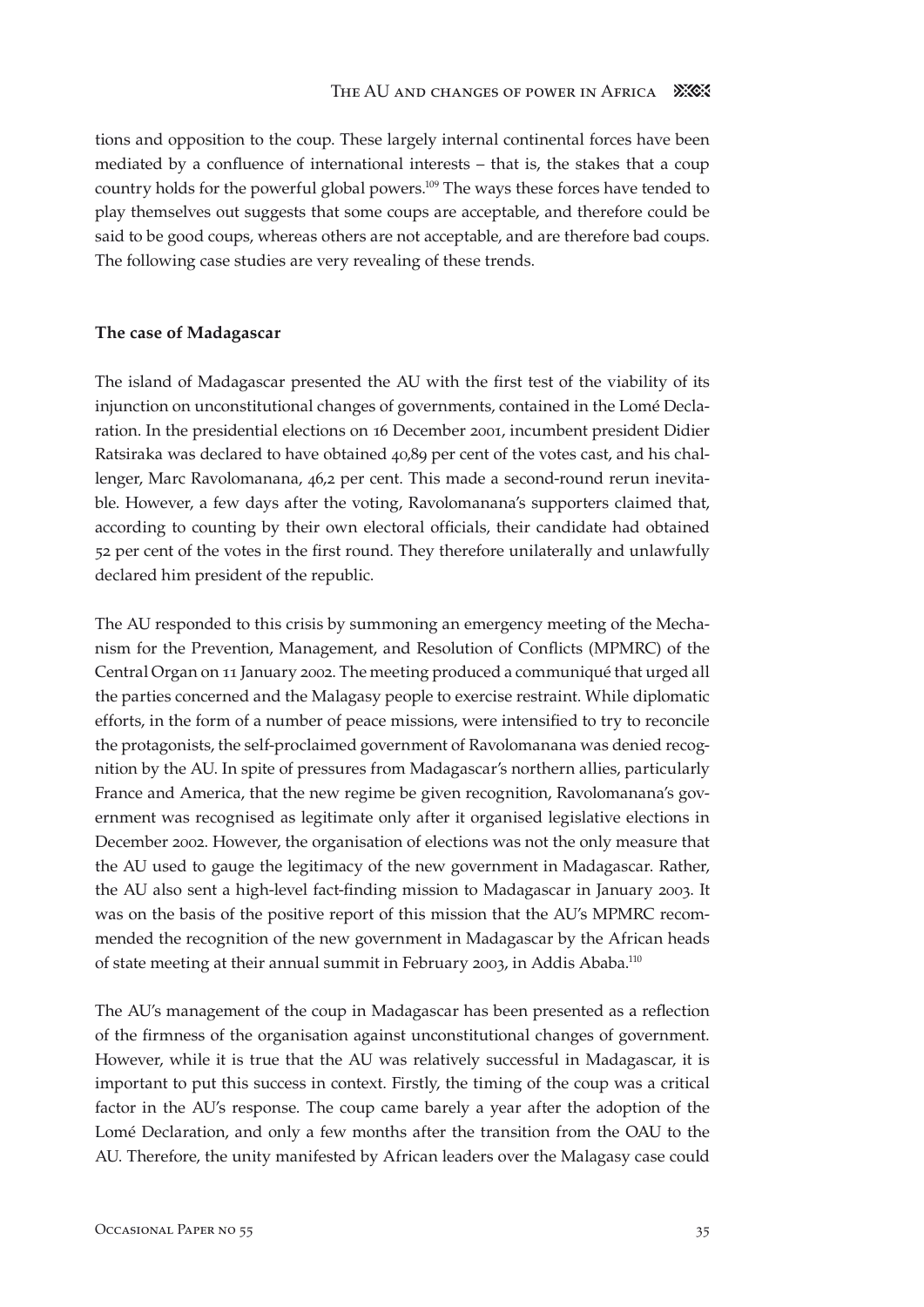## **23 Good coups and bad coups:**

be explained by their desire to demonstrate that they were serious about doing things differently, particularly in relation to responding to undemocratic practices such as coups d'état . A failure in Madagascar would have compromised both the AU and the Lomé Declaration. Secondly, Madagascar, though Africa's largest island state, is a territory of little geo-strategic significance to both continental and extra-continental powers. Thirdly, Madagascar is a resource-poor country, with its major exports being coffee, vanilla, and shellfish, exported respectively to the United States, France, and Germany.111 The country has no strategic minerals, such as petroleum or precious metals. It is therefore of little economic consequence to regional and extra-regional power brokers. Additionally, although a former French colony, Madagascar, probably because of its island location, has not been very prominent in continental-bloc politics, such as the francophone–anglophone divide. Therefore, the Malagasy case was a relatively easy puzzle for the AU to resolve. Not only was the organisation able to remain united on the lines of action that needed to be taken, but Madagascar was amenable to being forced into conformity because of its resource paucity, lack of economic muscle, and the absence of a credible external ally that was willing to stand by the coup-plotters.

## **The case of Côte d'Ivoire**

In September 2002, segments of the Ivorian military unsuccessfully attempted to topple the government of president Laurent Gbagbo while he was out of the country on official state business. Although the coup was foiled, its major fallout was that Côte d'Ivoire, once an oasis of peace in the turbulent West African region (until the its first military coup in 1999), was plunged into a full-scale civil war, with the emergence of a rebel group known as the New Forces (Forces Nouvelles, or FN).112 The rebel forces succeeded in capturing the northern parts of the country, resulting in the de facto division of the country into two: a rebel-controlled north, and a government-controlled south. The Ivorian 'failed coup' presented the AU with an admittedly more difficult test case for the actualisation of its injunction on coups.

As with the Malagasy case, the AU's MPMRC, at a meeting on 24 September 2002, issued a communiqué strongly condemning the coup attempt. It also urged the parties concerned to look for a lasting solution to the conflict through dialogue.113 The search for a lasting solution to the Ivorian crisis, and the restoration of full constitutional order, has, however, remained very elusive.

Unlike the Malagasy situation, the Ivorian failed coup did not lend itself to any quick fixes. Firstly, Côte d'Ivoire's post-independence economic and political miracles gave it the status of an economic powerhouse in West Africa – courted by both its immediate and not-too-immediate neighbours. Secondly, because of the continental and international standing of the country's first president, Félix Houphouët-Boigny, the country had got itself into the fray of regional rivalries and competition – including contests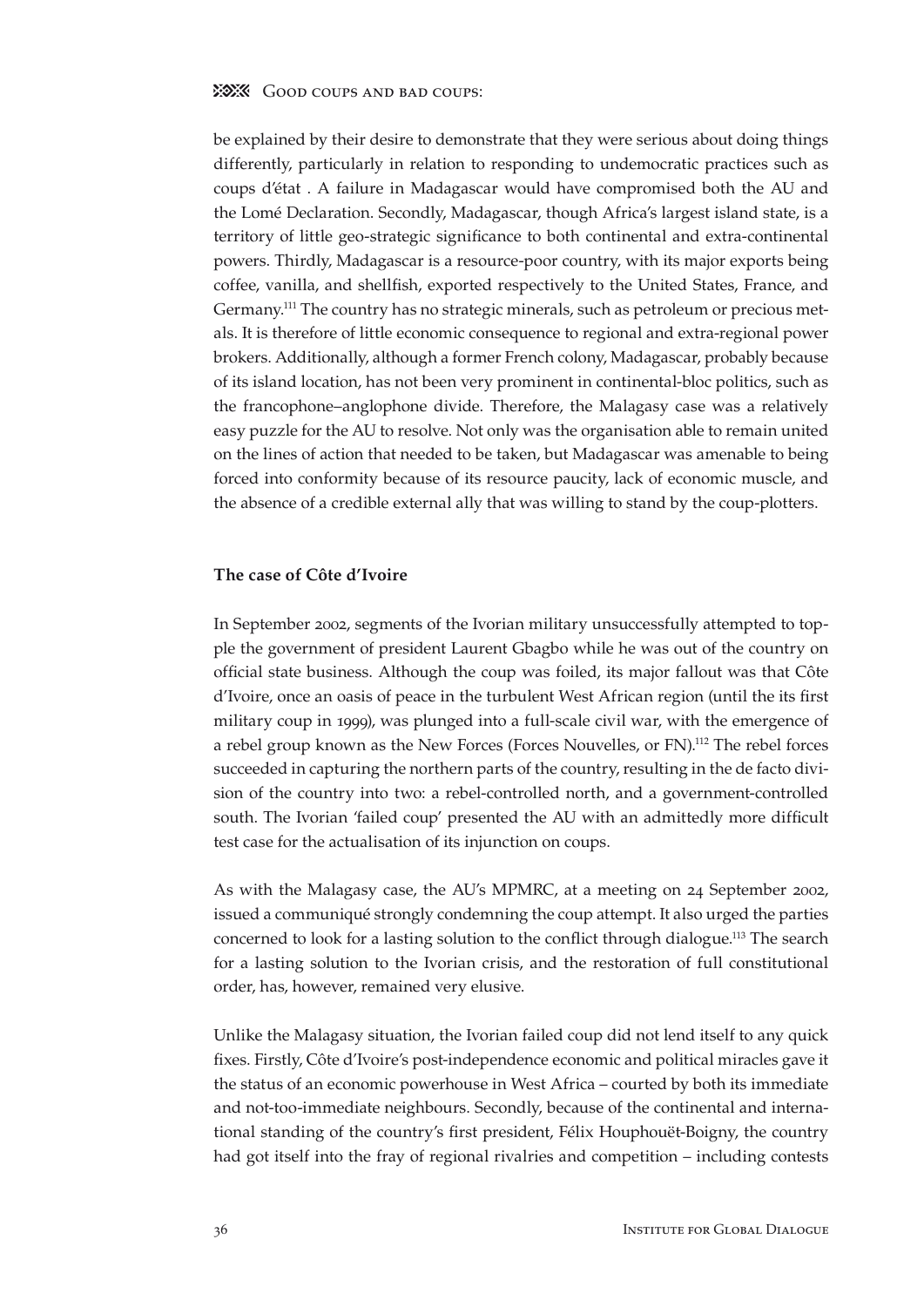over the leadership of francophone West Africa, with Senegal's Leopold Sedate Senghor – and involved in the traditional tensions between francophone and anglophone West African states. Thirdly, the country has always had special ties with France that gave the latter a strong foothold in both its economy and its politics, including a controversial strategic military pact, which gives France the right to intervene militarily in any serious Ivorian conflict.

Because of these factors and forces, the AU has been unable to act with the kind of unity of purpose that was applied in the Malagasy case. At the regional level, president Gbagbo is believed to have stepped on some toes and hurt the vital interests of major regional power brokers, who are set on seeing him out of office, and who have therefore been supportive of the actions of the rebellion. The same applies to France, which has a problem with president Gbagbo's radical nationalism, which seems to be threatening France's economic and political interests in the country and the region. At the same time, president Gbagbo has some allies, though not many, in the region and on the continent – who are therefore supportive of the respect for constitutional order. These are the dynamics that informed the AU's response to the failed coup, and which continue to inform the development of the Ivorian conflict. Overall, the attitude of role-players who would want to see president Gbagbo out of office, and who therefore continue to afford support to the armed rebellion, suggests that the actions of the rebels are acceptable, and that toppling a regime even by means of arms is right. In which case, the failed coup, in their minds, was a welcome development, and therefore it was a good coup.

## **The case of the Central African Republic**

In March 2003, the Central African Republic (CAR) presented the AU with yet another challenge to its injunction on unconstitutional changes of power. The regime of Ange Felix Patasé, which had had to quell a series of violent incidents of political unrest, including military mutinies, since 1996, was finally toppled in a coup led by the popular army general, Francois Bozize, in March 2003. In line with what was fast becoming a ritual, the AU central MPMRC condemned the coup. And in line with the spirit and letter of the Lomé Declaration, the MPMRC recommended the suspension of the CAR from the AU's activities until such a time that constitutional order would be restored in the country.<sup>114</sup>

Capitalising on the public mood in the CAR, which was largely supportive of his coup, Bozize quickly organised presidential and legislative elections in March 2005. And, as expected, he and his supporters won the elections, and with this he was quickly offered his country's seat at the AU during its heads of state summit in Syrte, Libya in July 2005. One could have imagined that the AU would take an even tougher stance against the coup-plotters in Bangui than they had taken over earlier coups, given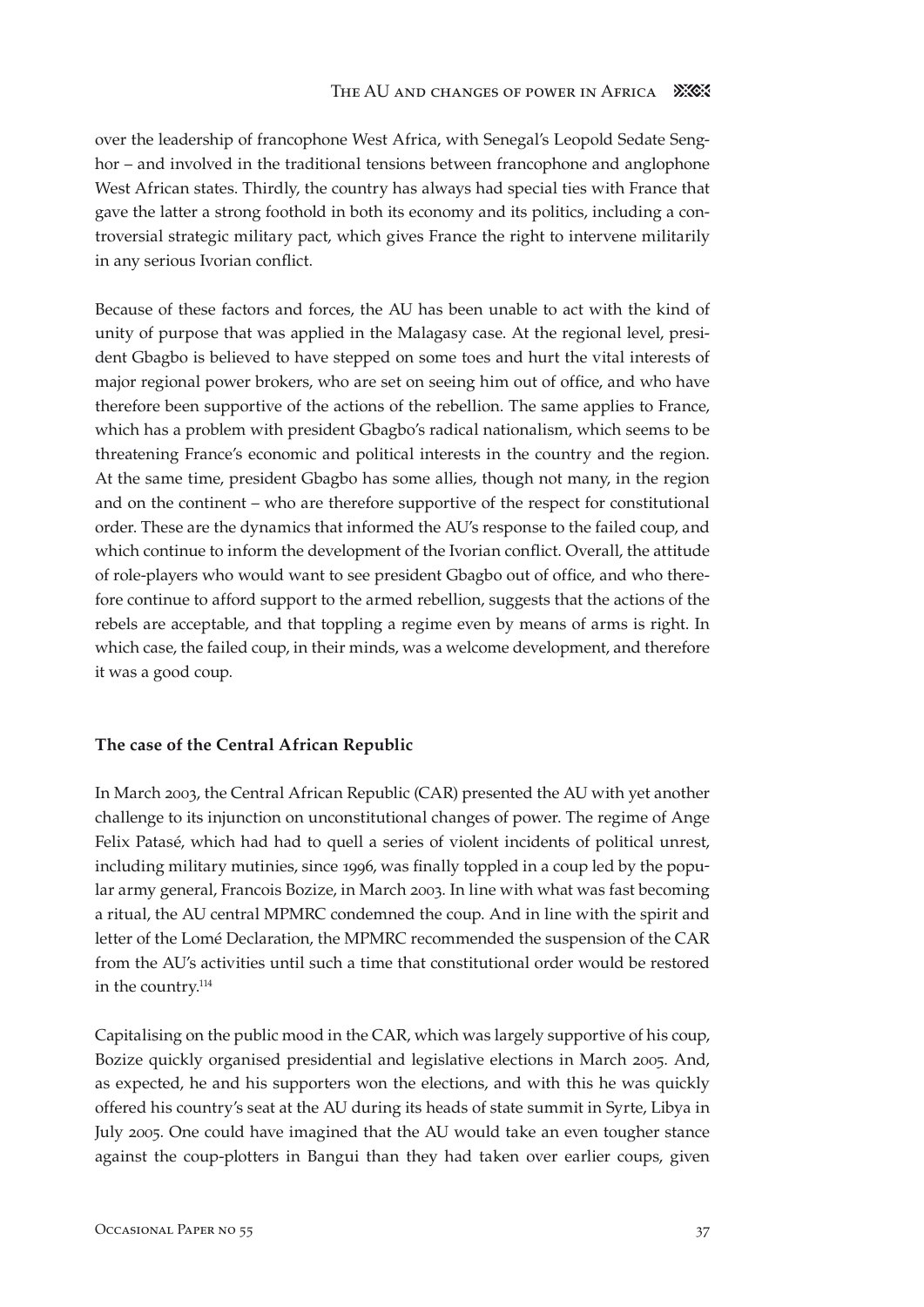## **23 Good coups and bad coups:**

that president Patasé had been overthrown while away in Niamey, Niger to attend peace talks organised by the Economic and Monetary Community of Central Africa (CEMAC) and the Central African Conflict Management and Resolution Mechanism (CEN-SAD), and facilitated by the AU. The coup was therefore not only a challenge to the Lomé Declaration, but an outright assault on continental peace diplomacy.

The CAR, though among Africa's least-developed countries, has the advantage of some strategic mineral resources and precious metals, including petroleum deposits. Its domestic politics are, therefore, more amenable to external power interference – which could have complicated the AU's position. However, it would seem that the most important factor that informed the AU's somewhat soft stance on the CAR was the public mood. Although it is difficult to gauge accurately after a coup, the public mood in the country was said to be generally festive and supportive of it. This is understandable, given the turbulence – including violent street protests – that had characterised Ange Patasé's reign. Therefore, going by the public mood and the AU's apparently soft stance towards Bozize, one would argue that the CAR coup was a welcome relief for the people of the country, who had in any event been challenging the Patasé regime for years. In which case, this coup could be said to have been a good coup.

## **The case of Sao Tome and Principe**

Probably encouraged by the 'soft landing' afforded General Bozize, by both his people and the AU, after the coup in CAR, Major Fernando Pereira seized power in Sao Tome and Principe in July 2003, while the reigning head of state, Fradique de Menezes, like his counterpart Ange-Felix Patasé, was away on official business in Abuja, Nigeria. However, unlike that of Bozize, Major Pereira's coup was reversed – this being only the second such coup reversal on the continent, after the reversal of the coup in Gabon in 1964, made possible by De Gaulle's military intervention.

But in Sao Tome and Principe, it was more diplomacy than force that brought about the reinstatement of the legitimate constitutional order. For the first time, the AU went beyond barely condemning the coup, to initiating ground-breaking consultative talks that brought together representatives from the member states of the Economic Community of Central African States (CEEAC), the Community of Portuguese-Speaking States (CPLP), Nigeria, and the AU itself, in Brazzaville, Congo on 18 July 2003. This was followed by the sending of a powerful mediation team, with representatives from eight countries (Angola, Brazil, Cap Verde, Congo, Gabon, Mozambique, Nigeria, and Portugal), to Sao Tome and Principe, with the objective of securing the re-establishment of constitutional order, which in this case was to consist of the restoration of the dethroned head of state. Negotiations culminated in the signing of a memorandum of understanding (MOU), which instituted a follow-up organ named the 'Commission for the guarantee accompaniment of the memorandum of understanding'. This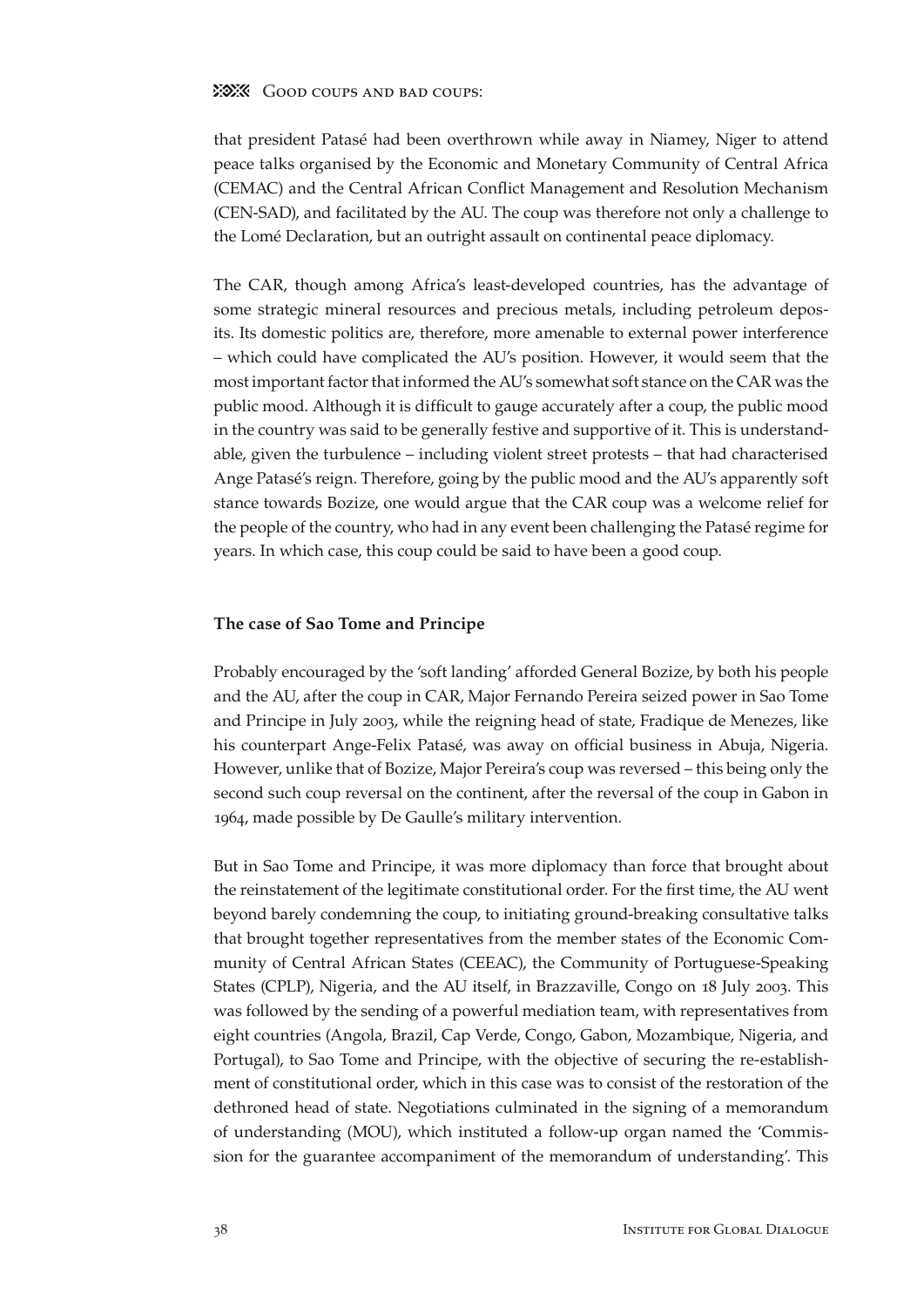commission was inaugurated in November 2003, with a mandate to guarantee the application of, and scrupulous respect for, the commitments taken by the signatories of the agreement. And in light of the fact the coup was largely a product of economic difficulties faced by president Fradique de Menezes's government, an additional mandate of the commission was to facilitate the mobilisation of financial resources from the international community to ensure economic and social stability in the country. Upon signature of this MOU, the dethroned president regained his office – and constitutional order was re-established in the country.<sup>115</sup>

These outcomes were possible, not because of the resolve of member states of the AU to uphold the Lomé Declaration, but rather because of the forces in play. Key among them was Nigeria's direct involvement, resulting from the fact that the coup was staged when the Sao Tome and Principe leader was on an official visit to Nigeria. This action was seen by the Abuja authorities as an attempt to embarrass the Nigerian government. Had Nigeria allowed this coup to stand, it would have been a serious dent on its standing as an aspiring continental power, and as one of the key guarantors of constitutionality on the continent. Additionally, the coup leaders could easily be forced into conformity because of the smallness of the country, both geographically and economically, and the absence of any credible external ally. Moreover, as revealed by the thrust of the MOU, the ousted regime was not suffering from a lack of political legitimacy resulting from poor governance; rather, it was simply a victim of poor economic fortunes – lack of resources. The coup leaders, it would appear, were not directly interested in wresting and retaining political power. It would seem their principal concern was with improving their economic situation – alongside that of the masses. This explains why, immediately the international community pledged to provide the necessary assistance, they were ready to restore power to the legitimate civilian government. To the extent that the coup was able to bring the plight of the people of Sao Tome and Principe to the attention of the international community, it was a welcome coup – a good coup. Some would argue that the plight of the people could have been brought into the limelight by legal means, and not through a coup. That could be true. But one might wonder whether the international community, which suddenly became willing to assist the country, could claim amnesia with regard to the economic and social hardships that characterised Sao Tome and Principe over the years.

## **The case of Guinea Bissau**

While negotiations were still going on to resolve the situation in Sao Tome and Principe, another coup was staged in the tiny country of Guinea Bissau. On 14 September 2003, General Verissimo Correira overthrew president Kuba Yalla. As usual, the AU condemned the coup, and called for the re-establishment of constitutional order, not necessarily the re-instatement of the deposed government. It sent evaluation missions to the country and, more importantly, threw its weight behind efforts by leaders of the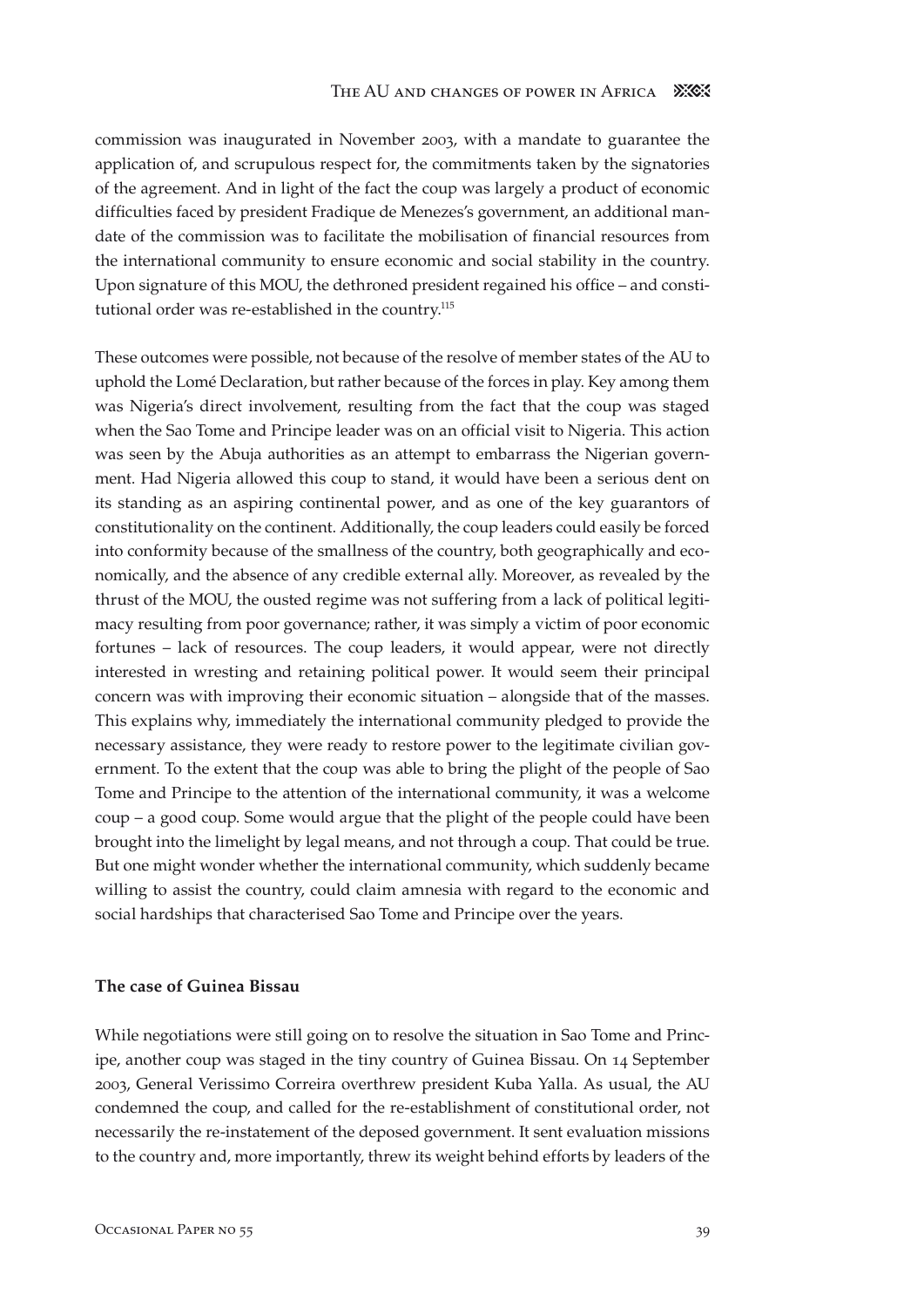## **23 Good coups and bad coups:**

Economic Community of West African States (ECOWAS).116 The coup in Guinea Bissau added a new dimension to Africa's coup history, in that the coup leader died barely a month after seizing power and, rather than being replaced by another soldier from the military ranks, his successor, Henrique Rosa, came from and was chosen by civil society. In March 2004 and June 2005 respectively, legislative and presidential elections were held, returning the country to legitimate constitutional order. The fact that civil society was chosen by General Correira's military peers to preside over the return to civil rule would suggest that the military did indeed intervene in the general interest of the country, and not simply to advance its specific class interest. In which case, the coup could qualify as a good coup that aimed at improving the lot of the people of Guinea Bissau.

## **The case of Togo**

An equally interesting new development in Africa's coup history occurred in Togo in February 2005, when the Togolese military installed Faure Gnassingbe, son of one of Africa's longest-serving dictators, as president after the demise of his father. Not only was this action unconstitutional, it also constituted an attempt to apply dynastic principles to a republican setting. The international community, including the usually ambiguous France, judged that the action qualified as a coup, and therefore called for a return to constitutional order. The newly established AU Peace and Security Council (AU-PSC), at its meeting on 7 February 2005, condemned the fraudulent manner in which major Togolese state institutions and authorities – the military, legislature, and the executive – had attempted to manipulate the succession process in Togo, in violation of the Togolese constitution, the Lomé Declaration, the Constitutive Act of the African Union, and the protocol establishing the AU-PSC. During its second meeting, on 25 February 2005, the AU-PSC confirmed the suspension of the new government and all its representatives from all AU activities, until the return to constitutional legality in the country.<sup>117</sup>

With continued pressure from ECOWAS, the AU, and the broader international community, alongside persistent street demonstrations in Togolese cities, Faure Gnassingbe resigned in February 2005. He was, however, presented as a candidate at presidential elections held in April 2005, and emerged the winner, fulfilling the requirement of a constitutionally legitimate head of state, as laid down in the Lomé Declaration. Togo was therefore readmitted into the AU club during the AU heads of state summit that was held in Syrte, Libya in July 2005.

As with earlier coups, the AU's emphasis in Togo was on the re-establishment of constitutional order – which in almost all cases has consisted, essentially, of organising elections that achieve nothing more than legitimising coup leaders. There has hardly been any insistence on the reinstatement of deposed leaders, or, in the particular case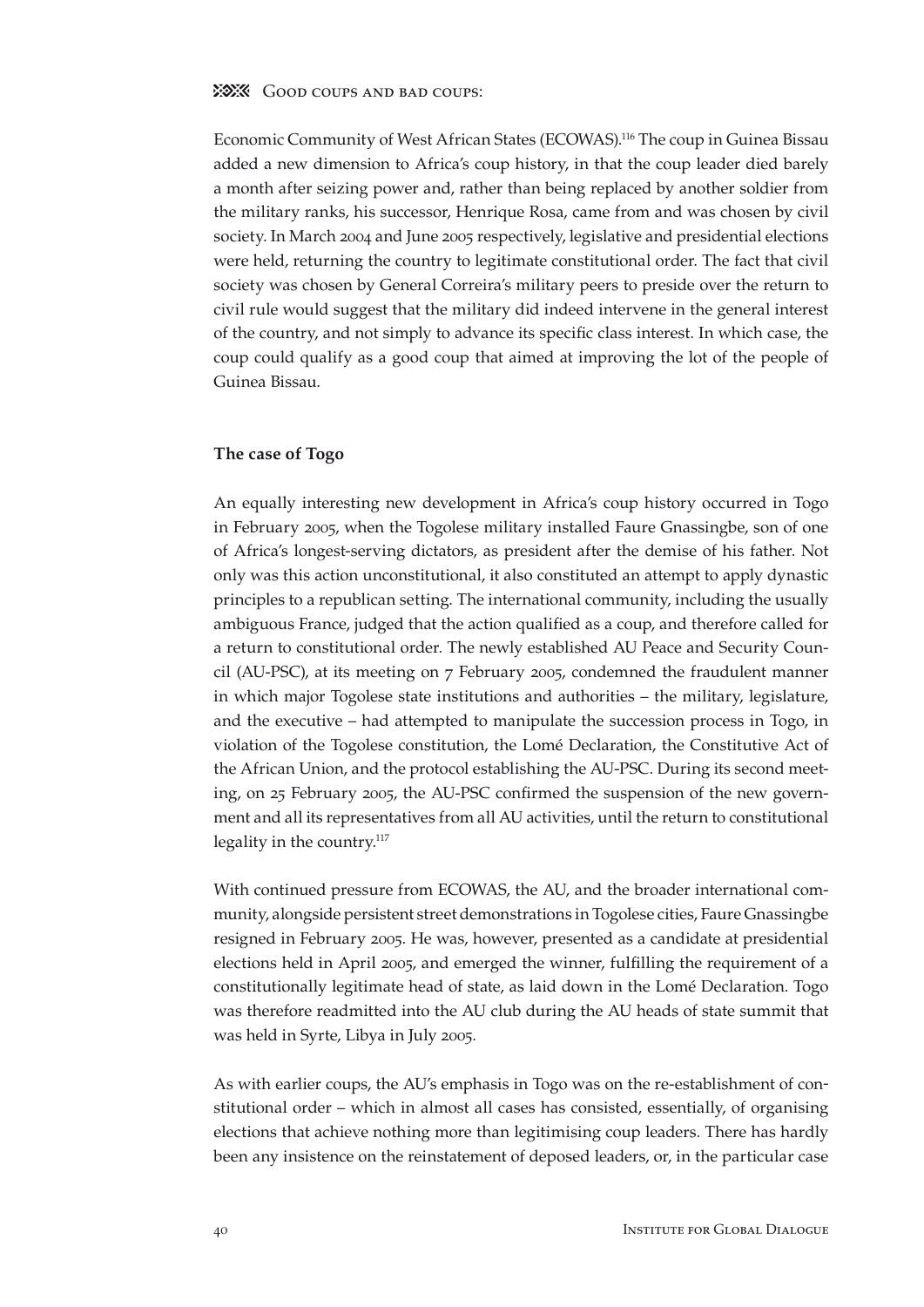of Togo, on respecting the constitutional provision that defined who, exactly, was empowered to manage the succession – the speaker of the Togolese National Assembly. Therefore, although at face value it would appear that international pressure on the coup-plotters was consistent, and that it eventually forced them to yield to the will of the people, in reality, the final outcome of the elections in Togo reflected the will of powerful vested interest (the military, the old-guard pro-Ayadema parliamentarians, and bureaucrats), and not that of the Togolese people. Some have argued that Faure Gbasingbe has been a popular politician in his own right and that he won the elections on this basis. Even if that were the case, then he did not need a constitutional coup to bring him to power – a coup that ended up eroding any credibility he might have had. And it could therefore be tagged an unnecessary, and therefore bad, coup.

## **The Mauritanian dilemma**

Hardly had the dust settled on the controversies surrounding the AU's response to the coup in Togo, than the military in Mauritania staged yet another African coup. This one presented the AU and its ban on unconstitutional changes of power with probably the greatest dilemma. On 3 August 2005, elements of the armed and security forces, united under what was termed a Military Committee for Justice and Democracy (CMJD), headed by Colonel Ely Ould Mohamed Vall, director of national security, seized power in Nouakchoot, Mauritania. While the AU-PSC took to the usual ritual of condemning the coup and suspending Mauritania from AU activities, Mauritanians were in the streets in jubilation, with placards thanking the military for rescuing them from what had been years of oppressive rule by the overthrown leader, president Maaoya Sid'Ahmed Ould Taya.

The AU sent a high-level delegation, led by Nigeria's minister of foreign affairs, to Mauritania on 9 August 2005, to present the AU's position to the coup leaders officially, and to engage them on the way forward to the re-establishment of constitutional order. The leader of the CMJD presented the justification for their actions to the AU delegation, and proceeded to outline a timetable for the return to constitutional order in Mauritania. The first item in the agenda was to consist of a series of constitutional amendments, with the goal of 'proscribing' all forms of constitutional manipulation; this was to be followed by the organisation of general elections in which none of the members of the CMJD, including its president, the prime minister, and all members of government, would be eligible for any post whatsoever. The CMJD informed the AU delegation that it had given itself 24 months to accomplish this task.<sup>118</sup>

Probably convinced by both the reasons for the coup and the content of the CMJD's transitional programme, alongside the welcoming public mood towards the coup, the AU toned down on its condemnation of the coup in Mauritania, to the disappointment of many on the continent. And in any event, the AU was hamstrung by two other fac-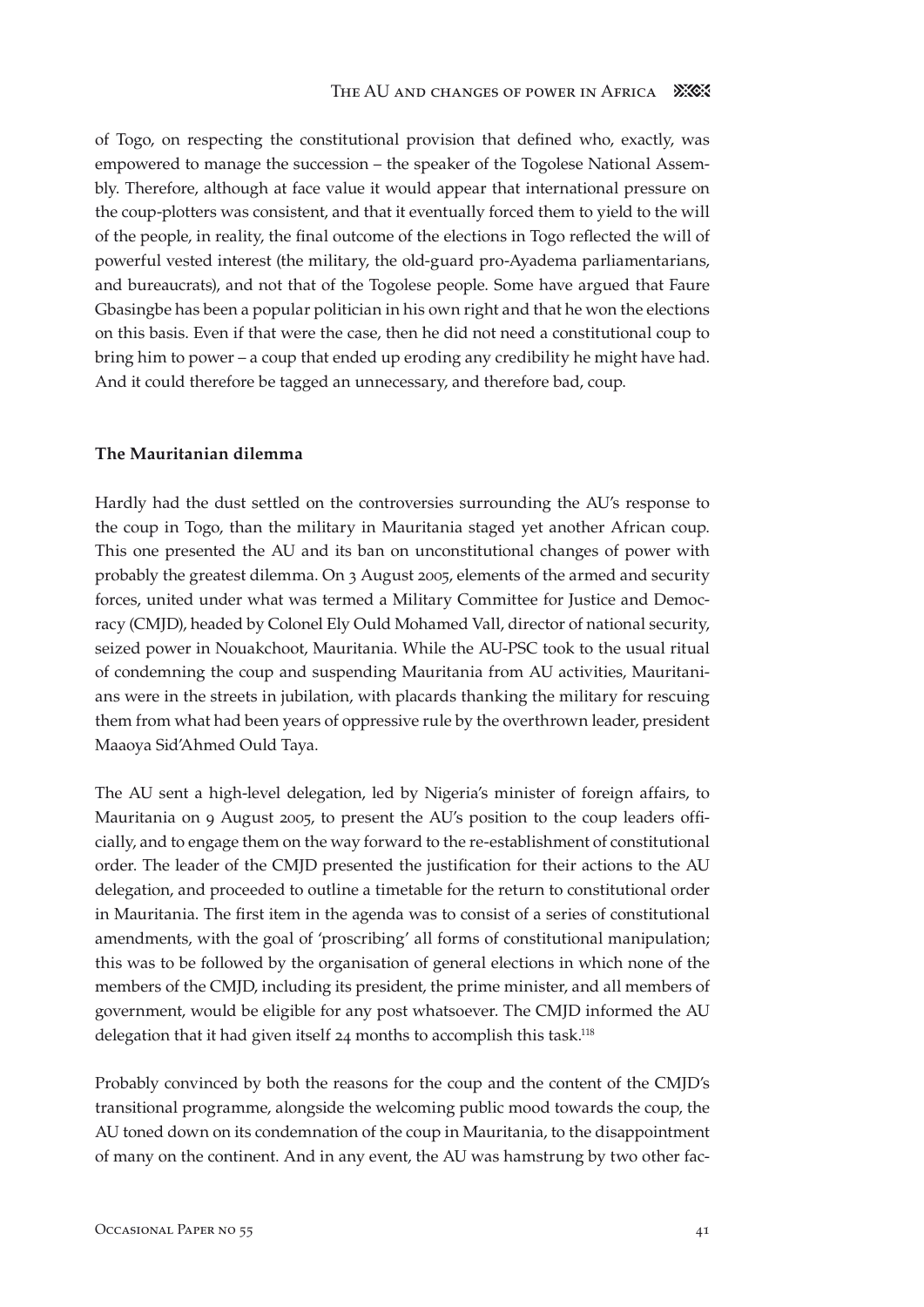## **23 Good coups and bad coups:**

tors: the first was America's and other Western powers' support for the coup leader, emanating largely from the country's newly discovered huge oil deposits, which had suddenly made it a strategic partner on the West African coast. Second was Mauritania's divided loyalty between the Arab and the African worlds, represented in this case by ECOWAS and the AU on the one hand, and the Arab League on the other. Mauritania had, some years before this coup, withdrawn from ECOWAS, and fears were that had the AU pushed it too hard, it could have simply quit the AU as well. Hence the AU's acceptance of a transitional calendar defined not by the AU, but by the coup leaders.

Judging by the public mood, and going by the reformist transitional programme laid out by the coup leaders, into which the AU appeared to have bought, one would be tempted to say the coup in Mauritania was a good coup. Not only did it remove an oppressive leader, who had closed all avenues of peaceful change, from power, it also defined a promising political future for the country, judging by the constitutional changes it promised to its people. But whether the euphoria that came with the coup translates into long-term happiness, or into frustration, is quite something else.

Critically, though, the dynamics of the coup in Mauritania, as was the case with other post-Lomé coups, raise questions about the workability of the blanket injunction against all coups as prescribed in the Lomé Declaration. One such question is: what options are left for an oppressed people, when the oppressors constrain all avenues of peaceful change? This is a particularly important, though controversial, question, but one would be tempted to agree with Michael Wallace that 'as long as there are tyrannical regimes, there will always be need for good people to be assisted or sponsor successful coups d'état '.119 And in situations where coup leaders are hailed by their people, as happened in Mauritania, has an international community that has remained indifferent to the plight of these people for so many years any moral authority to ostracise the coup leaders, exclusively on principles of constitutional conformity? We argue that the real solution lies in going beyond simply reacting to coups by condemning them, to a more proactive approach, which will consist of monitoring the potential sources of coups, and taking all necessary steps to remove them from Africa's political landscape. It would seem that this is the thinking that informed the proposed AU Charter on Democracy, Elections and Governance, which was presented to African leaders at their summit in The Gambia in July 2006. This is the focus of our next section.

## **From Lomé to The Gambia: towards an African governance charter**

The recurrent violations of the Lomé Declaration, and the rather non-uniform application of its prescriptions by the AU, suggest that the framework in its current form is inadequate to stamp out the scourge of political instability on the continent. Although the Lomé Declaration has been generally accepted as an important political initiative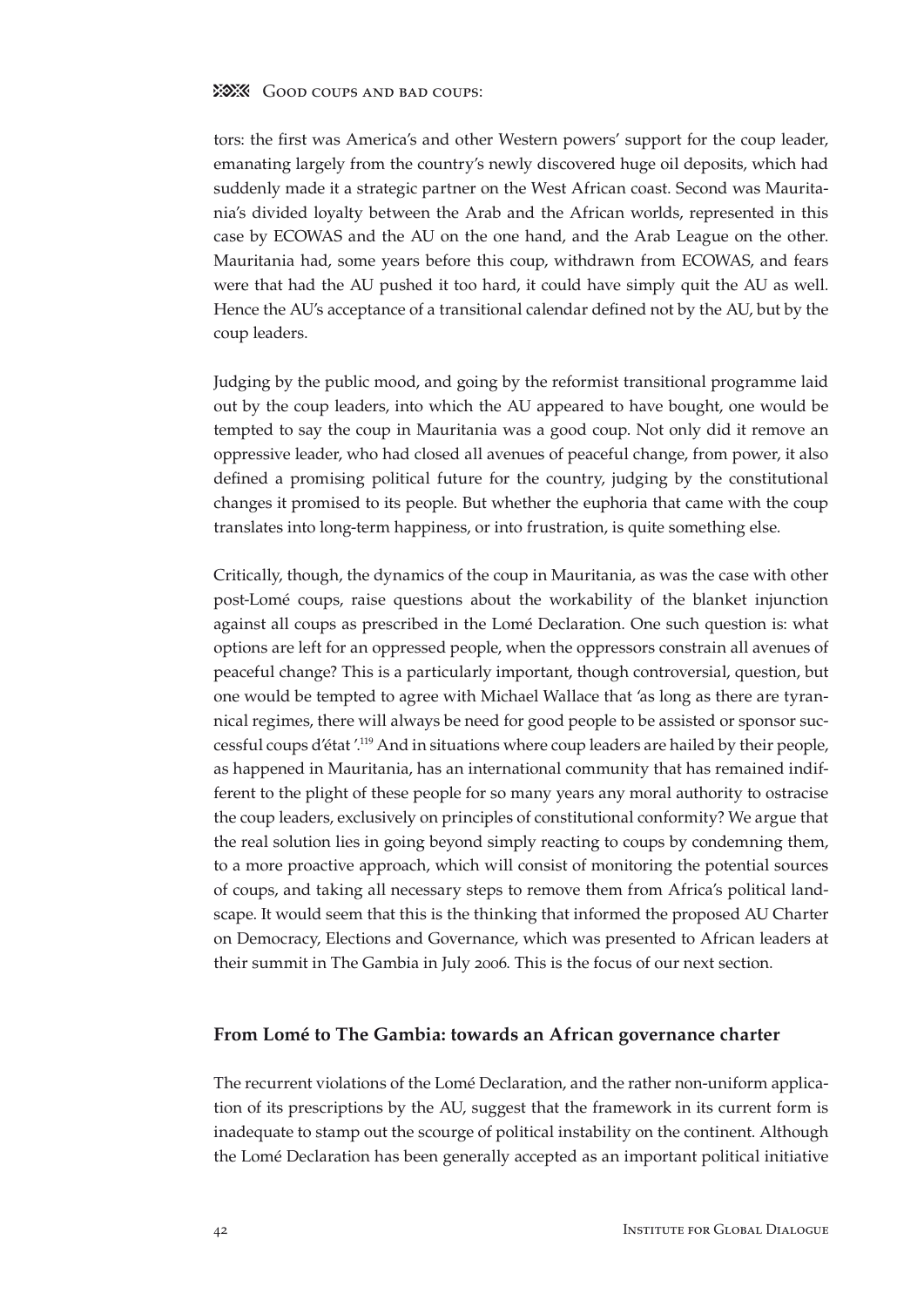that has added much value to democratisation on the continent, AU technocrats have equally recognised that there was an urgent need to broaden and strengthen it beyond simply frowning at unconstitutional changes of government, to addressing the principal sources of instability, which include, among others:

- weak democratic institutions; •
- the attractiveness of state power, which is increasingly seen as the major source of wealth accumulation for the elite, as a result of African countries' weak economic base; •
- external interferences; •
- flawed electoral processes, and the resultant contested outcomes; •
- a lack of a culture of democracy and peace; •
- a prevalence of identity-based violent conflict; •
- poor management of resources, and uneven distribution of entitlements;
- politicisation of the security establishment (especially the army); •
- ineffective reaction from continental and regional supranational bodies; and •
- socio-economic deprivation, poverty, and corruption.<sup>120</sup> •

Although the AU has remained adamant that no unconstitutional changes of government can be justifiable (insisting that politics must at all times be conducted through a constitutional order and the rule of law),<sup>121</sup> it nevertheless concedes that some of the reasons advanced by coup-plotters for their actions are well founded, particularly in relation to the material conditions prevailing in some coup states.<sup>122</sup> In this regard, many of the coups that have occurred on the continent have partly resulted from poor governance, dictatorship, and the violation of human rights. Coup-plotters have almost always claimed to be acting in the general interest, to halt the trampling on democratic norms and violation of human rights, and to rescue their states from unending economic decline. Paradoxically, though, coup-plotters' unconventional approaches to serving the general interest have always amounted to sacrificing the existing constitutional order.<sup>123</sup>

Yet it might be argued that, in responding to coup situations, there is a need to reconcile questions of legitimacy and legality, in that, while coup actions, by definition, are illegal, they could be legitimate in light of objective societal realities. Sadly, though, experience has shown that coup regimes that have replaced supposedly oppressive governments have not been better governors. Rather than promote good governance and human rights, for example, they have been found to be more oppressive of their peoples, more restrictive of individual freedoms, and hopeless economic managers. The fact of the matter, as Bereket Selassie sees it, is that: 'the capacity to overthrow a government is one thing. It is quite another matter to govern better or to prepare a better government.<sup>'124</sup>

While poor leadership has been a good excuse for staging coups in Africa, the resurging coup culture in the post-Lomé period has also been encouraged by the weak responses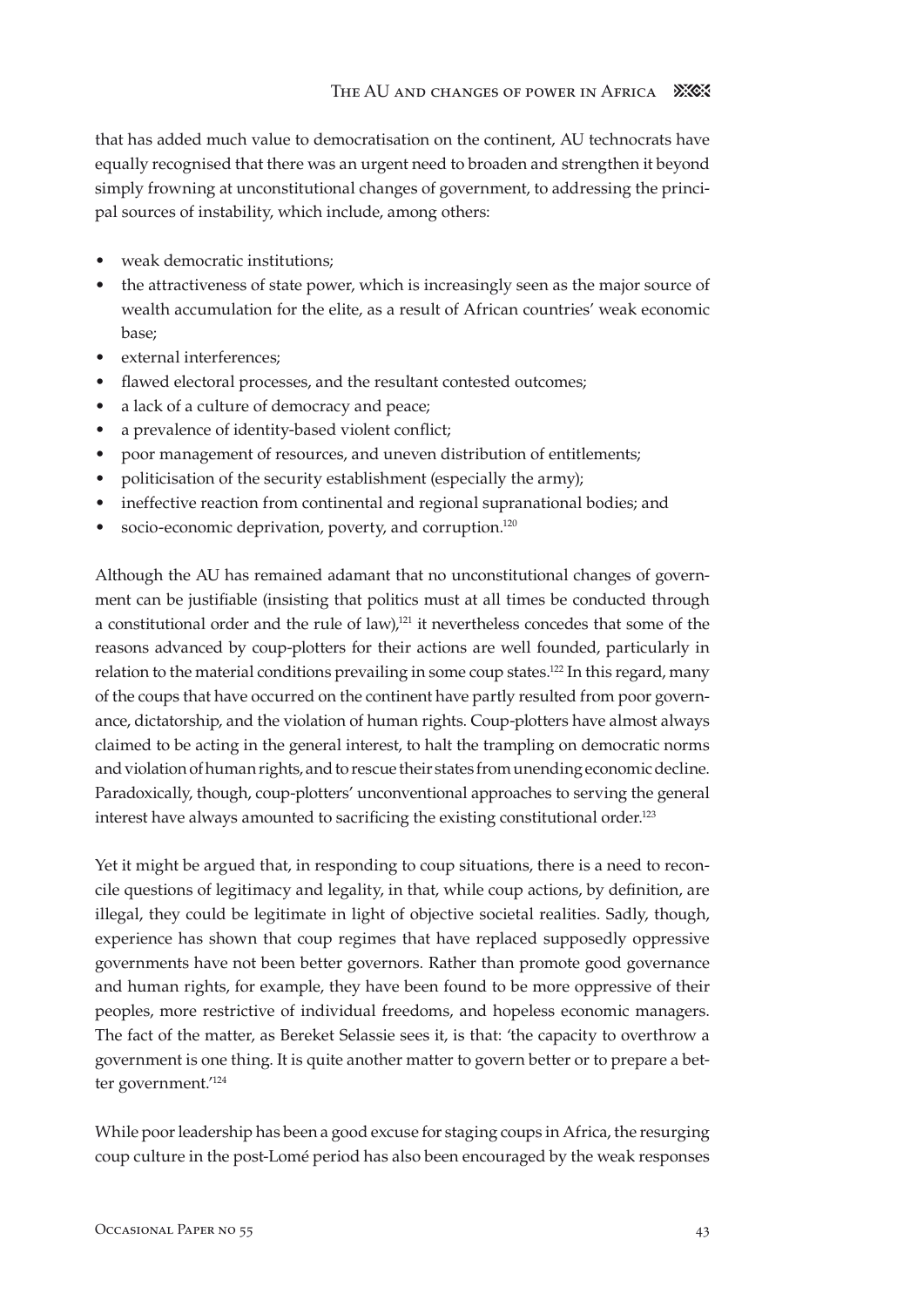## **23 Good coups and bad coups:**

from the AU, which has always opted for 'soft measures' – limited to condemnations, attempts at peaceful resolution, and suspension from AU activities.125 While this approach has had some positive impact in some coup situations, it has not provided the kind of deterrent required to make coup-plotting a truly costly exercise for potential plotters. This has been compounded by the unwillingness of member states to honour their various commitments to the continental organisation. There is evidence, for example, that some coups have either been supported or sponsored by some African states, with or without the connivance of extra-continental powers. Good examples include Rwanda's involvement in the conflict in the DRC, and Burkina Faso's alleged support for the rebel forces in northern Côte d'Ivoire, serving as a conduit for French interference in the country. Moreover, in some cases, the position taken by the AU is contradicted, and even challenged, by that taken at the subregional level.<sup>126</sup> A good case in point is the unending saga over Côte d'Ivoire, where an AU-chosen mediator, Thabo Mbeki, has been constantly undermined by regional power brokers, in ECOWAS.

It was in this regard that the Central Organs of the AU, in July 2003, requested the AU Commission to undertake a comprehensive review of the Lomé Declaration, and to submit concrete proposals for consideration by the competent AU organs.127 These proposals constitute the core of the proposed charter on governance and democracy. The authors of the draft charter took into account various commitments, declarations, and decisions taken by African heads of state in various meetings, relating to questions of governance, democracy, human rights, elections, and gender equality. These included, among others:

- the 1981 African Charter on Human and Peoples' Rights (Nairobi, Kenya); •
- the 1990 African Charter for Popular Participation in Development (Arusha, Tanzania);
- the 1990 Declaration on the political and socio-economic situation in Africa and the fundamental changes taking place in the world (Addis Ababa, Ethiopia);
- the 1995 Cairo Agenda for action-relaunch of Africa's economic and social development (Addis Ababa, Ethiopia);
- the 1999 Algiers Declaration (Algiers, Algeria);
- the 2000 Lomé Declaration, which is our focus here (Lomé, Togo);
- the 2001 New Partnership for Africa's Development (NEPAD) (Abuja, Nigeria);
- the 2002 OAU Declaration on the principles governing democratic elections in Africa (Durban, South Africa); •
- the 2002 NEPAD Declaration on democracy, political, economic and corporate governance (Durban, South Africa);
- the 2003 Protocol relating to the establishment of the Peace and Security Council of the AU (Maputo, Mozambique);
- the 2003 AU Convention on prevention and combating corruption and related offences (Maputo, Mozambique); and
- the 2005 AU Solemn declaration on gender equality in Africa (Addis Ababa, Ethiopia). •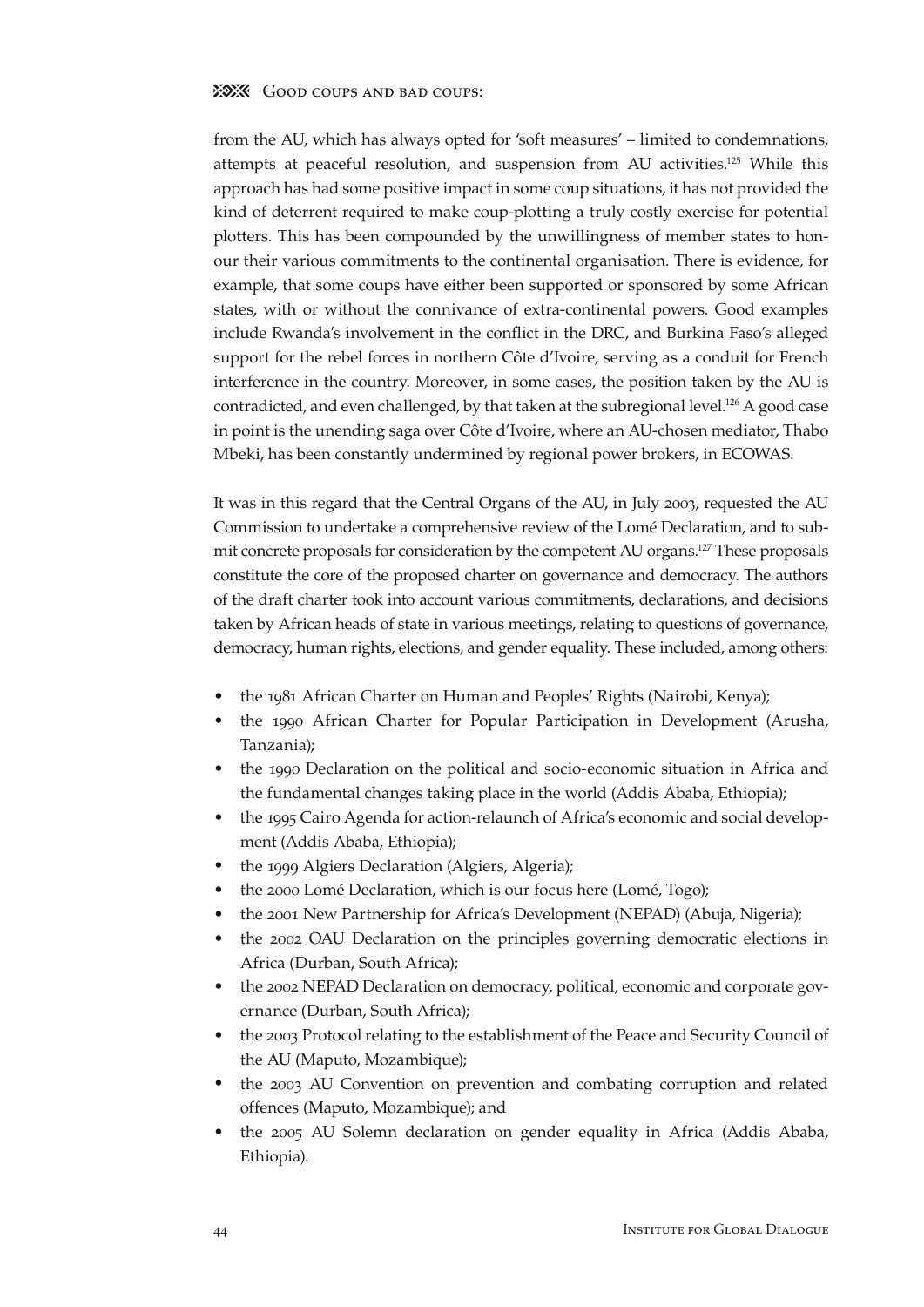Therefore, although the resurgence of political instability, and especially the phenomenon of coups on the continent in the aftermath of the Lomé Declaration, provided the most immediate impulse for the draft charter, the charter is indeed a consolidation of various commitments by African governments to issues of governance that are perceived to be behind the continent's persistent political instability. The charter is aimed primarily at reinforcing African governments' commitments to these principles. More importantly, what distinguishes it from the Lomé Declaration and related earlier initiatives is that 'it aims at providing a legally binding framework through which member states will build solid institutional and cultural foundations for sustainable democracy and durable peace'.<sup>128</sup>

The draft charter attempts to combine pre-emptive measures with appropriate 'post the act' responses.<sup>129</sup> It envisages three main levels of intervention. Firstly, in light of the fact that political instability on the continent has originated from poor domestic governance, the draft charter envisages putting in place a strong and credible mechanism for monitoring the national politics of African states – a kind of trigger mechanism that would signal brewing domestic tensions before they degenerate into coup situations. While it is true that the AU has, for some time now, engaged in establishing such trigger mechanisms, particularly within the ambit of the NEPAD's African Peer Review Mechanism (APRM) framework, the voluntary character of some of these initiatives has made them ill-suited to providing a comprehensive solution to domestic instability emanating from poor governance. The draft Charter on Democracy, Elections and Governance is expected to be part of the solution.

Secondly, in light of the perceived inadequacy of the Lomé Declaration's 'soft measures' to dissuade coup-plotters, it had become imperative to review its rather declaratory character, and to confer on it juridical power, by transforming it to a law-making treaty. The proposed charter provides a potentially reinforced legal framework into which the provisions of the Lomé Declaration could be incorporated.

Third, and flowing from the foregoing, is that a sanction regime be built into the draft charter – moving away from the exclusively persuasive diplomacy of Lomé, to some level of coercive diplomacy. This will consist of calibrated measures, ranging from diplomatic pressure to military intervention. In other words, the draft charter envisages the establishment of a relationship of force between the AU-PSC and coup-plotters, as a means of accelerating the re-establishment of constitutional order whenever a coup occurs. The sanctions regime defined in the draft charter also aims at addressing the problem of some member states supporting coup leaders, or actually being behind coups.130 In terms of principles, therefore, the draft charter insists on:

respect for human rights (civil, political, economic, social, and cultural), including freedom of expression, freedom of opinion, right of association, freedom of the press, and freedom of religion and conscience; •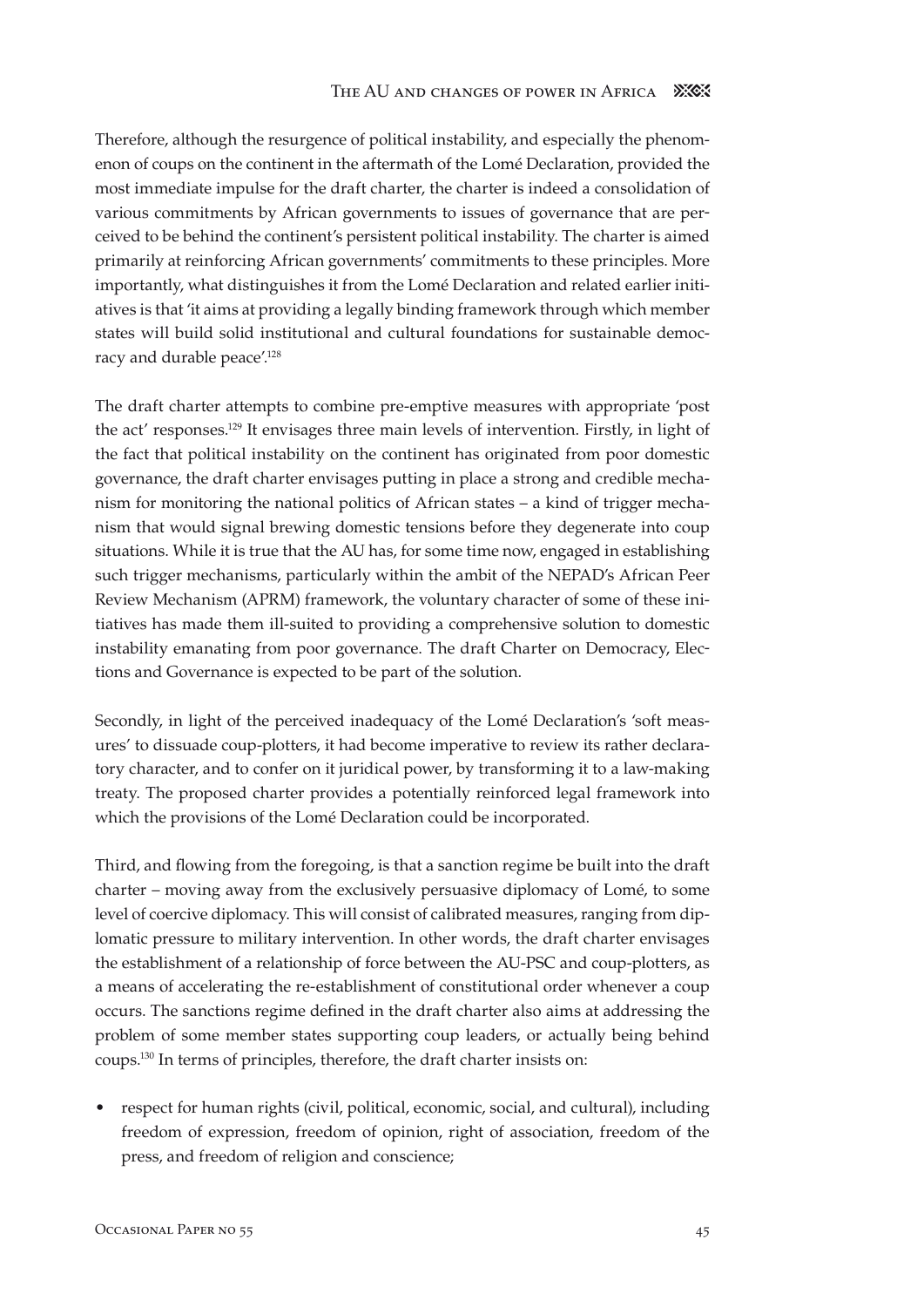- access to, and free exercise of, power in accordance with the rule of law;
- the holding of periodic free and fair elections, based on secret balloting and universal suffrage, managed by independent electoral authorities;
- freedom of association, including the right to form political parties;
- separation of powers, and checks and balances among the key organs of government; •
- gender equality in the management of public affairs;
- citizen participation through active civil society;
- the constitutional subordination of all state institutions, including the military and police forces, to the legally constituted civilian authority;
- transparency in government activities, accountability, probity, and responsible public administration on the part of governments;
- combating corruption in the management of national affairs;
- the strengthening of institutional capacity of political parties, parliaments, local government authorities, the judiciary, civil society, and other institutions of political participation, for the enhancement and sustenance of democracy;
- the institutionalisation of the status of opposition parties; and
- and an embedded political culture of peace, tolerance, and regular free and fair elections to institutionalise democratic governance.<sup>131</sup> •

More importantly, the charter slightly broadens the definition of what constitutes unconstitutional changes of power, moving away from the Lomé Declaration's focus on prescriptions of how power must be acquired, to embrace also prescriptions of how it should be exercised. Article 25 of the draft charter states, for example, that the use of, inter alia, the following illegal means of accessing or maintaining power constitute an unconstitutional change of government, and shall draw appropriate sanctions from the union:

- a military coup d'état against a democratically elected government; •
- intervention by mercenaries to replace a democratically elected government;
- the replacement of a democratically elected government by armed dissidents and rebels;
- the refusal of an incumbent government to relinquish power to the winning party after free, fair, and regular elections; or
- amendment or revision of constitutions and legal instruments, contrary to the provisions of the constitution of the State Party concerned, to prolong the tenure of office for the incumbent government.132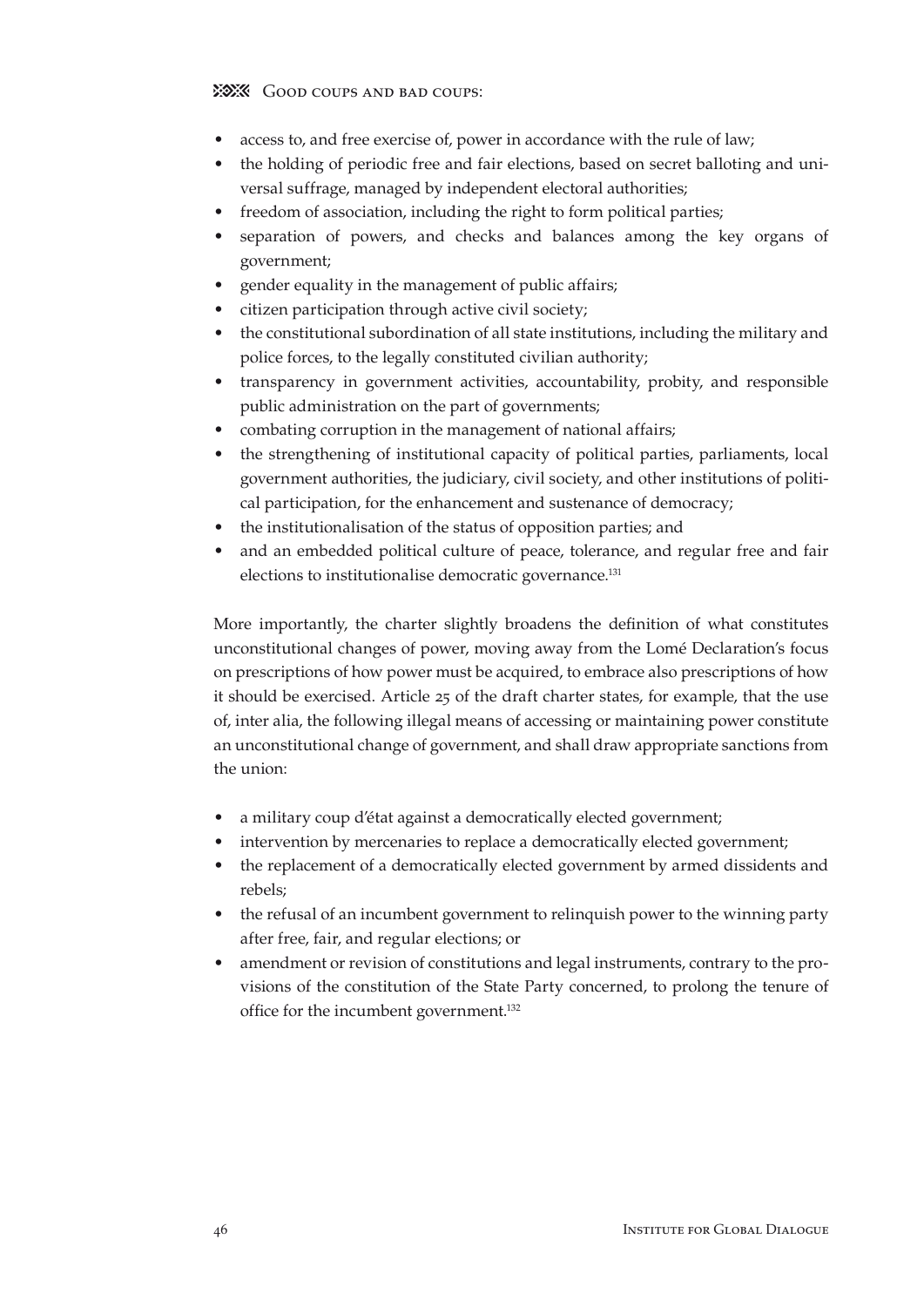## **African leaders' hesitation to adopt the governance charter: implications for Africa's coup culture**

The Gambia heads of state summit of August 2006 was controversial in many respects. Aside from the fact that it came at a time when it was increasingly becoming obvious that the democratic gains made on the continent were threatened by the resurgence of the coup culture, and by an emerging attitude of incumbents wanting to cling to power against the prescriptions of their constitutions, controversy also arose in relation to giving hosting rights to The Gambia, whose leader is accused of serious human-rights violations. This not withstanding, the summit was followed with a lot of interest for various reasons, the most critical being the proposed Charter on Democracy, Elections and Governance that was to be tabled to African leaders present. That the summit was perceived as a failure is partly because of the inability of African leaders to agree to this otherwise ground-breaking charter.133 They agreed instead to send the architects of the draft charter back to the drawing board, to rework some unpalatable portions of it for re-submission to the next summit, in Addis Ababa in January 2007.

Some of the provisions of the draft charter were seen to have the potential of infringing on the sovereign independence of African states, especially issues relating to the right to intervene to resolve 'unsettling domestic tensions'. As a matter of fact, the undoing of the draft charter was its attempt to strike a balance between the responsibilities of coup-plotters on the one hand, and that of sitting African governments on the other hand, in the perpetuation of the culture of coups on the continent. The original Lomé Declaration, as we argued earlier, emphasised the unconstitutionality of coups; it did not adequately address the forces and factors that at times induce coup-plotting.

The reluctance to adopt the draft charter indicates that the notion is unfounded that sovereign independence had been watered down in the post-Cold War environment and post-OAU era. Secondly, it underscores the lack of seriousness and political will on the part of a majority of African leaders truly to commit to governance reforms. While some African states, such as South Africa, Ghana, Benin, Zambia, Botswana, Tanzania, and Mali have made laudable efforts towards entrenching viable democratic cultures that include sustaining truly transparent processes for peaceful regime transitions, a majority of African states have remained locked in the logic of being predisposed to twisting the rules of the game in favour of incumbents. And, although intercontinental processes of governance, especially as afforded by the NEPAD-APRM process, have the potential to curtail impunity by Africa's governing elite, their overall impact appears to be very limited. Moreover, their long-term viability in terms, especially, of sustained political will is not guaranteed. In the final analysis, therefore, as long as African leaders are unwilling truly to bring about the kinds of reforms that would remove the principal sources of political instability on the continent, one can argue that the culture of coups will remain with the continent for many more years to come. Coup-plotters will always have readily available excuses to overthrow legally constituted governments.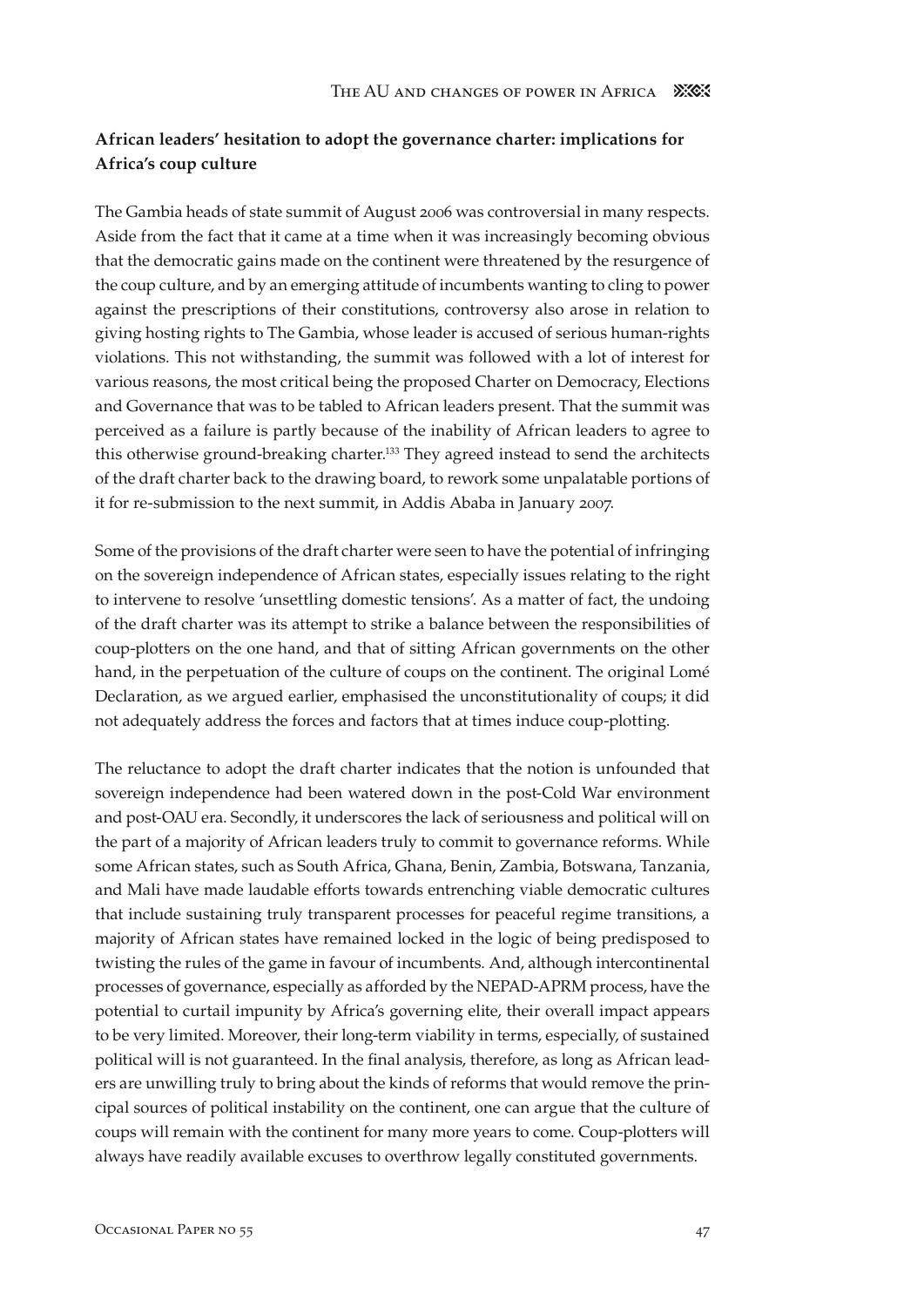## **Conclusion**

This paper has examined the phenomenon of coups d'état on the African continent. Although its main thrust has been to appraise the promise that the Lomé Declaration has held for the continent, and the extent to which African governments have been able to uphold it, our analysis placed the declaration in a historical context. Our analyses were also anchored in key theoretical and empirical literature on coups d'état. In this regard, a preponderance of reviewed theoretical literature has presented coups as illegitimate and unfortunate events that are usually in violation of national constitutions. However, the paper has demonstrated that some coup-inspired political orders, though procedurally illegitimate (unconstitutional), may acquire legitimacy through their problem-solving attributes. It has also argued that some coup regimes have emerged as solutions to otherwise constitutionally legitimate governments that have, however, lost their credentials of legitimacy, because of their failure to solve tangible societal problems. A key theoretical challenge arising from the paper is that, in analysing the phenomenon of unconstitutional changes of governments on the continent, there is need to strike a balance between procedural legitimacy (defined largely in terms of constitutionality), on the one hand, and substantive legitimacy, based on compliance, output, and justifiability, on the other.

Importantly, also, empirical evidence suggests that coup-plotters have not governed any better than the regimes they replaced. However, our approach to the coup phenomenon on the continent has been to go beyond merely condemning coups, and, more importantly, to probe the principal causes of coups and other forms of unconstitutional changes of governments. We have demonstrated that there are two sides to the prevalence of unconstitutional changes of governments on the continent, one being poor and autocratic leadership, and the other, greed and the corporate interest of military and security forces.

We have argued that the Lomé Declaration was a great political initiative with huge potential to reduce the incidence of unconstitutional changes of power on the continent. In terms of enunciated principles, the declaration addressed both the leadershiprelated sources of political instability, and the greed- and corporate interest-related dimensions of the phenomenon of coups in Africa. However, in its prescription of practical ways of fighting political instability on the continent, the framework appears to be deliberately limited in scope, particularly in its definition of what constitutes unconstitutional changes of power. It would appear that the Lomé Declaration's definition of unconstitutionality and how to respond to it are tailored mainly to protect sitting heads of state, and not to promote democracy and democratic values in a comprehensive manner. Lomé, as we have seen, proscribes unconstitutional changes of power, but it is very silent on unconstitutional and illegitimate exercises of power. We have therefore argued that, as long as poor governance persists in Africa, the prospect of having coups will remain high. And unless all the elements that make for poor lead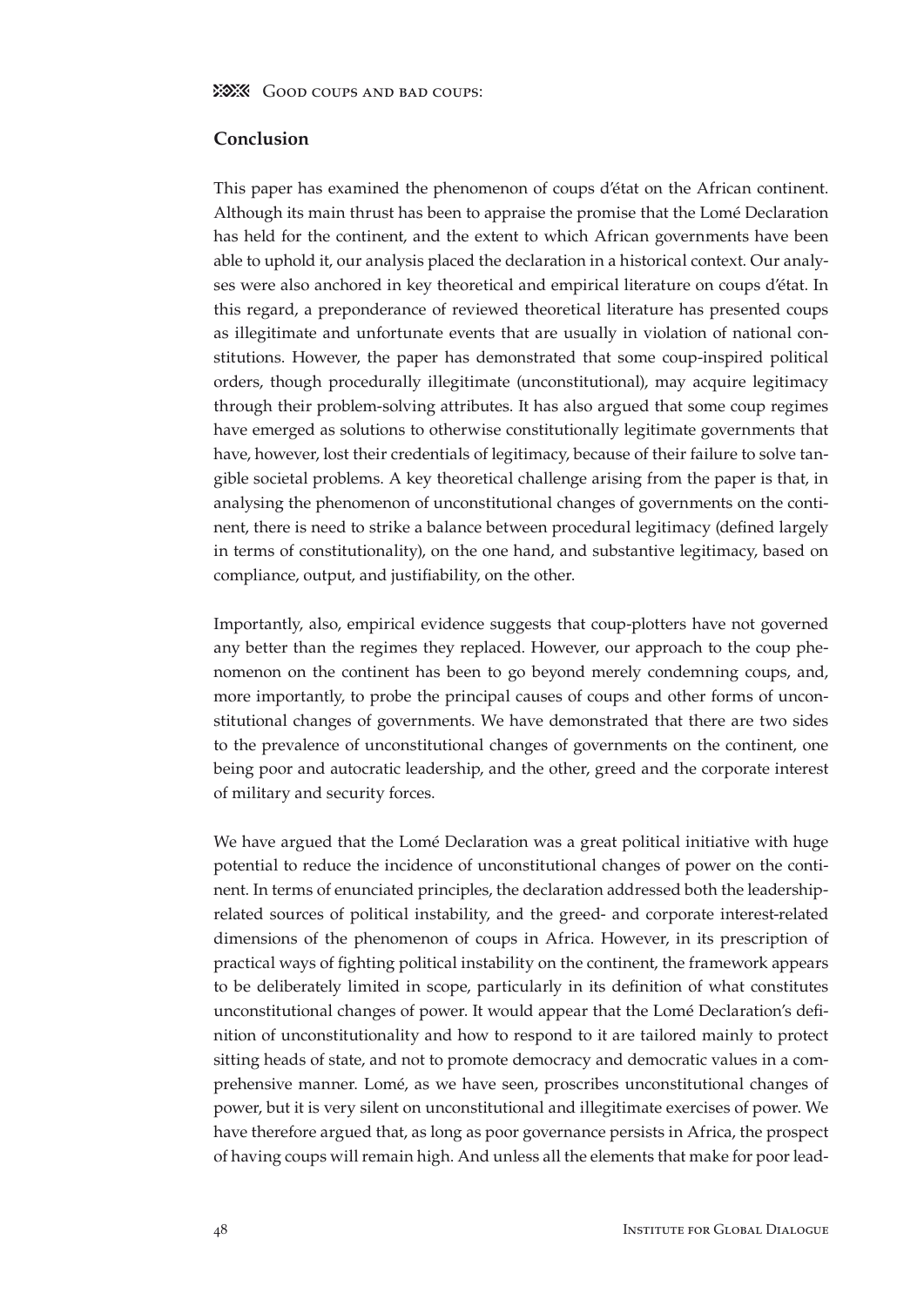ership, and therefore that make coup-plotting an attractive enterprise, are removed, we shall continue to have coup-plotters who will claim to be acting in the public interest.

The paper has also shown that the AU and African leaders' responses to coups have not been uniform, and that, generally speaking, the response has been too soft to serve as a deterrent to aspiring coup-plotters. In some instances, such as in the cases of Mauritania, Togo, and the Central African Republic, the AU's softness created the impression that some coups are indeed good coups. The paper has examined the forces and factors that inform responses to coups on the continent, and has demonstrated that, in nearly all instances, the AU has faced response dilemmas.

Lomé, the paper has argued, in spite of all its merits, is inadequate to provide the kinds of responses necessary to stamp out poor governance, greed, and the resultant unconstitutional changes of governments on the continent. We have therefore also examined the prospects of broadening the Lomé framework as a means of improving the overall peace and security environment in Africa. In this regard, the paper has examined the proposed AU Charter on Democracy, Elections and Governance. The charter has potential for giving the Lomé Declaration some legal teeth. Moreover, it attempts to strike a balance in the share of responsibility for Africa's political instability, as a result of poor governance on the one hand, and the greed and self-centeredness of coup-plotters on the other. We have argued that the hesitation by African leaders to adopt the draft charter during the AU's heads of state and governments summit in The Gambia was most unfortunate. We have, however, explained this reluctance in terms of the forays that the charter makes into sovereign policy-making on the continent. Our submission is that African leaders' reluctance to adopt the draft charter is suggestive of the fact that, in spite of their repeated rhetorical claims to being genuinely committed to democratic change, in practice, they are not as yet willing to move with the changing times.

The consolation, however, is that the AU and some lead states have shown their resolve to bring about changes in governance on the continent, including ensuring the eventual adoption of the draft charter. During the Gambia summit, African leaders at least agreed that the draft charter be reviewed by competent legal experts for re-submission to them at their next summit. It is imagined that compromises will eventually smooth over those clauses that were perceived by some states as being too invasive of their sovereignty. We hope, however, that such compromises will not dilute the charter to a point where it will lose its essence.

In the final analysis, irrespective of how hard any given regional or continental organisation tries to condemn unconstitutional changes of governments, as long as the material conditions in African countries remain unchanged, in terms, especially, of constricted spaces for peaceful political change, some members of society, either acting out of selfinterest or in the public interest, will always stage coups.<sup>134</sup> And when such coups come as a relief to an oppressed people, we cannot but welcome them as good coups.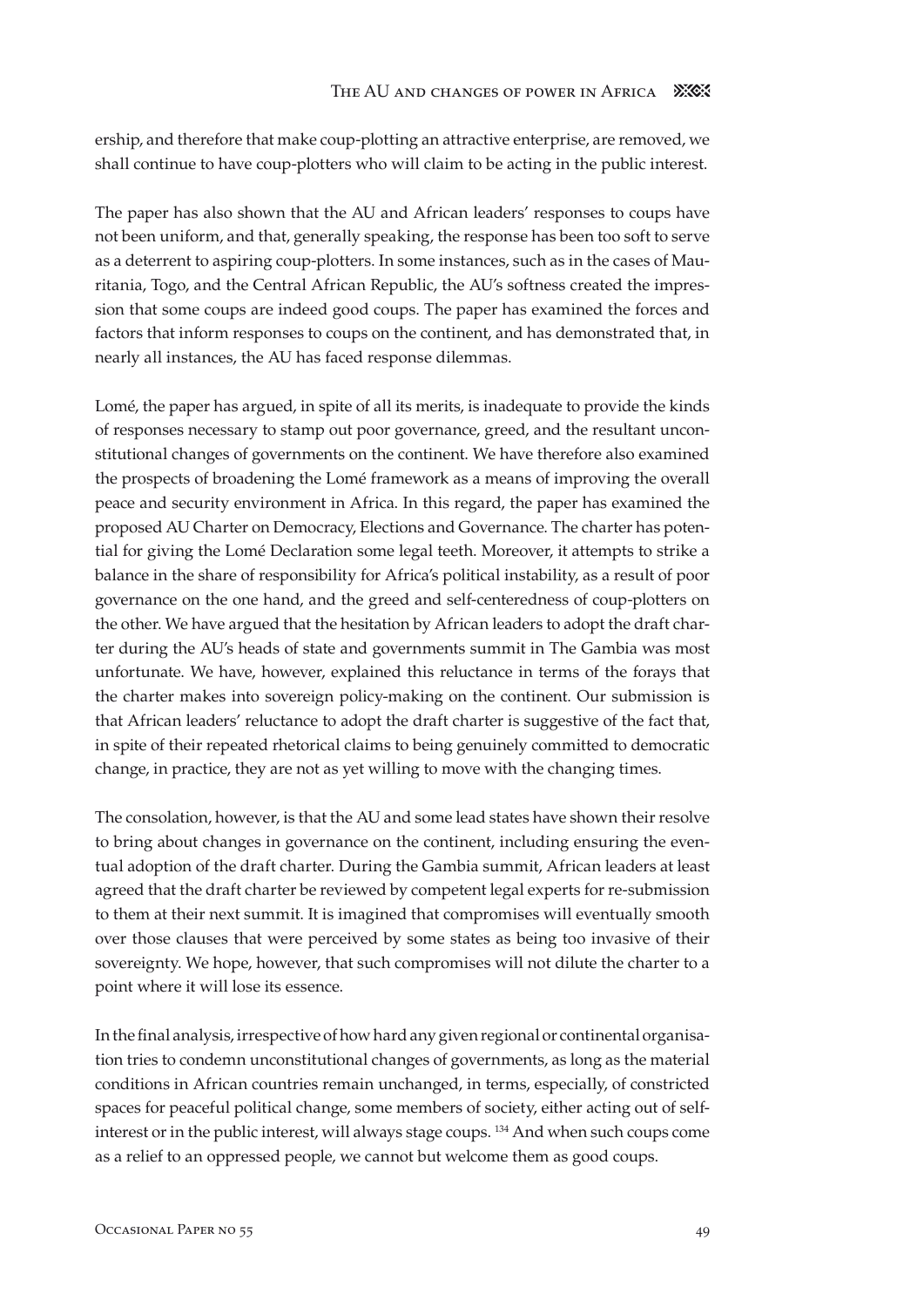## **Endnotes**

- 1 J Michael Waller, Valuable political technology: review of Edward N Luttwak's *Coup d'état : a practical handbook*, 15 September 2004, 3. Accessed at http://www.amazon.com/gp/cdp/member-reviews/A146B7BSBC1W6D on 25 December 2006.
- 2 See Bereket H Selassie, *The Executive in African Governments*, London: Heinemann, 1974, 224.
- 3 The major European colonial powers in Africa included Britain, France, Germany, Portugal, Spain, and Italy.
- 4 See Claude E Welch Jr (ed), *Soldier and the State in Africa: a comparative analysis of military intervention and political change*, Evanston: North-Western University Press, 1970. See especially the Introduction.
- 5 See Selassie, *The Executive*.
- 6 These problems included, among others: building social cohesion, building infrastructure, training requisite manpower, establishing functional bureaucracies, diversifying economic production, and reducing African countries' excessive economic dependence on former colonial masters.
- 7 For some illuminating insights on political instability in West Africa, Africa's most unstable region, see Patrick J McGowan, Coups and conflict in West Africa, 1955–2004, part I: Theoretical perspectives, *Armed Forces and Society* 32(1), 5-23; Patrick J McGowan, Coups and conflict in West Africa, 1955–2004, part II: Empirical findings, *Armed Forces and Society* 32(2), forthcoming. See also Adebayo Olukoshi, West Africa's political economy in the next millennium: retrospect and prospect, monograph, CODESRIA and Oxfam, 2001, 8–12.
- 8 See, for example, Francis Nguendi Ikome, From the Lagos Plan of Action to the New Partnership for Africa's Development: the political economy of African regional initiatives, Midrand: IGD, 2007, 115–21; see also Christopher Clapham, *Africa and the International System: the politics of state survival*, Cambridge: Cambridge University Press, 1996: 187–9.
- 9 Union Africaine, *Rapport sur la revision de la Declaration de Lomé de Juillet 2000 sur les changements anticonstitutionnels de governement en Afrique*, Addis Ababa, nd, 2.
- 10 See IGD and the Federal Trust for Education and Research, Enhancing institutional effectiveness in Africa: reflection on trends in Kenya, Ghana and Senegal, report, Johannesburg and London, July 2006.
- 11 OAU, Lomé Declaration, Lomé, 2000.
- 12 Some coups, particularly those that qualify as revolutionary coups, do bring about a radical overhaul of the political system. Generally, however, ordinary coups hardly have such effect.
- 13 Edward Luttwak, *Coup d'état: a practical handbook*, Cambridge, Mass: Harvard University Press, 1968, 21.
- 14 Luttwak, cited in Wikipedia, http://en.wikipedia.org/wiki/Coup\_d'%C3%A9tat, 1.
- 15 Wikipedia, http://en.wikipedia.org/wiki/Coup\_d'%C3%A9tat, 1.
- 16 Ibid, 2–3.
- 17 See, generally, Samuel P Huntington, *Political Order in Changing Societies*, New Haven and London: Yale University Press, 1968, 198–263.
- 18 Wikipedia, http://en.wikipedia.org/wiki/Coup\_d'%C3%A9tat, 1.
- 19 Huntington, Political Order.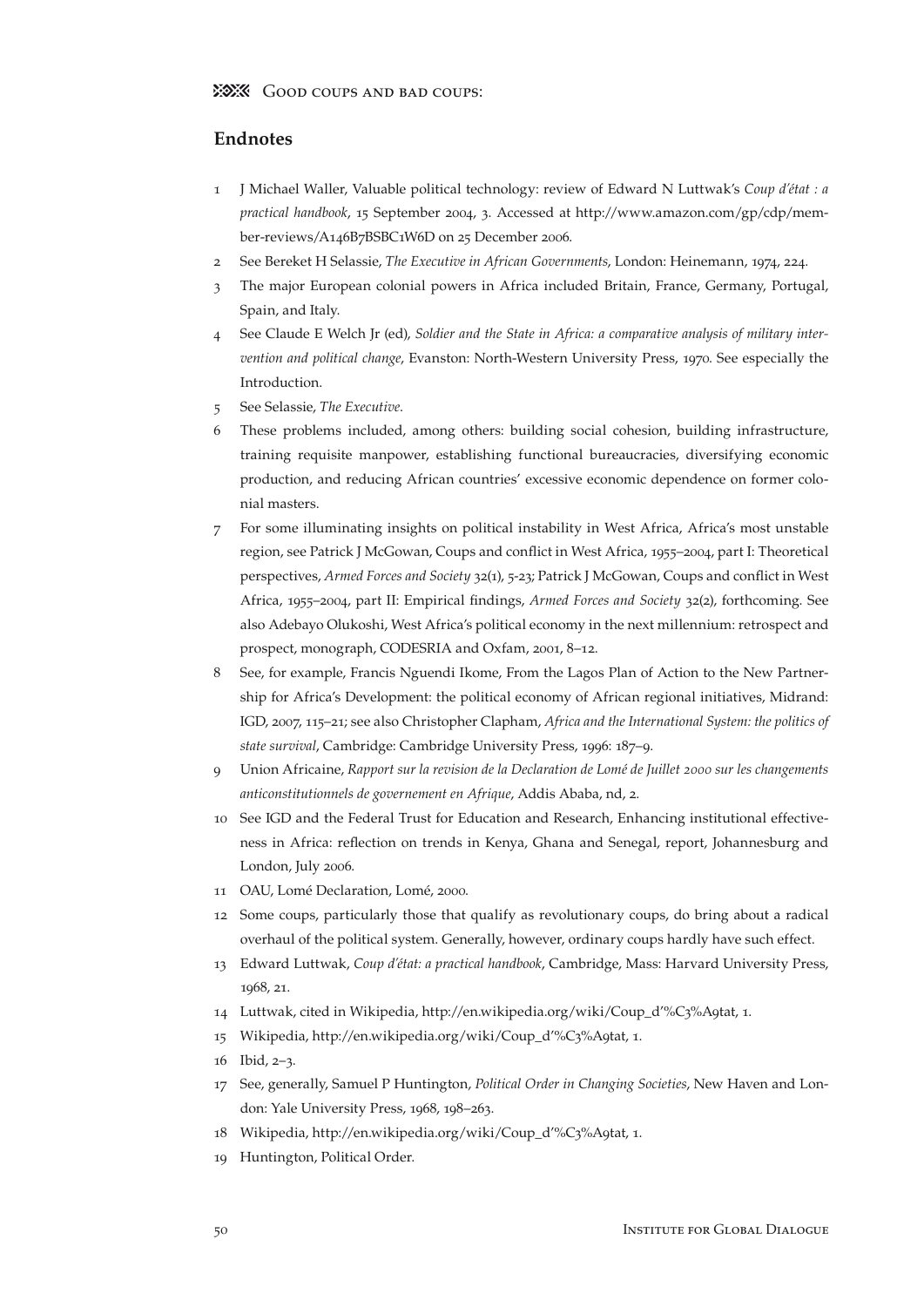## THE AU AND CHANGES OF POWER IN AFRICA XXX

- 20 See, for example, William G Andrews and Uri Ra'anan (eds). *The Politics of the Coup d'état : five case studies*, New York: Van Nostrand Reinhold Company, 1969.
- 21 See Wikepedia at http://en.wikipedia.org/wiki/coup\_d'%C3%A9tat.
- 22 Selassie, The Executive, 223.
- 23 Lucien Pye, *Aspects of Political Development*, Boston Little Brown, 1966; Morris Janowitz, *The Professional Soldier: a social and political portrait*, Glencoe, Free Press, 1960.
- 24 Rosemary H T O'Kane, *The Likelihood of Coups*, Avebury: Gower Publishing Company Limited, 1987, 5.
- 25 Selassie, *The Executive*, 223.
- 26 For insights on military intervention in politics as a product of the military's corporate interest, see Janowitz, *The Professional Soldier*; Samuel Decalo, *Coups and Army Rule in Africa: studies in military style*, New Haven and London: Yale University Press, 1976.
- 27 Selassie, *The Executive*, 223
- 28 Ibid, 224.
- 29 Ibid, see especially note 14.
- 30 Decalo, *Coups and Army Rule*.
- 31 See this volume, for example, J Gicquel, *Droit Constitutionnel et Institutions Politiques*, Paris, Montchretien, 1995; as well as M Delmas-Marty and C L de Leyssac, *Libertes et Droit Fundamentaux*, Paris: Seuil, 1996.
- 32 See Francis Nguendi Ikome, Constitutional law and political systems, Lecture notes prepared for the Faculty of Law and Political Science, University of Dschang, 2001.
- 33 Ibid.
- 34 See, for example, Randy E Barnett, Constitutional legitimacy, Boston University School of Law working paper 10-09, November 1 2001; Christopher Gelpi, *The Power of Legitimacy: assessing the role of norms in crisis bargaining*, Princeton, NJ: Princeton University Press, 2003.
- 35 See, for example, Andreas Follesdal, *The legitimacy deficit of the European Union, Survey Article*, Oxford: Blackwell Publishing, 2005, 5–19; also published in the *Journal of Political Philosophy*, 2005.
- 36 See, generally, Heidrun Abromeit, *Democracy in Europe: legitimising politics in a non-state polity*, New York: Berghahn Books, 1998; see also Follesdal, *The legitimacy deficit*, 6.
- 37 Ibid.
- 38 Ibid.
- 39 David Easton, *A Systems Analysis of Political Life*, New York: Wiley, 1965: 207–8; see also, generally, David Beetham, *The Legitimacy of Power*, London: Macmillan, 1991.
- 40 See Follesdal, *The legitimacy deficit*, 7.
- 41 Selassie, *The Executive*, 221.
- 42 Ibid, 221–2.
- 43 Ibid.
- 44 Ibid.
- 45 See OAU Charter, Addis Ababa, 1963, article 2 (1) (c).
- 46 See ibid, articles  $3(3)$  and  $3(5)$ .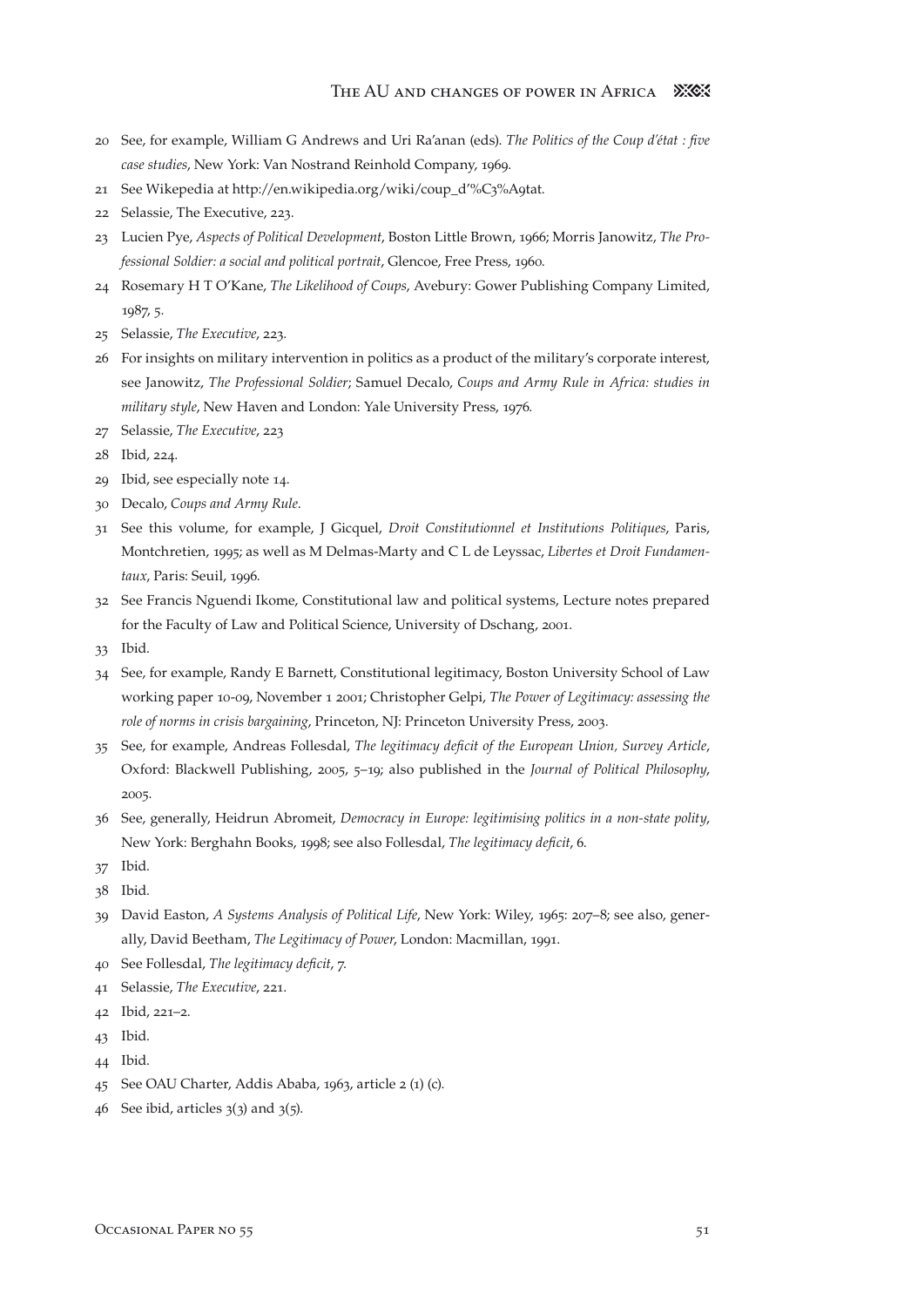- 47 Evarist Baimu and Kathryn Sturman, Amendment to the AU's right to intervene: a shift from human security to regime security?, *African Security Review* 12(2), 2003: 2. Accessed at http:// www.iss.co.za/pubs/ASR/12No2/AfWat.html, 16 November 2005.
- 48 Ibid.
- 49 See IGD and the Federal Trust for Education and Research, Enhancing institutional effectiveness; especially 'An overview of post-colonial reform'.
- 50 Larry Diamond, Promoting real reform in Africa, in E Gyimah Boadi (ed), *Democratic reform in Africa: the quality of progress*, Boulder, London: Lynne Rienner, 2004, 263–95.
- 51 Baimu and Sturman, Amendment to the AU's right.
- 52 Staffan Wiking, *Military Coups in Sub-Saharan Africa: how to justify illegal assumptions of power*, Uppsala: Scandinavian Institute of African Studies, 1983, 18.
- 53 Lucian W Pye, *Aspects of Political Development*, Boston: Little Brown, 1966, 218.
- 54 Wiking, *Military Coups*, 18.
- 55 Ibid, 18.
- 56 Huntington, *Political Order*, 219.
- 57 Ibid, 217–39.
- 58 Wiking, *Military Coups*, 19–20.
- 59 Ibid. 193.
- 60 Tukumbi Lumumba-Kasongo, Reconceptualising the state as the leading agent of development in the context of globalization in Africa, *African Journal of Political Science*, 7(1), 2002, 88.
- 61 Ibid.
- 62 Ibid, 91.
- 63 Ibid, 92.
- 64 Ibid, 93.
- 65 Ibid, 96.
- 66 Ibid, 97.
- 67 This was the case, for example, in Côte d'Ivoire after the demise of Houphouët-Boigny, and in Zaire after the death of Mobutu. In both cases, issues of identity have emerged as defining elements in the politics of the country, especially in relation to determining who is qualified to compete for the ultimate political position of head of state.
- 68 Ibid.
- 69 Ibid, 97–8.
- 70 Ibid.
- 71 Ibid, 98.
- 72 Wiking, *Military Coups*, 9.
- 73 Earlier coups on the continent, before independence, such as the one in Sudan in 1958, differed from those that occurred after independence in that they were seen as rebellions against colonial rule.
- 74 See Decalo, *Coups and Army Rule*, 5.
- 75 Ibid.
- 76 Ibid, 6.
- 77 Ibid.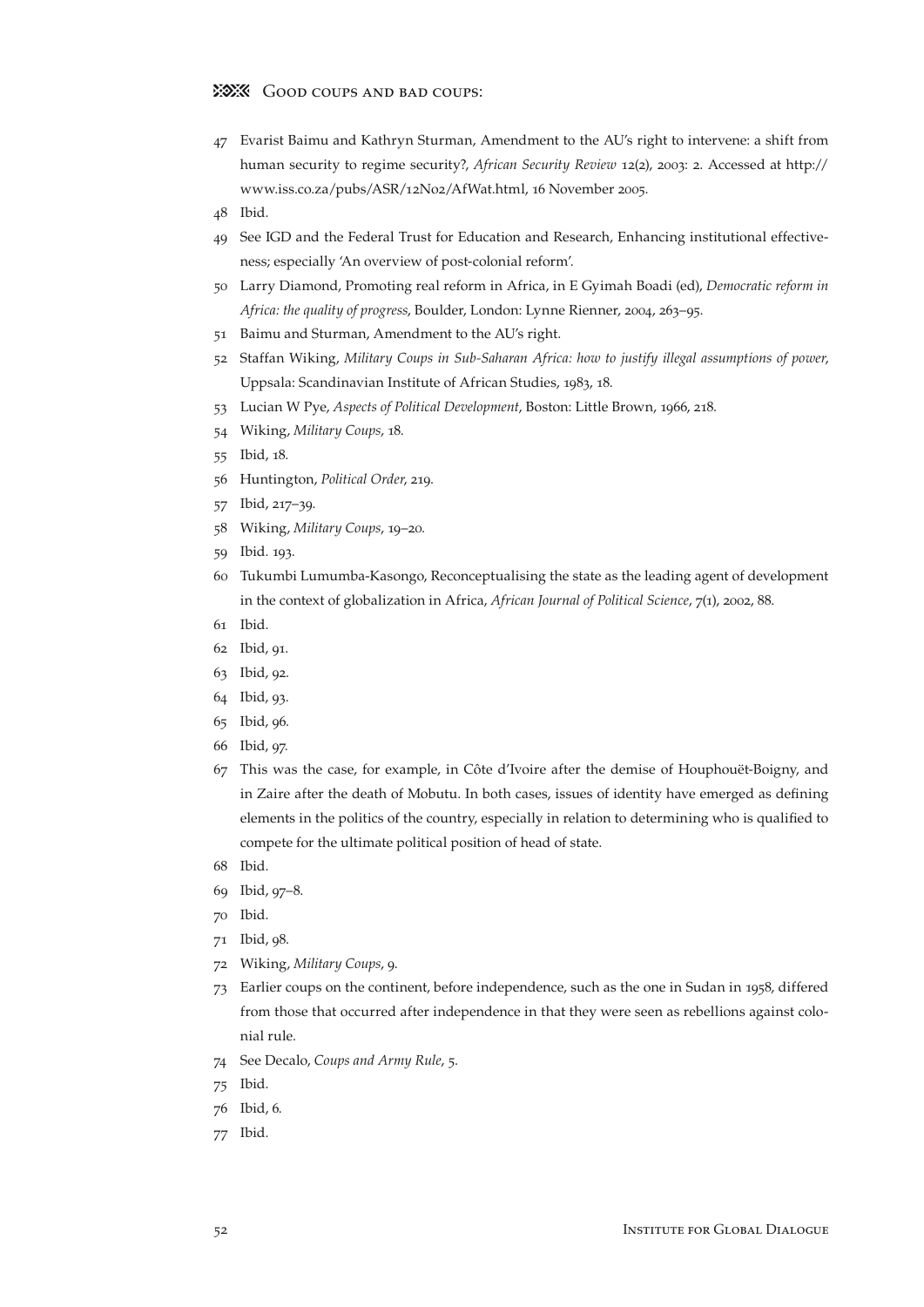## THE AU AND CHANGES OF POWER IN AFRICA XXX

- 78 See Claude E Welch, Jr (ed), *Soldier and State in Africa: a comparative analysis of military intervention and political change*, Evanston: North-Western University Press, 1970, 17–8.
- 79 For a good inventory of coups in Africa during the first two decades of independence, see, for example, Ruth First, *The Barrel of a Gun: political power in Africa and the coup d'état* , London: Allen Lane/The Penguin Press: 1970: 205–19; see also Robert W Jackman, The predictability of coups d'état: a model with African data, *American Political Science Review* 72(4), December 1978, doi: 10.2307/1954538.
- 80 Welch, *Soldier and State*.
- 81 Ibid, 21.
- 82 Ibid, 188.
- 83 Ibid, 188–89.
- 84 Ibid, 203.
- 85 United States Department of State Bureau of African Affairs, Background note: Ghana official profile, October 2006.
- 86 Welch, *Soldier and State*, 141.
- 87 Decalo, *Coups and Army Rule*, 201.
- 88 See, for example, Ajayi O Rotimi and Julius O Ihonvbere, Democratic impasse: remilitarisation in Nigeria, *Third World Quarterly* 15(4), 684.
- 89 Ehimika A Ifidon, Transition from democracy in Nigeria: toward a pre-emptive analysis, *African Journal of Political Science* 7(1), 2002, 9. It is noteworthy that Nigeria's post-independence geopolitical diversity in terms of religious, cultural, and ethnic plurality made the country potentially unstable at independence. However, it was imagined that by adopting a federal system of government, the country's ethnic and cultural identities would be given expression at various levels of government, therefore reducing the potential for conflict. It would seem, however, that shortly after independence, Nigerian politicians quickly politicised the country's religious and ethnic divisions, including its military and security establishments. These, taking advantage of the dependence and vulnerability of politicians on them, soon emerged as the most powerful political force in the country.
- 90 Ibid, 111.
- 91 Decalo, *Coups and Army Rule*, 201.
- 92 See Francis Nguendi Ikome, The West African regional sub-system: myth or reality?, in Patrick J McGowan, Scarlett Cornelissen, and Philip Nel (eds), *Power, Wealth and Global Equity: an international relations textbook for Africa*, 3rd ed, Cape Town: UCT Press, 2006, 334.
- 93 Ibid.
- 94 Munir Squires, Democracy without borders: cross-regional survey of multilateral prodemocracy efforts. Paper prepared for presentation at the workshop on trans-national dimensions of democratisation in the Americas, Mount Allison University, New Brunswick, Canada, June 14–26, 2005, 8.
- 95 See OAU, Harare Declaration, 1997.
- 96 See OAU, Algiers Declaration, 1999.
- 97 Ibid.
- 98 See Squires, *Democracy without borders*, 8.
- 99 See OAU, AHG/Decl.5 (XXXVI) of July 2000 (the Lomé Declaration).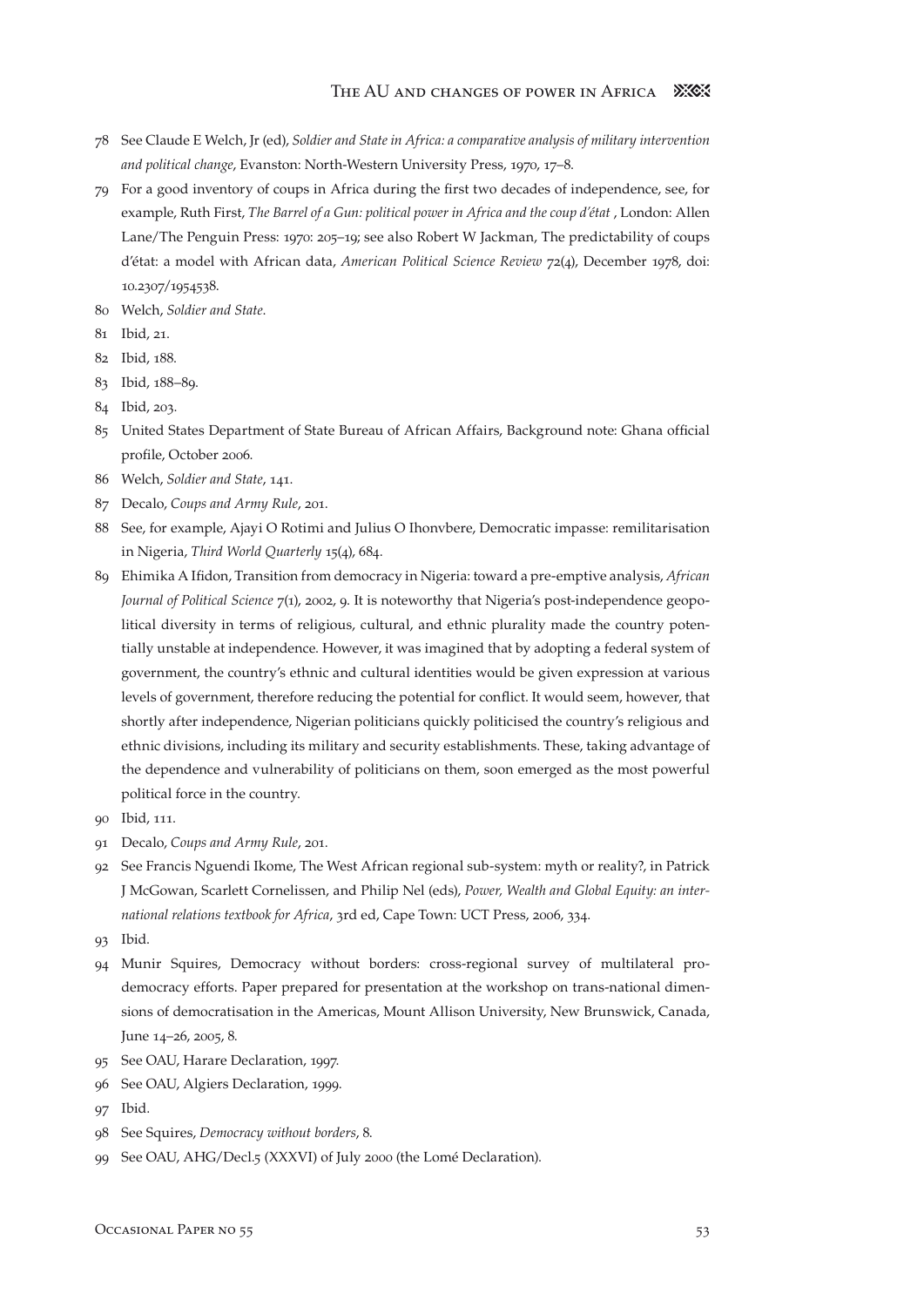100 Ibid.

- 101 Adekeye Adebajo, Africa and America in an age of terror, *Journal of Asian and African Studies*, 38(2–3), 2003, 175–91.
- 102 See OAU, AHG/Decl.5 (XXXVI).
- 104 See ibid.
- 104 See Squires, *Democracy without borders*, 8.
- 105 For some interesting though controversial perspectives on the debate on extending presidential mandates, see Emmanuel Nkea Aleambong, The extension of presidential mandates and constitutionalism in Africa, Yaounde, 2006. Accessible at http:www.leffortcamerounais.com/2006/9/ human\_rights\_co.html; also posted in *Post Newsmagazine* under the title 'President for life?: peering at the extension of Presidential mandates in Africa'. Accessible at http://www.postnewsmagazine.com/pages/law.htm.
- 106 Baimu and Sturman, Amendment to the AU's right, 4.
- 107 For some useful insights on the pervasiveness of governance institutions on the continent, see, for example, IGD and the Federal Trust for Education and Research, Enhancing institutional effectiveness.
- 108 My analysis in this section draws heavily on the content of Union Africaine, Rapport sur la revision.
- 109 Dr Jinmi Adisa, principal co-ordinator of the African Citizens' Directorate (CIDO) of the AU, personal interview with the author, Addis Ababa, July 2006.
- 110 For more details on this see Union Africaine, Rapport sur la revision, 5–6.
- 111 See Patrick J McGowan, The Southern African regional sub-system, in McGowan, Cornelissen, and Nel (eds), *Power, Wealth and Global Equity*, 322.
- 112 See Abdul Rahman Lamin, The conflict in Côte d'Ivoire: South Africa's diplomacy, and prospects of peace, occasional paper 49, IGD, August 2005, 16; see also Francis Nguendi Ikome and Siphamandla W Zondi, The Côte d'Ivoire transition: prospects and challenges, IGD, Global Insight 58, March 2006.
- 113 See Union Africaine, Rapport sur la revision, 5.
- 114 Ibid.
- 115 Ibid.
- 116 Ibid.
- 117 Ibid.
- 118 Ibid, 9.
- 119 See Waller, *Valuable political technology*.
- 120 For an appraisal of the various political processes through which the details of the draft charter were worked out, see, variously, AU, Report on the meeting of independent experts on the Draft Charter on Democracy, Elections and Governance, Addis Ababa, 21–23 November 2005; AU, Report of the ministerial meeting on the Draft Charter on Democracy, Elections and Governance, Addis Ababa, 6–7 April 2006; and AU, Report of the meeting of intergovernmental experts on the Draft Charter on Democracy, Elections and Governance (GOVT/EXPT?RPT(Rev. I), Brazzaville, DRC, 7–8 June 2006.
- 121 This is a position held by a majority of AU technocrats, and it was very strongly echoed by Dr Mamadou Dia, head of division: democracy, governance, elections and human rights, during an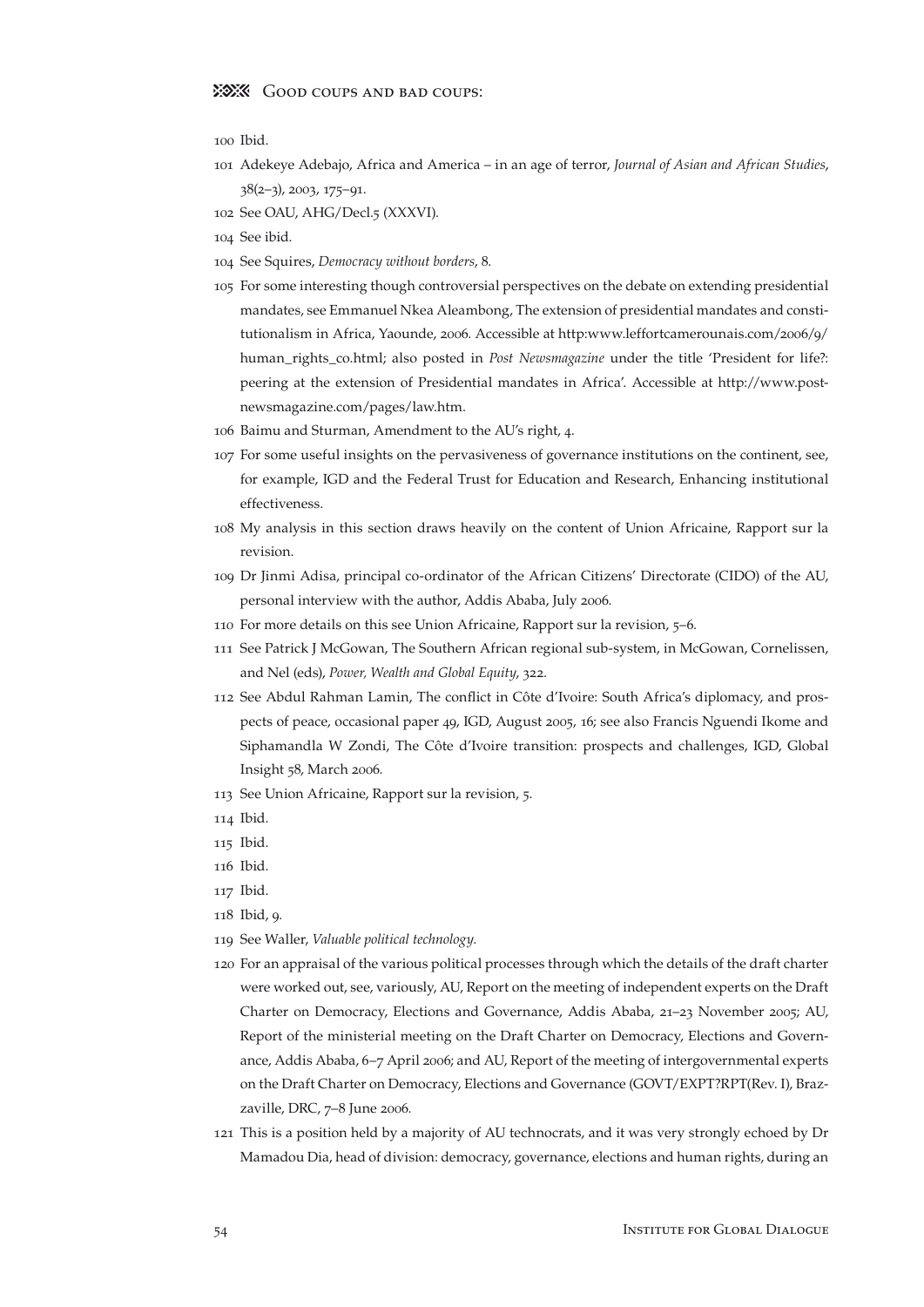## THE AU AND CHANGES OF POWER IN AFRICA XXX

interview with this author at the AU commission headquarters, in Addis Ababa in July 2006. Dr Dia, it should be noted, was one of the brains behind the Draft Charter on Democracy, Elections and Governance presented to African heads of state in the Gambia in August 2006.

122 See AU, Report on the meeting of independent experts, 4, par 14.

123 Ibid 9.

- 124 Selassie, *The Executive*, 224.
- 125 Union Africaine, Rapport sur la revision, 9.
- 126 Ibid.
- 127 See AU, Report on the meeting of independent experts, 3.
- 128 Ibid.
- 129 See AU, Draft Charter on Democracy, Elections and Governance, accessed at http://www. google.com/search?q=cache:WOXwUY7d2MKJ:www.iss.co.za/Af/RegOrg/unity-t.
- 130 See AU, Report on the meeting of independent experts, 10.
- 131 Ibid.
- 132 Interestingly, the section of the broadened definition of what constitutes unconstitutional changes of government that was most strongly resisted by African leaders during their summit in Gambia was article  $25(5)$ , particularly the last part of the paragraph, relating to attempts by incumbents to prolong their stay in office beyond the provisions of their national constitutions.
- 133 Another reason for this perception was the failure of African leaders to agree to speak out in unison against the humanitarian crisis in Darfur, particularly with regard to resolving the controversy over the need for a more effective and more robust UN force, to strengthen the poorly equipped and financed AU mission in Darfur.
- 134 The constriction of political space, through, for example, the banning of opposition parties, is a recipe for unconstitutional change. See, for example, Barbara Geddes, Authoritarian breakdown: empirical test of a game theoretic argument, paper prepared for presentation at the annual meeting of the American Political Science Association, Atlanta, September 1999.